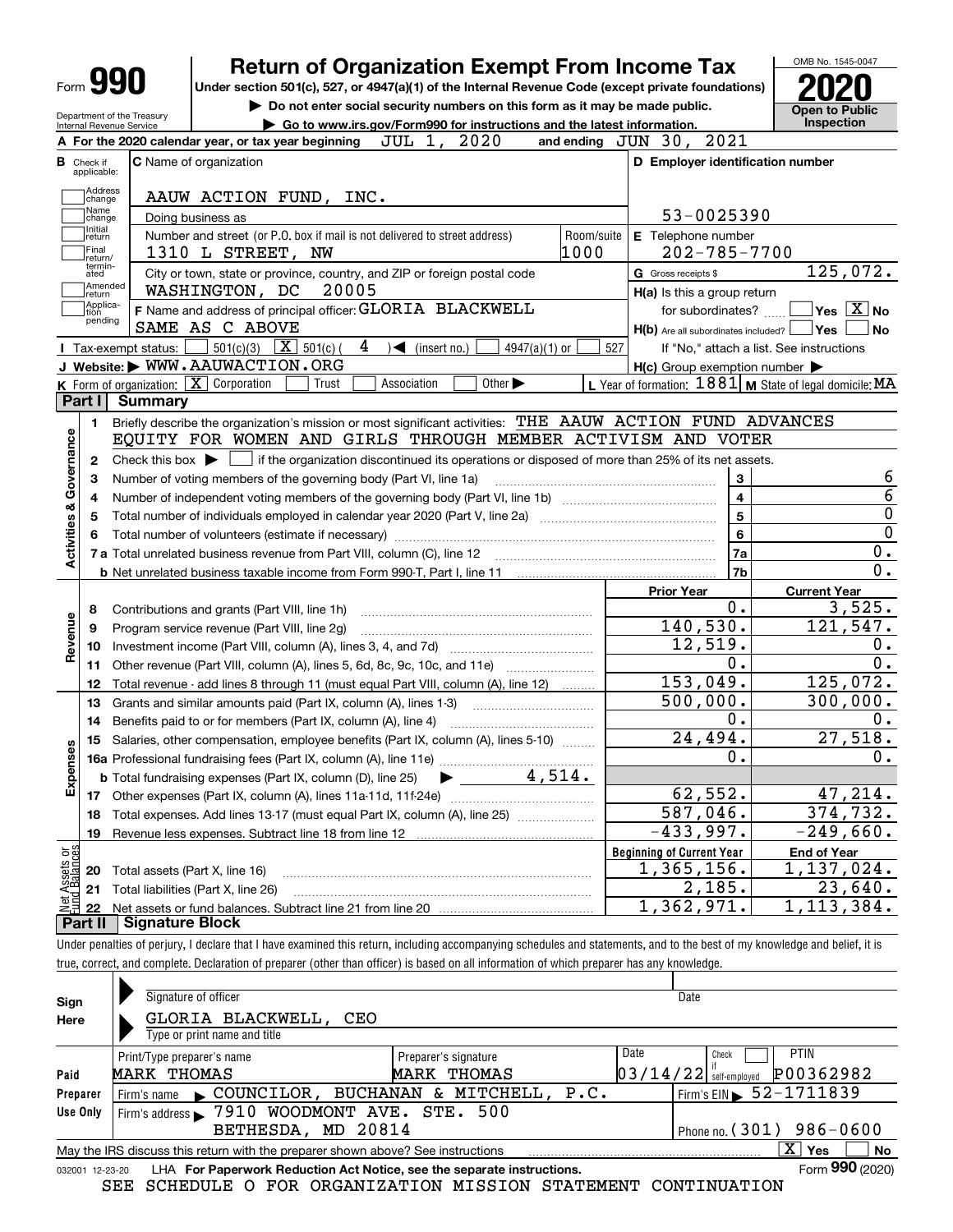|              | AAUW ACTION FUND, INC.<br>Form 990 (2020)                                                                                                    | 53-0025390<br>Page 2                      |
|--------------|----------------------------------------------------------------------------------------------------------------------------------------------|-------------------------------------------|
|              | <b>Statement of Program Service Accomplishments</b><br>Part III                                                                              |                                           |
|              |                                                                                                                                              |                                           |
| 1            | Briefly describe the organization's mission:<br>THE AAUW ACTION FUND ADVANCES EQUITY FOR WOMEN AND GIRLS THROUGH                             |                                           |
|              | MEMBER ACTIVISM AND VOTER MOBILIZATION.                                                                                                      |                                           |
|              |                                                                                                                                              |                                           |
|              |                                                                                                                                              |                                           |
| $\mathbf{2}$ | Did the organization undertake any significant program services during the year which were not listed on the                                 |                                           |
|              | prior Form 990 or 990-EZ?                                                                                                                    | $\overline{\mathsf{Yes} \ \mathbb{X}}$ No |
|              | If "Yes," describe these new services on Schedule O.                                                                                         |                                           |
| 3            | Did the organization cease conducting, or make significant changes in how it conducts, any program services?                                 | $\sqrt{}$ Yes $\sqrt{X}$ No               |
|              | If "Yes," describe these changes on Schedule O.                                                                                              |                                           |
| 4            | Describe the organization's program service accomplishments for each of its three largest program services, as measured by expenses.         |                                           |
|              | Section 501(c)(3) and 501(c)(4) organizations are required to report the amount of grants and allocations to others, the total expenses, and |                                           |
|              | revenue, if any, for each program service reported.<br>300,000. ) (Revenue \$<br>300,000. including grants of \$                             | 121, 547.                                 |
| 4a           | (Expenses \$<br>(Code:<br>OTHER PROGRAMS: OTHER PROGRAMS INCLUDE ADVOCACY AND LOBBYING ACTIVITIES                                            |                                           |
|              | THAT CONNECT AND RALLY MEMBERS, SUPPORTERS AND ADVOCATES TO ADVANCE THE                                                                      |                                           |
|              | ACTION FUND MISSION.                                                                                                                         |                                           |
|              |                                                                                                                                              |                                           |
|              |                                                                                                                                              |                                           |
|              |                                                                                                                                              |                                           |
|              |                                                                                                                                              |                                           |
|              |                                                                                                                                              |                                           |
|              |                                                                                                                                              |                                           |
|              |                                                                                                                                              |                                           |
|              |                                                                                                                                              |                                           |
|              | $\overline{70}$ , $121$ . including grants of \$                                                                                             |                                           |
| 4b           | ) (Revenue \$<br>(Code:<br>(Expenses \$<br>THE PUBLIC POLICY AND GOVERNMENT RELATIONS FUNCTION INCLUDES<br><b>ADVOCACY:</b>                  |                                           |
|              | INFLUENCING LEGISLATION AND REGULATIONS, TRAINING AND TECHNICAL                                                                              |                                           |
|              | ISSUE ANALYSIS AND VOTER EDUCATION BASED ON THE<br>ASSISTANCE,                                                                               |                                           |
|              | MEMBER-ADOPTED PUBLIC POLICY PRIORITIES OF THE ACTION FUND.                                                                                  |                                           |
|              |                                                                                                                                              |                                           |
|              |                                                                                                                                              |                                           |
|              |                                                                                                                                              |                                           |
|              |                                                                                                                                              |                                           |
|              |                                                                                                                                              |                                           |
|              |                                                                                                                                              |                                           |
|              |                                                                                                                                              |                                           |
| 4c           |                                                                                                                                              |                                           |
|              |                                                                                                                                              |                                           |
|              |                                                                                                                                              |                                           |
|              |                                                                                                                                              |                                           |
|              |                                                                                                                                              |                                           |
|              |                                                                                                                                              |                                           |
|              |                                                                                                                                              |                                           |
|              |                                                                                                                                              |                                           |
|              |                                                                                                                                              |                                           |
|              |                                                                                                                                              |                                           |
|              |                                                                                                                                              |                                           |
|              |                                                                                                                                              |                                           |
| 4d           | Other program services (Describe on Schedule O.)                                                                                             |                                           |
|              | (Expenses \$<br>(Revenue \$<br>including grants of \$                                                                                        |                                           |
|              | 370,121.<br><b>4e</b> Total program service expenses $\blacktriangleright$                                                                   |                                           |
|              |                                                                                                                                              | Form 990 (2020)                           |
|              | 032002 12-23-20                                                                                                                              |                                           |
|              | 3                                                                                                                                            |                                           |

15220314 759370 50010.0400 2020.05091 AAUW ACTION FUND, INC. 50010.01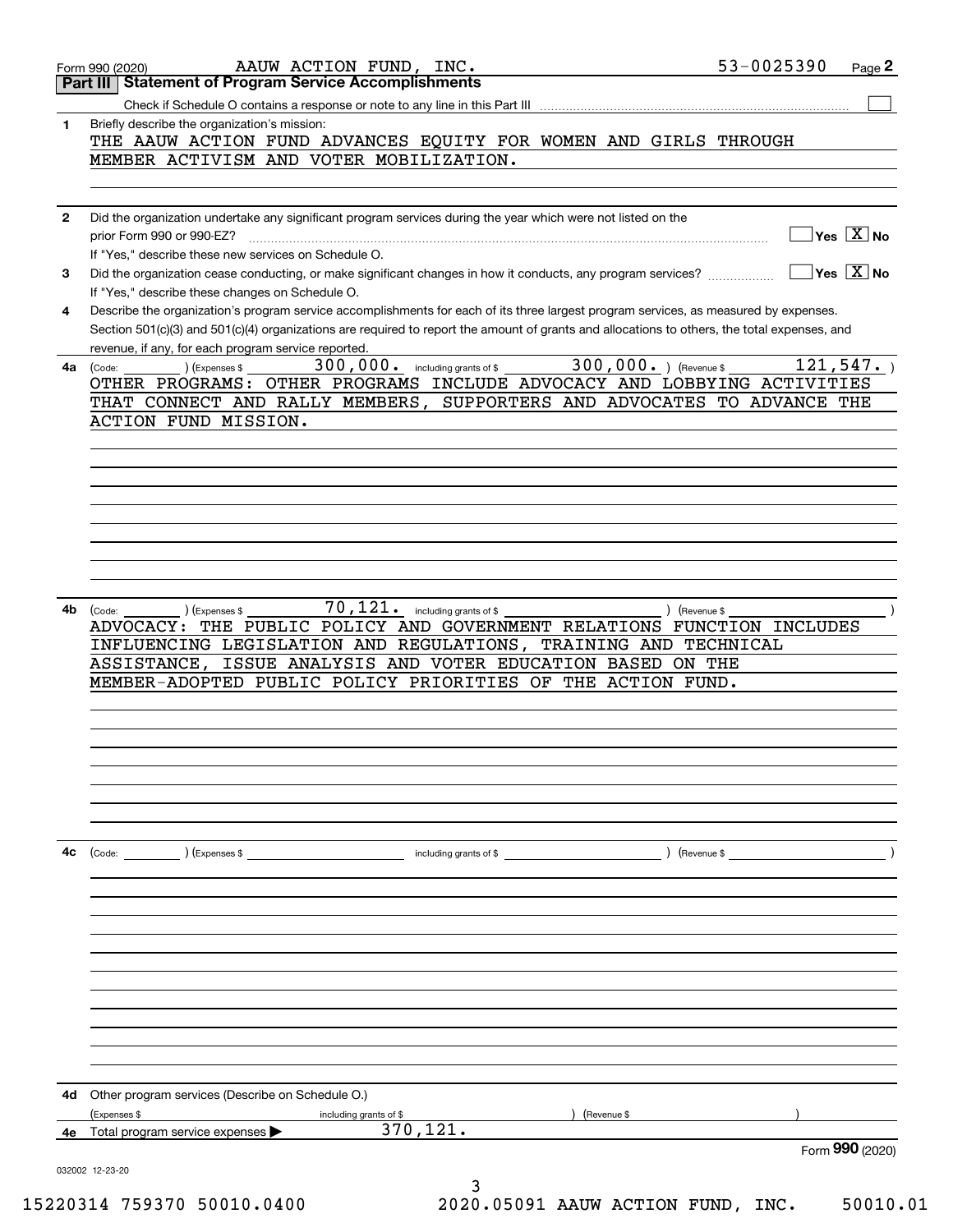|  | Form 990 (2020) |
|--|-----------------|
|  |                 |

Form 990 (2020) Page **3Part IV Checklist of Required Schedules** AAUW ACTION FUND, INC. 53-0025390

|     |                                                                                                                                       |                 | Yes | No                      |
|-----|---------------------------------------------------------------------------------------------------------------------------------------|-----------------|-----|-------------------------|
| 1.  | Is the organization described in section $501(c)(3)$ or $4947(a)(1)$ (other than a private foundation)?                               |                 |     |                         |
|     |                                                                                                                                       | 1.              |     | x                       |
| 2   |                                                                                                                                       | $\mathbf{2}$    |     | $\overline{\mathbf{x}}$ |
| 3   | Did the organization engage in direct or indirect political campaign activities on behalf of or in opposition to candidates for       |                 |     |                         |
|     |                                                                                                                                       | 3               |     | x                       |
| 4   | Section 501(c)(3) organizations. Did the organization engage in lobbying activities, or have a section 501(h) election in effect      |                 |     |                         |
|     |                                                                                                                                       | 4               | N/R |                         |
| 5   | Is the organization a section 501(c)(4), 501(c)(5), or 501(c)(6) organization that receives membership dues, assessments, or          |                 |     |                         |
|     |                                                                                                                                       | 5               | х   |                         |
| 6   | Did the organization maintain any donor advised funds or any similar funds or accounts for which donors have the right to             |                 |     |                         |
|     | provide advice on the distribution or investment of amounts in such funds or accounts? If "Yes," complete Schedule D, Part I          | 6               |     | x                       |
| 7   | Did the organization receive or hold a conservation easement, including easements to preserve open space,                             |                 |     | x                       |
|     |                                                                                                                                       | $\overline{7}$  |     |                         |
| 8   | Did the organization maintain collections of works of art, historical treasures, or other similar assets? If "Yes," complete          |                 |     | x                       |
|     |                                                                                                                                       | 8               |     |                         |
| 9   | Did the organization report an amount in Part X, line 21, for escrow or custodial account liability, serve as a custodian for         |                 |     |                         |
|     | amounts not listed in Part X; or provide credit counseling, debt management, credit repair, or debt negotiation services?             |                 |     | x                       |
|     |                                                                                                                                       | 9               |     |                         |
| 10  | Did the organization, directly or through a related organization, hold assets in donor-restricted endowments                          | 10              |     | x                       |
| 11  | If the organization's answer to any of the following questions is "Yes," then complete Schedule D, Parts VI, VII, VIII, IX, or X      |                 |     |                         |
|     | as applicable.                                                                                                                        |                 |     |                         |
|     | a Did the organization report an amount for land, buildings, and equipment in Part X, line 10? If "Yes," complete Schedule D.         |                 |     |                         |
|     |                                                                                                                                       | 11a             |     | x                       |
|     | <b>b</b> Did the organization report an amount for investments - other securities in Part X, line 12, that is 5% or more of its total |                 |     |                         |
|     |                                                                                                                                       | 11 <sub>b</sub> |     | x                       |
|     | c Did the organization report an amount for investments - program related in Part X, line 13, that is 5% or more of its total         |                 |     |                         |
|     |                                                                                                                                       | 11c             |     | x                       |
|     | d Did the organization report an amount for other assets in Part X, line 15, that is 5% or more of its total assets reported in       |                 |     |                         |
|     |                                                                                                                                       | 11d             |     | x                       |
|     |                                                                                                                                       | <b>11e</b>      | X   |                         |
| f   | Did the organization's separate or consolidated financial statements for the tax year include a footnote that addresses               |                 |     |                         |
|     | the organization's liability for uncertain tax positions under FIN 48 (ASC 740)? If "Yes," complete Schedule D, Part X                | 11f             | X   |                         |
|     | 12a Did the organization obtain separate, independent audited financial statements for the tax year? If "Yes," complete               |                 |     |                         |
|     |                                                                                                                                       | 12a             |     | x                       |
|     | <b>b</b> Was the organization included in consolidated, independent audited financial statements for the tax year?                    |                 |     |                         |
|     | If "Yes," and if the organization answered "No" to line 12a, then completing Schedule D, Parts XI and XII is optional                 | 12 <sub>b</sub> | X   |                         |
| 13  |                                                                                                                                       | 13              |     | X                       |
| 14a | Did the organization maintain an office, employees, or agents outside of the United States?                                           | 14a             |     | X                       |
|     | <b>b</b> Did the organization have aggregate revenues or expenses of more than \$10,000 from grantmaking, fundraising, business,      |                 |     |                         |
|     | investment, and program service activities outside the United States, or aggregate foreign investments valued at \$100,000            |                 |     |                         |
|     |                                                                                                                                       | 14b             |     | x                       |
| 15  | Did the organization report on Part IX, column (A), line 3, more than \$5,000 of grants or other assistance to or for any             |                 |     |                         |
|     |                                                                                                                                       | 15              |     | X                       |
| 16  | Did the organization report on Part IX, column (A), line 3, more than \$5,000 of aggregate grants or other assistance to              |                 |     |                         |
|     |                                                                                                                                       | 16              |     | X                       |
| 17  | Did the organization report a total of more than \$15,000 of expenses for professional fundraising services on Part IX,               |                 |     |                         |
|     |                                                                                                                                       | 17              |     | x                       |
| 18  | Did the organization report more than \$15,000 total of fundraising event gross income and contributions on Part VIII, lines          |                 |     |                         |
|     |                                                                                                                                       | 18              |     | x                       |
| 19  | Did the organization report more than \$15,000 of gross income from gaming activities on Part VIII, line 9a? If "Yes."                |                 |     |                         |
|     |                                                                                                                                       | 19              |     | X                       |
|     |                                                                                                                                       | 20a             |     | X                       |
|     | b If "Yes" to line 20a, did the organization attach a copy of its audited financial statements to this return?                        | 20 <sub>b</sub> |     |                         |
| 21  | Did the organization report more than \$5,000 of grants or other assistance to any domestic organization or                           |                 |     |                         |
|     |                                                                                                                                       | 21              | х   |                         |
|     | 032003 12-23-20                                                                                                                       |                 |     | Form 990 (2020)         |

032003 12-23-20

4 15220314 759370 50010.0400 2020.05091 AAUW ACTION FUND, INC. 50010.01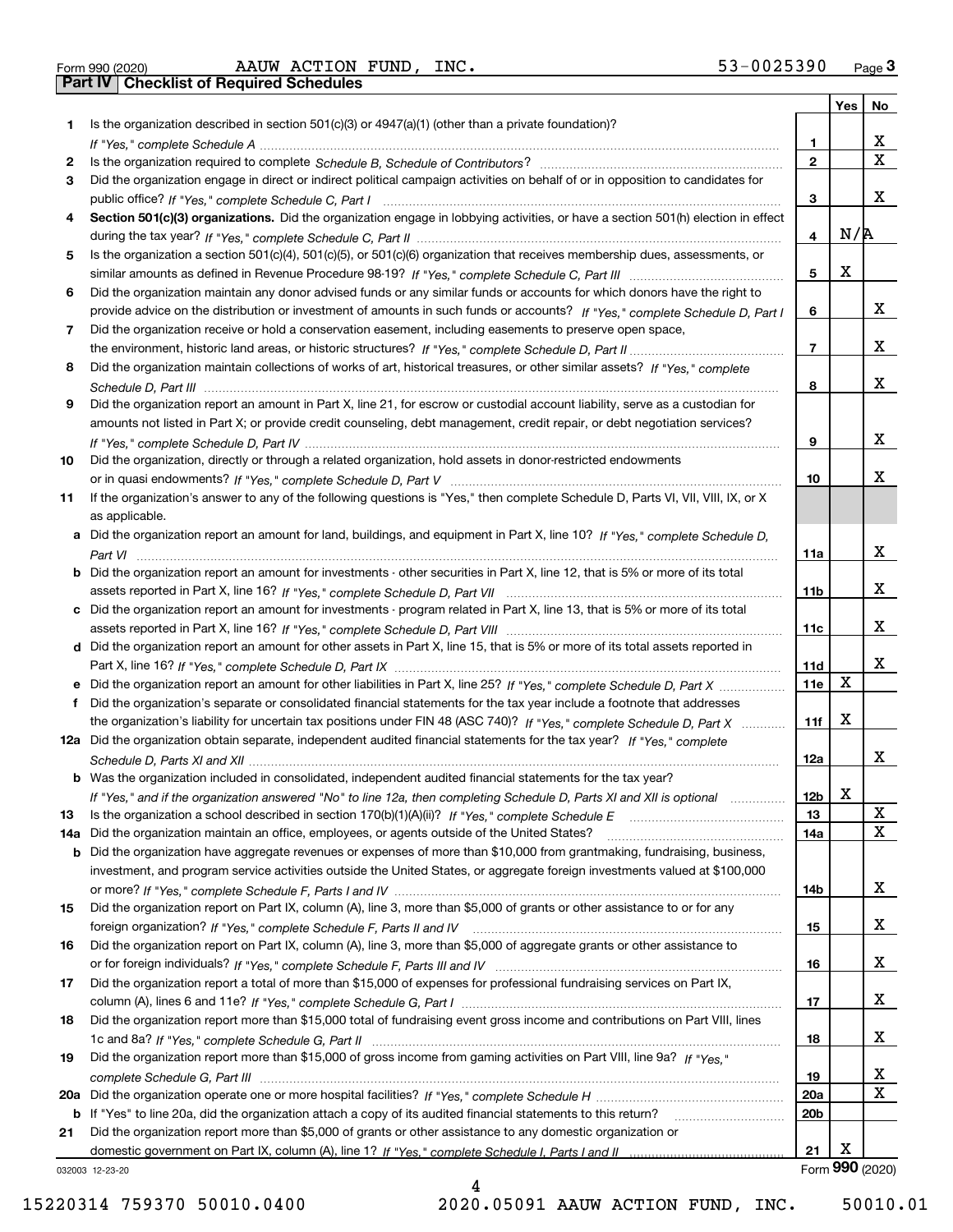|  | Form 990 (2020) |
|--|-----------------|
|  |                 |

Form 990 (2020) Page **4Part IV Checklist of Required Schedules** AAUW ACTION FUND, INC. 53-0025390

*(continued)*

|    |                                                                                                                                                               |                 | Yes | No                      |
|----|---------------------------------------------------------------------------------------------------------------------------------------------------------------|-----------------|-----|-------------------------|
| 22 | Did the organization report more than \$5,000 of grants or other assistance to or for domestic individuals on                                                 |                 |     |                         |
|    |                                                                                                                                                               | 22              |     | X                       |
| 23 | Did the organization answer "Yes" to Part VII, Section A, line 3, 4, or 5 about compensation of the organization's current                                    |                 |     |                         |
|    | and former officers, directors, trustees, key employees, and highest compensated employees? If "Yes," complete                                                |                 |     |                         |
|    |                                                                                                                                                               | 23              | х   |                         |
|    | 24a Did the organization have a tax-exempt bond issue with an outstanding principal amount of more than \$100,000 as of the                                   |                 |     |                         |
|    | last day of the year, that was issued after December 31, 2002? If "Yes," answer lines 24b through 24d and complete                                            |                 |     |                         |
|    |                                                                                                                                                               | 24a             |     | X                       |
|    |                                                                                                                                                               | 24 <sub>b</sub> |     |                         |
|    | c Did the organization maintain an escrow account other than a refunding escrow at any time during the year to defease                                        |                 |     |                         |
|    |                                                                                                                                                               | 24c             |     |                         |
|    |                                                                                                                                                               | 24d             |     |                         |
|    | 25a Section 501(c)(3), 501(c)(4), and 501(c)(29) organizations. Did the organization engage in an excess benefit                                              |                 |     |                         |
|    |                                                                                                                                                               | 25a             |     | X                       |
|    | b Is the organization aware that it engaged in an excess benefit transaction with a disqualified person in a prior year, and                                  |                 |     |                         |
|    | that the transaction has not been reported on any of the organization's prior Forms 990 or 990-EZ? If "Yes." complete                                         |                 |     |                         |
|    | Schedule L, Part I                                                                                                                                            | 25b             |     | X                       |
| 26 | Did the organization report any amount on Part X, line 5 or 22, for receivables from or payables to any current                                               |                 |     |                         |
|    |                                                                                                                                                               |                 |     |                         |
|    | or former officer, director, trustee, key employee, creator or founder, substantial contributor, or 35%                                                       |                 |     | X                       |
|    |                                                                                                                                                               | 26              |     |                         |
| 27 | Did the organization provide a grant or other assistance to any current or former officer, director, trustee, key employee,                                   |                 |     |                         |
|    | creator or founder, substantial contributor or employee thereof, a grant selection committee member, or to a 35% controlled                                   |                 |     |                         |
|    | entity (including an employee thereof) or family member of any of these persons? If "Yes," complete Schedule L, Part III                                      | 27              |     | х                       |
| 28 | Was the organization a party to a business transaction with one of the following parties (see Schedule L, Part IV                                             |                 |     |                         |
|    | instructions, for applicable filing thresholds, conditions, and exceptions):                                                                                  |                 |     |                         |
|    | a A current or former officer, director, trustee, key employee, creator or founder, or substantial contributor? If                                            |                 |     |                         |
|    |                                                                                                                                                               | 28a             |     | x                       |
|    |                                                                                                                                                               | 28b             |     | $\overline{\textbf{x}}$ |
|    | c A 35% controlled entity of one or more individuals and/or organizations described in lines 28a or 28b? If                                                   |                 |     |                         |
|    |                                                                                                                                                               | 28c             |     | $\mathbf{X}$            |
| 29 |                                                                                                                                                               | 29              |     | $\overline{\mathbf{x}}$ |
| 30 | Did the organization receive contributions of art, historical treasures, or other similar assets, or qualified conservation                                   |                 |     |                         |
|    |                                                                                                                                                               | 30              |     | х                       |
| 31 | Did the organization liquidate, terminate, or dissolve and cease operations? If "Yes," complete Schedule N, Part I                                            | 31              |     | $\overline{\mathbf{x}}$ |
| 32 | Did the organization sell, exchange, dispose of, or transfer more than 25% of its net assets? If "Yes," complete                                              |                 |     |                         |
|    | Schedule N. Part II www.communication.com/communications/communications/communications/communications/communic                                                | 32              |     | X                       |
| 33 | Did the organization own 100% of an entity disregarded as separate from the organization under Regulations                                                    |                 |     |                         |
|    |                                                                                                                                                               | 33              |     | X                       |
| 34 |                                                                                                                                                               |                 |     |                         |
|    | Was the organization related to any tax-exempt or taxable entity? If "Yes," complete Schedule R, Part II, III, or IV, and                                     | 34              | х   |                         |
|    |                                                                                                                                                               |                 | X   |                         |
|    |                                                                                                                                                               | 35a             |     |                         |
|    | b If "Yes" to line 35a, did the organization receive any payment from or engage in any transaction with a controlled entity                                   |                 |     |                         |
|    |                                                                                                                                                               | 35b             |     | X                       |
| 36 | Section 501(c)(3) organizations. Did the organization make any transfers to an exempt non-charitable related organization?                                    |                 |     |                         |
|    |                                                                                                                                                               | 36              | N/R |                         |
| 37 | Did the organization conduct more than 5% of its activities through an entity that is not a related organization                                              |                 |     |                         |
|    |                                                                                                                                                               | 37              |     | X                       |
| 38 | Did the organization complete Schedule O and provide explanations in Schedule O for Part VI, lines 11b and 19?                                                |                 |     |                         |
|    | Note: All Form 990 filers are required to complete Schedule O                                                                                                 | 38              | Х   |                         |
|    | <b>Statements Regarding Other IRS Filings and Tax Compliance</b><br><b>Part V</b>                                                                             |                 |     |                         |
|    | Check if Schedule O contains a response or note to any line in this Part V                                                                                    |                 |     |                         |
|    |                                                                                                                                                               |                 | Yes | No                      |
|    | 1a<br><b>1a</b> Enter the number reported in Box 3 of Form 1096. Enter -0- if not applicable <i>manumumumum</i>                                               |                 |     |                         |
|    | 0<br>1 <sub>b</sub><br><b>b</b> Enter the number of Forms W-2G included in line 1a. Enter -0- if not applicable                                               |                 |     |                         |
|    |                                                                                                                                                               |                 |     |                         |
|    |                                                                                                                                                               |                 |     |                         |
|    | c Did the organization comply with backup withholding rules for reportable payments to vendors and reportable gaming<br>(gambling) winnings to prize winners? | 1c              |     |                         |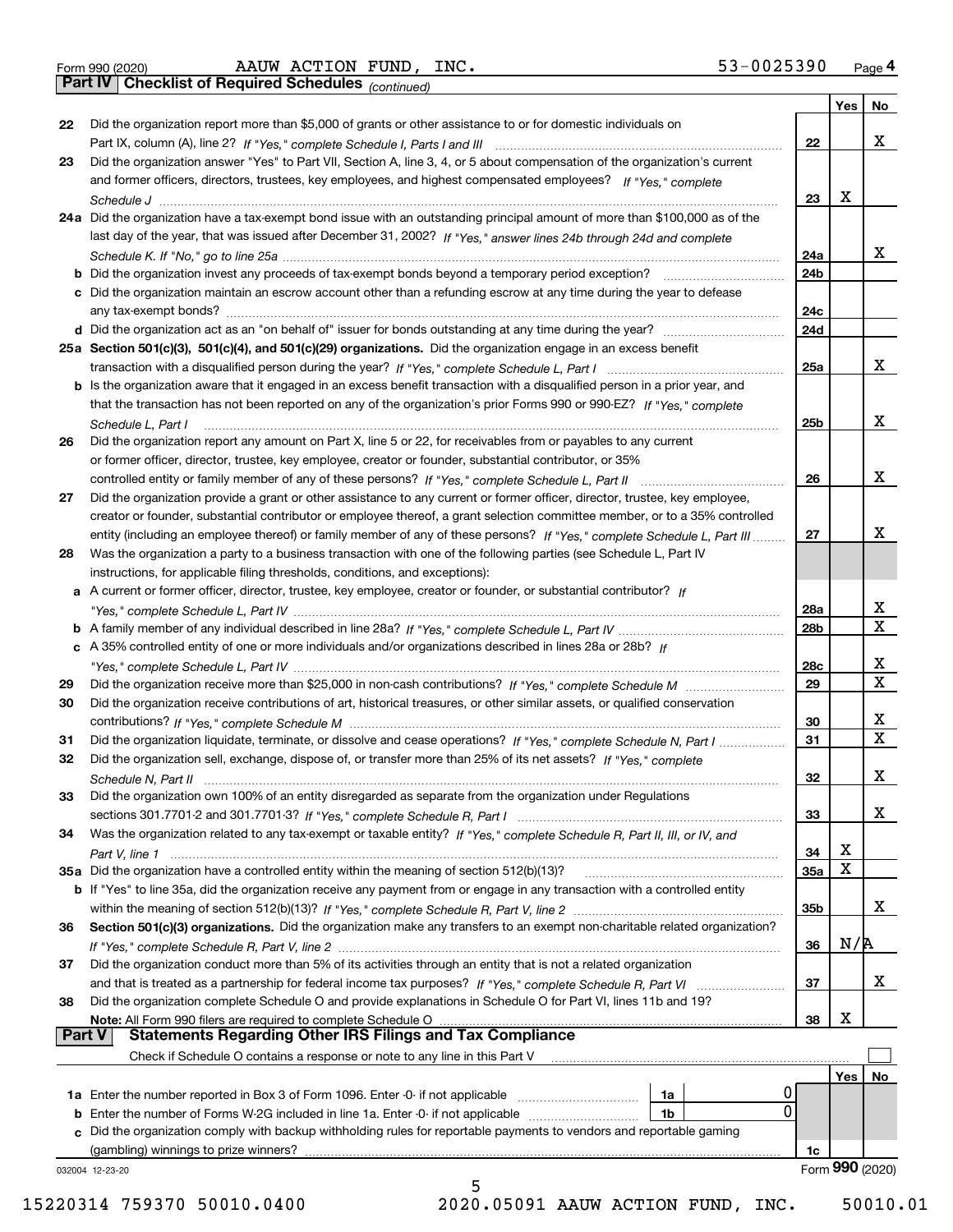|               | 53-0025390<br>AAUW ACTION FUND, INC.<br>Form 990 (2020)                                                                                         |                |                             | <u>Page 5</u> |
|---------------|-------------------------------------------------------------------------------------------------------------------------------------------------|----------------|-----------------------------|---------------|
| <b>Part V</b> | Statements Regarding Other IRS Filings and Tax Compliance (continued)                                                                           |                |                             |               |
|               |                                                                                                                                                 |                | Yes <sub>1</sub>            | No            |
|               | 2a Enter the number of employees reported on Form W-3, Transmittal of Wage and Tax Statements,                                                  |                |                             |               |
|               | $\mathbf 0$<br>2a<br>filed for the calendar year ending with or within the year covered by this return                                          |                |                             |               |
|               | <b>b</b> If at least one is reported on line 2a, did the organization file all required federal employment tax returns?                         | 2 <sub>b</sub> |                             |               |
|               |                                                                                                                                                 |                |                             |               |
| За            | Did the organization have unrelated business gross income of \$1,000 or more during the year?                                                   | 3a             |                             | x             |
|               |                                                                                                                                                 | 3 <sub>b</sub> |                             |               |
|               | 4a At any time during the calendar year, did the organization have an interest in, or a signature or other authority over, a                    |                |                             |               |
|               |                                                                                                                                                 | 4a             |                             | x             |
|               | <b>b</b> If "Yes," enter the name of the foreign country $\blacktriangleright$                                                                  |                |                             |               |
|               | See instructions for filing requirements for FinCEN Form 114, Report of Foreign Bank and Financial Accounts (FBAR).                             |                |                             |               |
|               | 5a Was the organization a party to a prohibited tax shelter transaction at any time during the tax year?                                        | 5a             |                             | X             |
| b             |                                                                                                                                                 | 5 <sub>b</sub> |                             | X             |
|               |                                                                                                                                                 | 5 <sub>c</sub> |                             |               |
| ба            | Does the organization have annual gross receipts that are normally greater than \$100,000, and did the organization solicit                     |                |                             |               |
|               | any contributions that were not tax deductible as charitable contributions?                                                                     | 6a             |                             | x             |
|               | <b>b</b> If "Yes," did the organization include with every solicitation an express statement that such contributions or gifts                   |                |                             |               |
|               | were not tax deductible?                                                                                                                        | 6b             |                             |               |
| 7             | Organizations that may receive deductible contributions under section 170(c).                                                                   |                |                             |               |
|               | Did the organization receive a payment in excess of \$75 made partly as a contribution and partly for goods and services provided to the payor? | 7a             |                             | X.            |
|               | If "Yes," did the organization notify the donor of the value of the goods or services provided?                                                 | 7b             |                             |               |
|               | Did the organization sell, exchange, or otherwise dispose of tangible personal property for which it was required                               |                |                             |               |
|               | to file Form 8282?                                                                                                                              | 7c             |                             | x             |
|               | 7d                                                                                                                                              |                |                             |               |
|               | Did the organization receive any funds, directly or indirectly, to pay premiums on a personal benefit contract?                                 | 7e             |                             | х             |
|               | Did the organization, during the year, pay premiums, directly or indirectly, on a personal benefit contract?                                    | 7f             |                             | $\mathbf X$   |
|               | If the organization received a contribution of qualified intellectual property, did the organization file Form 8899 as required?                | 7g             | N/R                         |               |
|               | If the organization received a contribution of cars, boats, airplanes, or other vehicles, did the organization file a Form 1098-C?              | 7h             | N/R                         |               |
| 8             | Sponsoring organizations maintaining donor advised funds. Did a donor advised fund maintained by the                                            |                |                             |               |
|               | N/A<br>sponsoring organization have excess business holdings at any time during the year?                                                       | 8              |                             |               |
| 9             | Sponsoring organizations maintaining donor advised funds.                                                                                       |                |                             |               |
|               | N/A<br>Did the sponsoring organization make any taxable distributions under section 4966?                                                       | 9a             |                             |               |
| b             | N/A<br>Did the sponsoring organization make a distribution to a donor, donor advisor, or related person?<br><u> Talanan Mariti (</u>            | 9b             |                             |               |
| 10            | Section 501(c)(7) organizations. Enter:                                                                                                         |                |                             |               |
|               | 10a                                                                                                                                             |                |                             |               |
| b             | Gross receipts, included on Form 990, Part VIII, line 12, for public use of club facilities<br>  10b                                            |                |                             |               |
| 11            | Section 501(c)(12) organizations. Enter:                                                                                                        |                |                             |               |
| a             | N/A<br>11a                                                                                                                                      |                |                             |               |
| b             | Gross income from other sources (Do not net amounts due or paid to other sources against                                                        |                |                             |               |
|               | amounts due or received from them.)<br>11b                                                                                                      |                |                             |               |
|               | 12a Section 4947(a)(1) non-exempt charitable trusts. Is the organization filing Form 990 in lieu of Form 1041?                                  | 12a            |                             |               |
| b             | If "Yes," enter the amount of tax-exempt interest received or accrued during the year $\ldots \mathbf{N}/\mathbf{A}$<br>12b                     |                |                             |               |
| 13            | Section 501(c)(29) qualified nonprofit health insurance issuers.                                                                                |                |                             |               |
|               | N/A<br>a Is the organization licensed to issue qualified health plans in more than one state?                                                   | 13а            |                             |               |
|               | Note: See the instructions for additional information the organization must report on Schedule O.                                               |                |                             |               |
|               | <b>b</b> Enter the amount of reserves the organization is required to maintain by the states in which the                                       |                |                             |               |
|               | 13b                                                                                                                                             |                |                             |               |
| с             | 13с                                                                                                                                             |                |                             |               |
| 14a           | Did the organization receive any payments for indoor tanning services during the tax year?                                                      | 14a            |                             | х             |
|               |                                                                                                                                                 | 14b            |                             |               |
| 15            | Is the organization subject to the section 4960 tax on payment(s) of more than \$1,000,000 in remuneration or                                   |                |                             |               |
|               |                                                                                                                                                 | 15             |                             | x             |
|               | If "Yes," see instructions and file Form 4720, Schedule N.                                                                                      |                |                             |               |
| 16            | Is the organization an educational institution subject to the section 4968 excise tax on net investment income?                                 | 16             |                             | х             |
|               | If "Yes," complete Form 4720, Schedule O.                                                                                                       |                |                             |               |
|               |                                                                                                                                                 |                | $F_{\text{arm}}$ 990 (2020) |               |

6

Form (2020) **990**

032005 12-23-20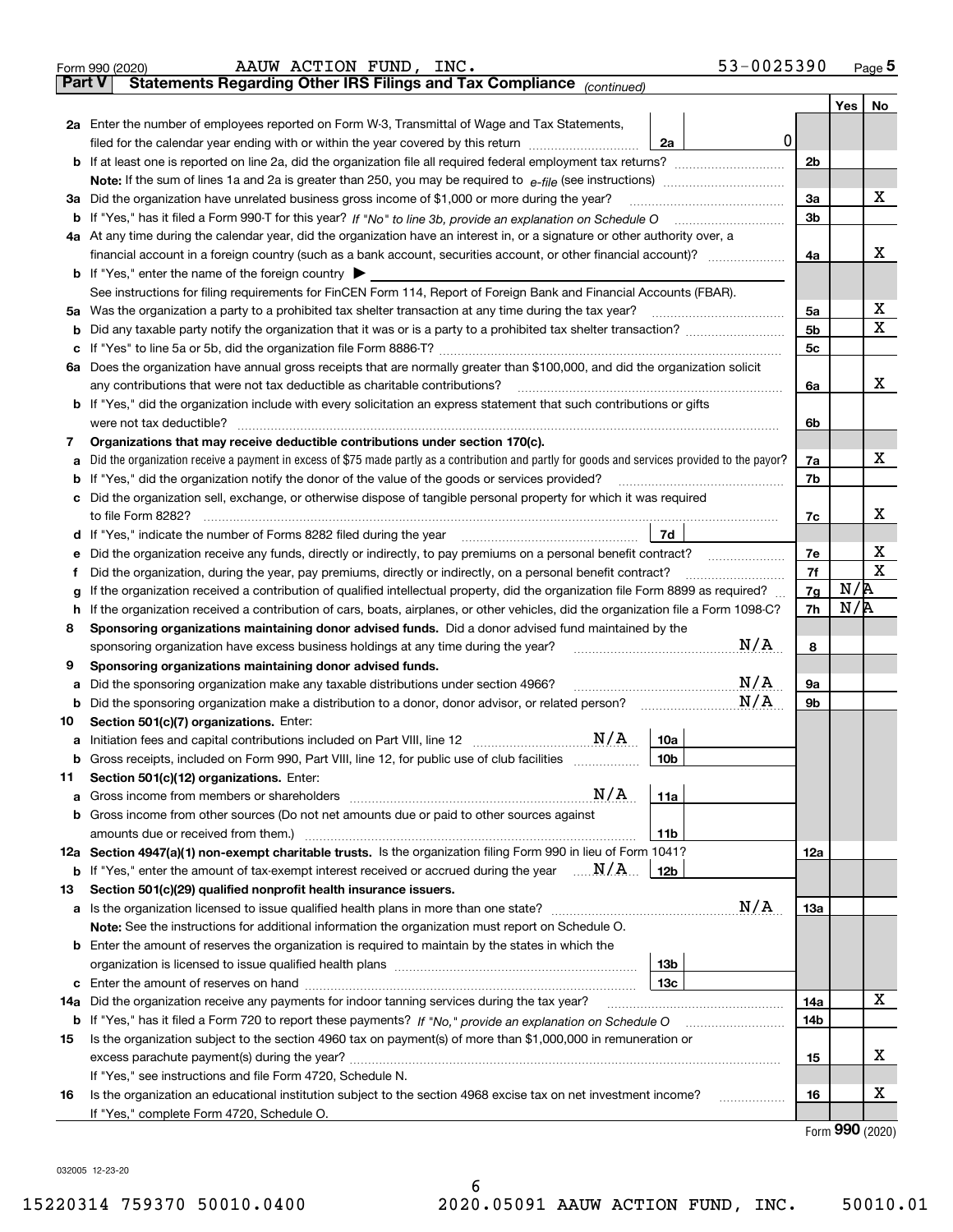|  | Form 990 (2020) |
|--|-----------------|
|  |                 |

| Form 990 (2020) | INC.<br>ACTION<br>FUND,<br><b>AAUW</b> | 53-0025390<br>Page |
|-----------------|----------------------------------------|--------------------|
|-----------------|----------------------------------------|--------------------|

| Form 990 (2020) |                                                                                                                                    | AAUW ACTION FUND, INC. |  |  | 53-0025390 | Page $6$ |  |
|-----------------|------------------------------------------------------------------------------------------------------------------------------------|------------------------|--|--|------------|----------|--|
|                 | <b>Part VI Governance, Management, and Disclosure</b> For each "Yes" response to lines 2 through 7b below, and for a "No" response |                        |  |  |            |          |  |
|                 | to line 8a, 8b, or 10b below, describe the circumstances, processes, or changes on Schedule O. See instructions.                   |                        |  |  |            |          |  |

|     | Check if Schedule O contains a response or note to any line in this Part VI                                                                                                                                                    |    |       |                 |             | $\overline{\mathbf{x}}$ |
|-----|--------------------------------------------------------------------------------------------------------------------------------------------------------------------------------------------------------------------------------|----|-------|-----------------|-------------|-------------------------|
|     | <b>Section A. Governing Body and Management</b>                                                                                                                                                                                |    |       |                 |             |                         |
|     |                                                                                                                                                                                                                                |    |       |                 | Yes         | No                      |
|     | <b>1a</b> Enter the number of voting members of the governing body at the end of the tax year<br>.                                                                                                                             | 1a |       | 6               |             |                         |
|     | If there are material differences in voting rights among members of the governing body, or if the governing                                                                                                                    |    |       |                 |             |                         |
|     | body delegated broad authority to an executive committee or similar committee, explain on Schedule O.                                                                                                                          |    |       |                 |             |                         |
|     | Enter the number of voting members included on line 1a, above, who are independent                                                                                                                                             | 1b | 6     |                 |             |                         |
| 2   | Did any officer, director, trustee, or key employee have a family relationship or a business relationship with any other                                                                                                       |    |       |                 |             |                         |
|     | officer, director, trustee, or key employee?                                                                                                                                                                                   |    |       | $\mathbf{2}$    |             | х                       |
| з   | Did the organization delegate control over management duties customarily performed by or under the direct supervision                                                                                                          |    |       |                 |             |                         |
|     | of officers, directors, trustees, or key employees to a management company or other person?                                                                                                                                    |    |       | 3               |             | х                       |
| 4   | Did the organization make any significant changes to its governing documents since the prior Form 990 was filed?                                                                                                               |    |       | 4               |             | $\mathbf X$             |
| 5   |                                                                                                                                                                                                                                |    |       | 5               |             | X                       |
| 6   | Did the organization have members or stockholders?                                                                                                                                                                             |    |       | 6               |             | $\mathbf X$             |
| 7a  | Did the organization have members, stockholders, or other persons who had the power to elect or appoint one or                                                                                                                 |    |       |                 |             |                         |
|     | more members of the governing body?                                                                                                                                                                                            |    |       | 7a              |             | x                       |
| b   | Are any governance decisions of the organization reserved to (or subject to approval by) members, stockholders, or                                                                                                             |    |       |                 |             |                         |
|     | persons other than the governing body?                                                                                                                                                                                         |    |       | 7b              |             | х                       |
| 8   | Did the organization contemporaneously document the meetings held or written actions undertaken during the year by the following:                                                                                              |    |       |                 |             |                         |
| a   |                                                                                                                                                                                                                                |    |       | 8а              | х           |                         |
|     | Each committee with authority to act on behalf of the governing body? [11] manufacture manufacture with authority to act on behalf of the governing body? [11] manufacture with authority of the state with an interval and th |    |       | 8b              | $\mathbf X$ |                         |
| 9   | Is there any officer, director, trustee, or key employee listed in Part VII, Section A, who cannot be reached at the                                                                                                           |    |       |                 |             |                         |
|     |                                                                                                                                                                                                                                |    |       | 9               |             | х                       |
|     | Section B. Policies <sub>(This Section B requests information about policies not required by the Internal Revenue Code.)</sub>                                                                                                 |    |       |                 |             |                         |
|     |                                                                                                                                                                                                                                |    |       |                 | Yes         | No                      |
|     |                                                                                                                                                                                                                                |    |       | <b>10a</b>      |             | х                       |
|     | <b>b</b> If "Yes," did the organization have written policies and procedures governing the activities of such chapters, affiliates,                                                                                            |    |       |                 |             |                         |
|     | and branches to ensure their operations are consistent with the organization's exempt purposes?                                                                                                                                |    |       | 10 <sub>b</sub> |             |                         |
| 11a | Has the organization provided a complete copy of this Form 990 to all members of its governing body before filing the form?                                                                                                    |    |       | 11a             | $\mathbf X$ |                         |
| b   | Describe in Schedule O the process, if any, used by the organization to review this Form 990.                                                                                                                                  |    |       |                 |             |                         |
| 12a |                                                                                                                                                                                                                                |    |       | 12a             | х           |                         |
| b   | Were officers, directors, or trustees, and key employees required to disclose annually interests that could give rise to conflicts?                                                                                            |    |       | 12 <sub>b</sub> | X           |                         |
| c   | Did the organization regularly and consistently monitor and enforce compliance with the policy? If "Yes," describe                                                                                                             |    |       |                 |             |                         |
|     | in Schedule O how this was done measured and the control of the control of the state of the control of the control of the control of the control of the control of the control of the control of the control of the control of |    |       | 12c             | Х           |                         |
| 13  | Did the organization have a written whistleblower policy?                                                                                                                                                                      |    |       | 13              | $\mathbf X$ |                         |
| 14  | Did the organization have a written document retention and destruction policy?                                                                                                                                                 |    |       | 14              | $\mathbf X$ |                         |
| 15  | Did the process for determining compensation of the following persons include a review and approval by independent                                                                                                             |    |       |                 |             |                         |
|     | persons, comparability data, and contemporaneous substantiation of the deliberation and decision?                                                                                                                              |    |       |                 |             |                         |
|     | The organization's CEO, Executive Director, or top management official manufactured contains and contained a support of the Director, or top management official manufactured and contain a support of the state of the state  |    |       | 15a             |             | х                       |
|     | Other officers or key employees of the organization                                                                                                                                                                            |    |       | 15b             |             | $\mathbf X$             |
|     | If "Yes" to line 15a or 15b, describe the process in Schedule O (see instructions).                                                                                                                                            |    |       |                 |             |                         |
|     | 16a Did the organization invest in, contribute assets to, or participate in a joint venture or similar arrangement with a                                                                                                      |    |       |                 |             |                         |
|     | taxable entity during the year?                                                                                                                                                                                                |    |       | 16a             |             | х                       |
|     | <b>b</b> If "Yes," did the organization follow a written policy or procedure requiring the organization to evaluate its participation                                                                                          |    |       |                 |             |                         |
|     | in joint venture arrangements under applicable federal tax law, and take steps to safeguard the organization's                                                                                                                 |    |       |                 |             |                         |
|     | exempt status with respect to such arrangements?                                                                                                                                                                               |    |       | 16b             |             |                         |
|     | <b>Section C. Disclosure</b>                                                                                                                                                                                                   |    |       |                 |             |                         |
| 17  | List the states with which a copy of this Form 990 is required to be filed $\blacktriangleright$ AL, AK, AR, CA, CO, CT, FL, GA, HI, IL, KS, KY                                                                                |    |       |                 |             |                         |
| 18  | Section 6104 requires an organization to make its Forms 1023 (1024 or 1024-A, if applicable), 990, and 990-T (Section 501(c)(3)s only) available                                                                               |    |       |                 |             |                         |
|     | for public inspection. Indicate how you made these available. Check all that apply.                                                                                                                                            |    |       |                 |             |                         |
|     | $X$ Own website<br>$X$ Upon request<br>Another's website<br>Other (explain on Schedule O)                                                                                                                                      |    |       |                 |             |                         |
| 19  | Describe on Schedule O whether (and if so, how) the organization made its governing documents, conflict of interest policy, and financial                                                                                      |    |       |                 |             |                         |
|     | statements available to the public during the tax year.                                                                                                                                                                        |    |       |                 |             |                         |
| 20  | State the name, address, and telephone number of the person who possesses the organization's books and records                                                                                                                 |    |       |                 |             |                         |
|     | 785-7700<br>THOMAS CHAPPELL $-$ (202)                                                                                                                                                                                          |    |       |                 |             |                         |
|     | L STREET NORTHWEST, SUITE 1000, WASHINGTON, DC<br>1310                                                                                                                                                                         |    | 20005 |                 |             |                         |
|     | SEE SCHEDULE O FOR FULL LIST OF STATES<br>032006 12-23-20                                                                                                                                                                      |    |       |                 |             | Form 990 (2020)         |
|     | 7                                                                                                                                                                                                                              |    |       |                 |             |                         |

15220314 759370 50010.0400 2020.05091 AAUW ACTION FUND, INC. 50010.01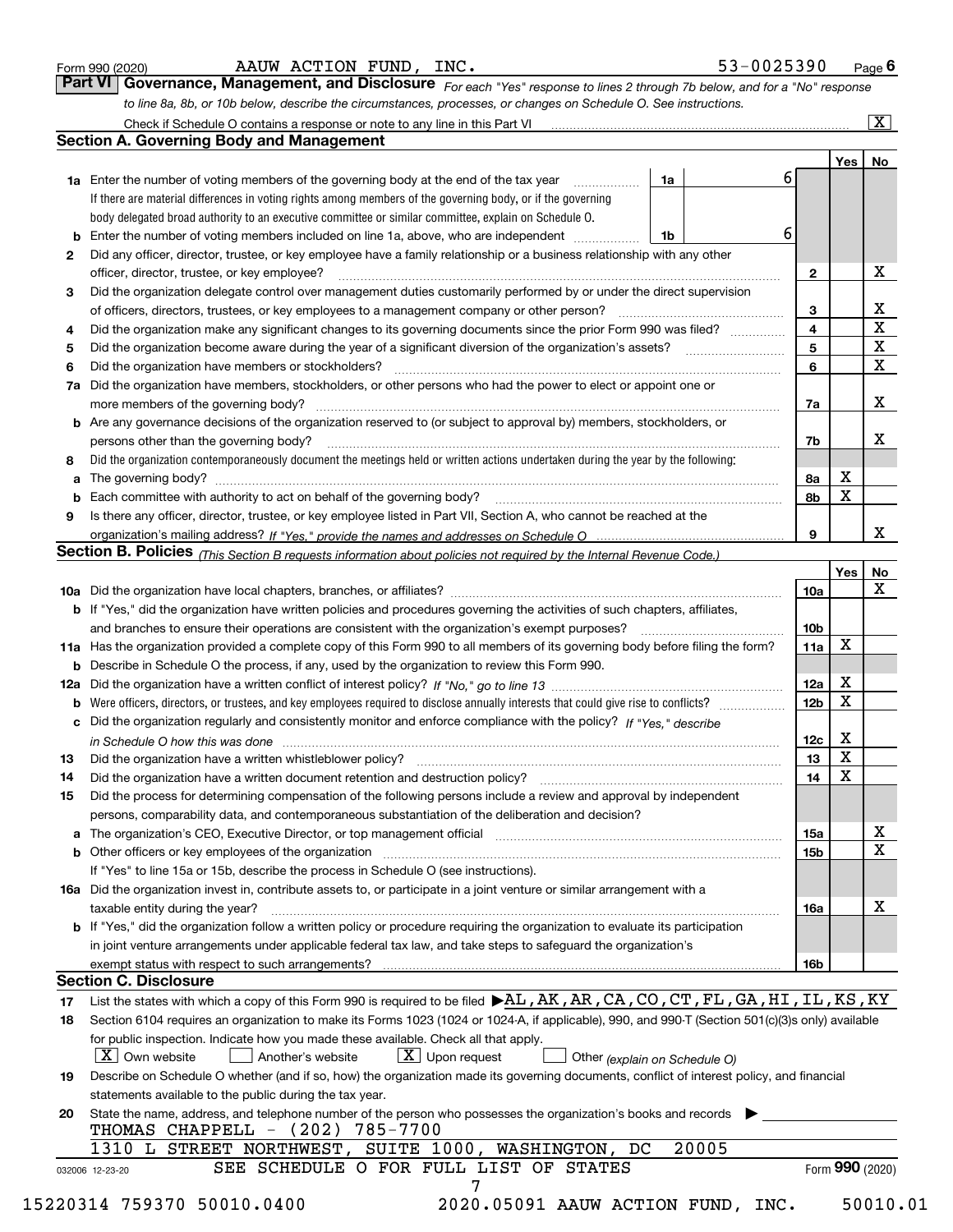| Form 990 (2020)                                                                                                                                             | AAUW ACTION FUND, INC.                                                                     | 53-0025390 | Page |  |  |  |  |  |
|-------------------------------------------------------------------------------------------------------------------------------------------------------------|--------------------------------------------------------------------------------------------|------------|------|--|--|--|--|--|
|                                                                                                                                                             | Part VII Compensation of Officers, Directors, Trustees, Key Employees, Highest Compensated |            |      |  |  |  |  |  |
|                                                                                                                                                             | <b>Employees, and Independent Contractors</b>                                              |            |      |  |  |  |  |  |
|                                                                                                                                                             | Check if Schedule O contains a response or note to any line in this Part VII               |            |      |  |  |  |  |  |
| Section A.                                                                                                                                                  | Officers, Directors, Trustees, Key Employees, and Highest Compensated Employees            |            |      |  |  |  |  |  |
| 1a. Complete this table for all persons required to be listed. Benort compensation for the calendar year ending with or within the organization's tax year. |                                                                                            |            |      |  |  |  |  |  |

**1a •** List all of the organization's current officers, directors, trustees (whether individuals or organizations), regardless of amount of compensation. Complete this table for all persons required to be listed. Report compensation for the calendar year ending with or within the organization's tax year. Enter -0- in columns (D), (E), and (F) if no compensation was paid.

 $\bullet$  List all of the organization's  $\,$ current key employees, if any. See instructions for definition of "key employee."

**•** List the organization's five current highest compensated employees (other than an officer, director, trustee, or key employee) who received reportable compensation (Box 5 of Form W-2 and/or Box 7 of Form 1099-MISC) of more than \$100,000 from the organization and any related organizations.

**•** List all of the organization's former officers, key employees, and highest compensated employees who received more than \$100,000 of reportable compensation from the organization and any related organizations.

**former directors or trustees**  ¥ List all of the organization's that received, in the capacity as a former director or trustee of the organization, more than \$10,000 of reportable compensation from the organization and any related organizations.

See instructions for the order in which to list the persons above.

Check this box if neither the organization nor any related organization compensated any current officer, director, or trustee.  $\mathcal{L}^{\text{max}}$ 

| (A)                              | (C)<br>(B)    |                                         |                                                                  |                         |              |                                  |           | (D)             | (E)             | (F)           |
|----------------------------------|---------------|-----------------------------------------|------------------------------------------------------------------|-------------------------|--------------|----------------------------------|-----------|-----------------|-----------------|---------------|
| Name and title                   | Average       | Position<br>(do not check more than one |                                                                  |                         |              |                                  |           | Reportable      | Reportable      | Estimated     |
|                                  | hours per     |                                         | box, unless person is both an<br>officer and a director/trustee) |                         | compensation | compensation                     | amount of |                 |                 |               |
|                                  | week          |                                         |                                                                  |                         |              |                                  |           | from            | from related    | other         |
|                                  | (list any     |                                         |                                                                  |                         |              |                                  |           | the             | organizations   | compensation  |
|                                  | hours for     |                                         |                                                                  |                         |              |                                  |           | organization    | (W-2/1099-MISC) | from the      |
|                                  | related       |                                         |                                                                  |                         |              |                                  |           | (W-2/1099-MISC) |                 | organization  |
|                                  | organizations |                                         |                                                                  |                         |              |                                  |           |                 |                 | and related   |
|                                  | below         | ndividual trustee or director           | nstitutional trustee                                             | Officer                 | Key employee | Highest compensated<br> employee | Former    |                 |                 | organizations |
|                                  | line)         |                                         |                                                                  |                         |              |                                  |           |                 |                 |               |
| (1)<br>KIMBERLY CHURCHES         | 0.00          |                                         |                                                                  |                         |              |                                  |           |                 |                 |               |
| CEO                              | 40.09         | X                                       |                                                                  | $\mathbf X$             |              |                                  |           | 0.              | 344,168.        | 50, 138.      |
| SHANNON WOLFE<br>(2)             | 0.00          |                                         |                                                                  |                         |              |                                  |           |                 |                 |               |
| MANAGING DIRECTOR AND COS        | 37.38         |                                         |                                                                  | $\overline{\textbf{X}}$ |              |                                  |           | $0$ .           | 214,362.        | 32,178.       |
| THOMAS CHAPPELL<br>(3)           | 0.00          |                                         |                                                                  |                         |              |                                  |           |                 |                 |               |
| VP OF FINANCE                    | 43.38         |                                         |                                                                  | $\rm X$                 |              |                                  |           | 0.              | 162,822.        | 26,602.       |
| KATHERINE NIELSON<br>(4)         | 3.56          |                                         |                                                                  |                         |              |                                  |           |                 |                 |               |
| SENIOR DIRECTOR OF PUBLIC POLICY | 36.03         |                                         |                                                                  |                         |              | $\rm X$                          |           | 9,732.          | 98,400.         | 19,814.       |
| <b>JULIA BROWN</b><br>(5)        | 1.00          |                                         |                                                                  |                         |              |                                  |           |                 |                 |               |
| <b>CHAIR</b>                     | 20.00         | $\mathbf X$                             |                                                                  | X                       |              |                                  |           | 0.              | 0.              | 0.            |
| (6)<br>MALINDA GAUL              | 1.00          |                                         |                                                                  |                         |              |                                  |           |                 |                 |               |
| VICE CHAIR                       | 10.00         | X                                       |                                                                  | $\overline{\textbf{X}}$ |              |                                  |           | 0.              | 0.              | $0_{.}$       |
| PEGGY CABANISS<br>(7)            | 1.00          |                                         |                                                                  |                         |              |                                  |           |                 |                 |               |
| FINANCE VICE CHAIR               | 10.00         | $\mathbf X$                             |                                                                  | $\overline{\textbf{X}}$ |              |                                  |           | 0.              | 0.              | 0.            |
| (8)<br>CHERYL SOROKIN            | 1.00          |                                         |                                                                  |                         |              |                                  |           |                 |                 |               |
| <b>SECRETARY</b>                 | 10.00         | $\mathbf X$                             |                                                                  | $\overline{\mathbf{X}}$ |              |                                  |           | 0.              | 0.              | 0.            |
| JOSEPH BERTOLINO<br>(9)          | 1.00          |                                         |                                                                  |                         |              |                                  |           |                 |                 |               |
| <b>DIRECTOR</b>                  | 5.00          | $\mathbf X$                             |                                                                  |                         |              |                                  |           | $\mathbf 0$ .   | 0.              | 0.            |
| (10) LYNN GANGONE                | 1.00          |                                         |                                                                  |                         |              |                                  |           |                 |                 |               |
| <b>DIRECTOR</b>                  | 5.00          | $\mathbf X$                             |                                                                  |                         |              |                                  |           | 0.              | $0$ .           | $\mathbf 0$ . |
|                                  |               |                                         |                                                                  |                         |              |                                  |           |                 |                 |               |
|                                  |               |                                         |                                                                  |                         |              |                                  |           |                 |                 |               |
|                                  |               |                                         |                                                                  |                         |              |                                  |           |                 |                 |               |
|                                  |               |                                         |                                                                  |                         |              |                                  |           |                 |                 |               |
|                                  |               |                                         |                                                                  |                         |              |                                  |           |                 |                 |               |
|                                  |               |                                         |                                                                  |                         |              |                                  |           |                 |                 |               |
|                                  |               |                                         |                                                                  |                         |              |                                  |           |                 |                 |               |
|                                  |               |                                         |                                                                  |                         |              |                                  |           |                 |                 |               |
|                                  |               |                                         |                                                                  |                         |              |                                  |           |                 |                 |               |
|                                  |               |                                         |                                                                  |                         |              |                                  |           |                 |                 |               |
|                                  |               |                                         |                                                                  |                         |              |                                  |           |                 |                 |               |
|                                  |               |                                         |                                                                  |                         |              |                                  |           |                 |                 |               |
|                                  |               |                                         |                                                                  |                         |              |                                  |           |                 |                 |               |
|                                  |               |                                         |                                                                  |                         |              |                                  |           |                 |                 |               |

8

032007 12-23-20

Form (2020) **990**

15220314 759370 50010.0400 2020.05091 AAUW ACTION FUND, INC. 50010.01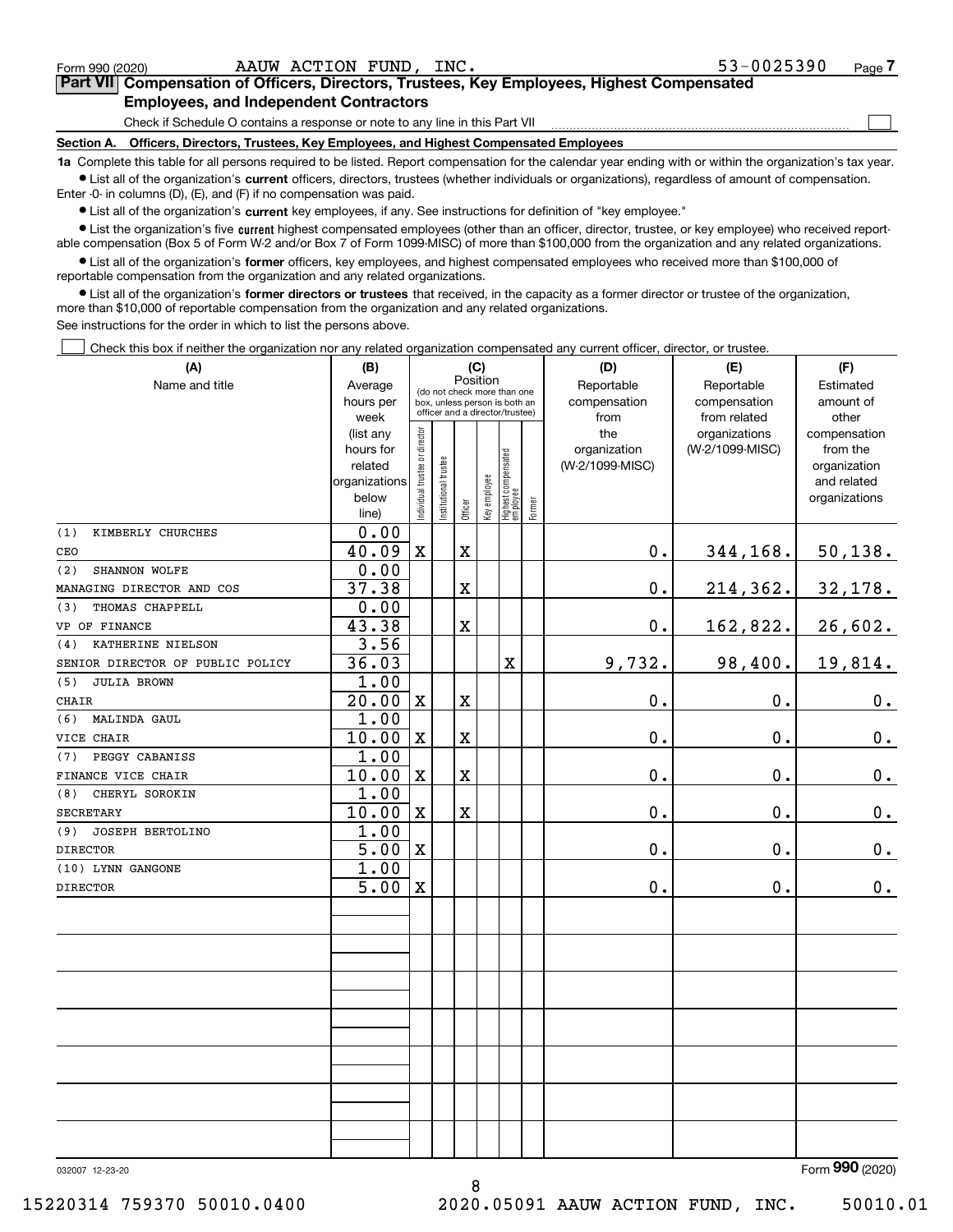|                                                                                                                     | AAUW ACTION FUND, INC.<br>Form 990 (2020)                                                                                                                                                                                                                                    |                                                                      |                                |                       |                 |              |                                                                                                 |        |                                           | 53-0025390                                        |       |                 |                                                                          | Page 8 |
|---------------------------------------------------------------------------------------------------------------------|------------------------------------------------------------------------------------------------------------------------------------------------------------------------------------------------------------------------------------------------------------------------------|----------------------------------------------------------------------|--------------------------------|-----------------------|-----------------|--------------|-------------------------------------------------------------------------------------------------|--------|-------------------------------------------|---------------------------------------------------|-------|-----------------|--------------------------------------------------------------------------|--------|
| ∣Part VII<br>Section A. Officers, Directors, Trustees, Key Employees, and Highest Compensated Employees (continued) |                                                                                                                                                                                                                                                                              |                                                                      |                                |                       |                 |              |                                                                                                 |        |                                           |                                                   |       |                 |                                                                          |        |
|                                                                                                                     | (A)<br>Name and title                                                                                                                                                                                                                                                        | (B)<br>Average<br>hours per<br>week                                  |                                |                       | (C)<br>Position |              | (do not check more than one<br>box, unless person is both an<br>officer and a director/trustee) |        | (D)<br>Reportable<br>compensation<br>from | (E)<br>Reportable<br>compensation<br>from related |       |                 | (F)<br>Estimated<br>amount of<br>other                                   |        |
|                                                                                                                     |                                                                                                                                                                                                                                                                              | (list any<br>hours for<br>related<br>organizations<br>below<br>line) | Individual trustee or director | Institutional trustee | Officer         | key employee | Highest compensated<br>  employee                                                               | Former | the<br>organization<br>(W-2/1099-MISC)    | organizations<br>(W-2/1099-MISC)                  |       |                 | compensation<br>from the<br>organization<br>and related<br>organizations |        |
|                                                                                                                     |                                                                                                                                                                                                                                                                              |                                                                      |                                |                       |                 |              |                                                                                                 |        |                                           |                                                   |       |                 |                                                                          |        |
|                                                                                                                     |                                                                                                                                                                                                                                                                              |                                                                      |                                |                       |                 |              |                                                                                                 |        |                                           |                                                   |       |                 |                                                                          |        |
|                                                                                                                     |                                                                                                                                                                                                                                                                              |                                                                      |                                |                       |                 |              |                                                                                                 |        |                                           |                                                   |       |                 |                                                                          |        |
|                                                                                                                     |                                                                                                                                                                                                                                                                              |                                                                      |                                |                       |                 |              |                                                                                                 |        |                                           |                                                   |       |                 |                                                                          |        |
|                                                                                                                     |                                                                                                                                                                                                                                                                              |                                                                      |                                |                       |                 |              |                                                                                                 |        |                                           |                                                   |       |                 |                                                                          |        |
|                                                                                                                     |                                                                                                                                                                                                                                                                              |                                                                      |                                |                       |                 |              |                                                                                                 |        |                                           |                                                   |       |                 |                                                                          |        |
|                                                                                                                     |                                                                                                                                                                                                                                                                              |                                                                      |                                |                       |                 |              |                                                                                                 |        |                                           |                                                   |       |                 |                                                                          |        |
|                                                                                                                     |                                                                                                                                                                                                                                                                              |                                                                      |                                |                       |                 |              |                                                                                                 |        |                                           |                                                   |       |                 |                                                                          |        |
|                                                                                                                     | 1b Subtotal                                                                                                                                                                                                                                                                  |                                                                      |                                |                       |                 |              |                                                                                                 |        | 9,732.                                    | 819,752.                                          |       |                 | 128,732.                                                                 |        |
|                                                                                                                     | c Total from continuation sheets to Part VII, Section A                                                                                                                                                                                                                      |                                                                      |                                |                       |                 |              |                                                                                                 |        | 0.<br>9,732.                              | 819,752.                                          | $0$ . |                 | 128,732.                                                                 | 0.     |
| 2                                                                                                                   | Total number of individuals (including but not limited to those listed above) who received more than \$100,000 of reportable<br>compensation from the organization $\blacktriangleright$                                                                                     |                                                                      |                                |                       |                 |              |                                                                                                 |        |                                           |                                                   |       |                 |                                                                          | 0      |
|                                                                                                                     |                                                                                                                                                                                                                                                                              |                                                                      |                                |                       |                 |              |                                                                                                 |        |                                           |                                                   |       |                 | Yes                                                                      | No     |
| з                                                                                                                   | Did the organization list any former officer, director, trustee, key employee, or highest compensated employee on                                                                                                                                                            |                                                                      |                                |                       |                 |              |                                                                                                 |        |                                           |                                                   |       |                 |                                                                          |        |
| 4                                                                                                                   | line 1a? If "Yes," complete Schedule J for such individual material content content to the 1a? If "Yes," complete Schedule J for such individual<br>For any individual listed on line 1a, is the sum of reportable compensation and other compensation from the organization |                                                                      |                                |                       |                 |              |                                                                                                 |        |                                           |                                                   |       | 3               |                                                                          | х      |
|                                                                                                                     |                                                                                                                                                                                                                                                                              |                                                                      |                                |                       |                 |              |                                                                                                 |        |                                           |                                                   |       | 4               | X                                                                        |        |
| 5                                                                                                                   | Did any person listed on line 1a receive or accrue compensation from any unrelated organization or individual for services                                                                                                                                                   |                                                                      |                                |                       |                 |              |                                                                                                 |        |                                           |                                                   |       |                 |                                                                          |        |
|                                                                                                                     | <b>Section B. Independent Contractors</b>                                                                                                                                                                                                                                    |                                                                      |                                |                       |                 |              |                                                                                                 |        |                                           |                                                   |       | 5               |                                                                          | X      |
| 1                                                                                                                   | Complete this table for your five highest compensated independent contractors that received more than \$100,000 of compensation from                                                                                                                                         |                                                                      |                                |                       |                 |              |                                                                                                 |        |                                           |                                                   |       |                 |                                                                          |        |
|                                                                                                                     | the organization. Report compensation for the calendar year ending with or within the organization's tax year.<br>(A)                                                                                                                                                        |                                                                      |                                |                       |                 |              |                                                                                                 |        | (B)                                       |                                                   |       | (C)             |                                                                          |        |
|                                                                                                                     | Name and business address                                                                                                                                                                                                                                                    |                                                                      |                                | <b>NONE</b>           |                 |              |                                                                                                 |        | Description of services                   |                                                   |       | Compensation    |                                                                          |        |
|                                                                                                                     |                                                                                                                                                                                                                                                                              |                                                                      |                                |                       |                 |              |                                                                                                 |        |                                           |                                                   |       |                 |                                                                          |        |
|                                                                                                                     |                                                                                                                                                                                                                                                                              |                                                                      |                                |                       |                 |              |                                                                                                 |        |                                           |                                                   |       |                 |                                                                          |        |
|                                                                                                                     |                                                                                                                                                                                                                                                                              |                                                                      |                                |                       |                 |              |                                                                                                 |        |                                           |                                                   |       |                 |                                                                          |        |
|                                                                                                                     |                                                                                                                                                                                                                                                                              |                                                                      |                                |                       |                 |              |                                                                                                 |        |                                           |                                                   |       |                 |                                                                          |        |
| 2                                                                                                                   | Total number of independent contractors (including but not limited to those listed above) who received more than                                                                                                                                                             |                                                                      |                                |                       |                 |              |                                                                                                 |        |                                           |                                                   |       |                 |                                                                          |        |
|                                                                                                                     | \$100,000 of compensation from the organization                                                                                                                                                                                                                              |                                                                      |                                |                       |                 | 0            |                                                                                                 |        |                                           |                                                   |       | Form 990 (2020) |                                                                          |        |

032008 12-23-20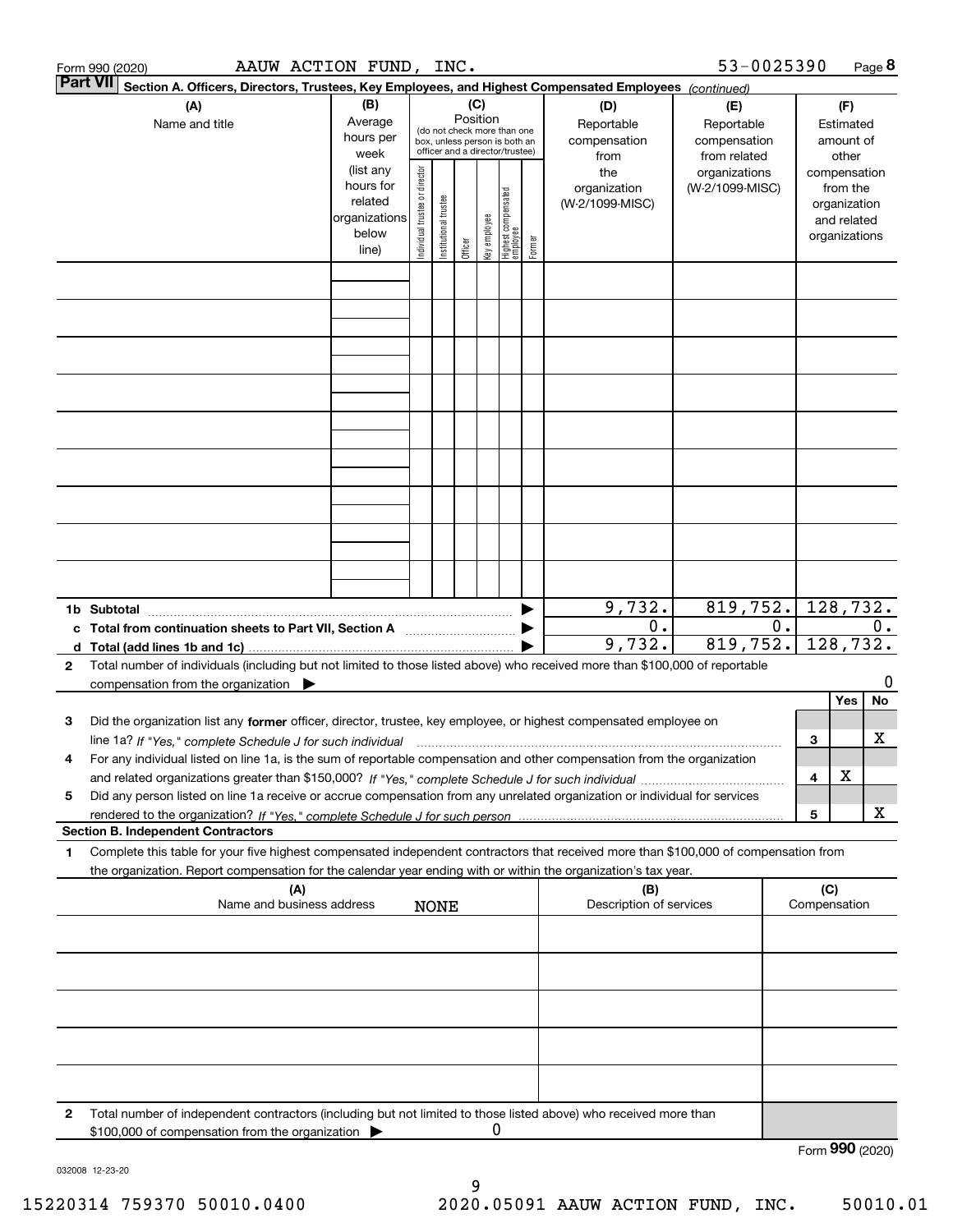|                                                           |                  | AAUW ACTION FUND, INC.<br>Form 990 (2020)                                                                                                                                                                                                                                                           |                        |                      |                                                         | 53-0025390                    | Page 9                                                   |
|-----------------------------------------------------------|------------------|-----------------------------------------------------------------------------------------------------------------------------------------------------------------------------------------------------------------------------------------------------------------------------------------------------|------------------------|----------------------|---------------------------------------------------------|-------------------------------|----------------------------------------------------------|
|                                                           | <b>Part VIII</b> | <b>Statement of Revenue</b>                                                                                                                                                                                                                                                                         |                        |                      |                                                         |                               |                                                          |
|                                                           |                  | Check if Schedule O contains a response or note to any line in this Part VIII                                                                                                                                                                                                                       |                        |                      | $\overbrace{ }$ (B) $\overbrace{ }$ (C) $\overbrace{ }$ |                               | (D)                                                      |
|                                                           |                  |                                                                                                                                                                                                                                                                                                     |                        | (A)<br>Total revenue | Related or exempt<br>function revenue                   | Unrelated<br>business revenue | Revenue excluded<br>from tax under<br>sections 512 - 514 |
|                                                           |                  | 1a<br>1 a Federated campaigns                                                                                                                                                                                                                                                                       |                        |                      |                                                         |                               |                                                          |
|                                                           |                  | 1 <sub>b</sub><br><b>b</b> Membership dues<br>$\ldots \ldots \ldots \ldots \ldots$                                                                                                                                                                                                                  |                        |                      |                                                         |                               |                                                          |
|                                                           |                  | 1 <sub>c</sub><br>c Fundraising events                                                                                                                                                                                                                                                              |                        |                      |                                                         |                               |                                                          |
| Contributions, Gifts, Grants<br>and Other Similar Amounts |                  | 1 <sub>d</sub><br>d Related organizations                                                                                                                                                                                                                                                           |                        |                      |                                                         |                               |                                                          |
|                                                           | е                | 1e<br>Government grants (contributions)                                                                                                                                                                                                                                                             |                        |                      |                                                         |                               |                                                          |
|                                                           | f                | All other contributions, gifts, grants, and                                                                                                                                                                                                                                                         |                        |                      |                                                         |                               |                                                          |
|                                                           |                  | 1f<br>similar amounts not included above                                                                                                                                                                                                                                                            | 3,525.                 |                      |                                                         |                               |                                                          |
|                                                           | a                | $1g$ \$<br>Noncash contributions included in lines 1a-1f                                                                                                                                                                                                                                            |                        |                      |                                                         |                               |                                                          |
|                                                           |                  |                                                                                                                                                                                                                                                                                                     | <b>Business Code</b>   | 3,525.               |                                                         |                               |                                                          |
|                                                           |                  | 2 a MEMBERSHIP DUES                                                                                                                                                                                                                                                                                 | 900099                 | 121, 547.            | 121,547.                                                |                               |                                                          |
| Program Service<br>Revenue                                | b                |                                                                                                                                                                                                                                                                                                     |                        |                      |                                                         |                               |                                                          |
|                                                           | c                |                                                                                                                                                                                                                                                                                                     |                        |                      |                                                         |                               |                                                          |
|                                                           | d                |                                                                                                                                                                                                                                                                                                     |                        |                      |                                                         |                               |                                                          |
|                                                           | е                | <u> 1989 - Johann Barn, mars ann an t-Amhain ann an t-Amhain an t-Amhain an t-Amhain an t-Amhain an t-Amhain an t-</u>                                                                                                                                                                              |                        |                      |                                                         |                               |                                                          |
|                                                           |                  | f All other program service revenue                                                                                                                                                                                                                                                                 |                        |                      |                                                         |                               |                                                          |
|                                                           |                  |                                                                                                                                                                                                                                                                                                     |                        | 121,547.             |                                                         |                               |                                                          |
|                                                           | 3                | Investment income (including dividends, interest, and                                                                                                                                                                                                                                               |                        |                      |                                                         |                               |                                                          |
|                                                           |                  |                                                                                                                                                                                                                                                                                                     |                        |                      |                                                         |                               |                                                          |
|                                                           | 4                | Income from investment of tax-exempt bond proceeds                                                                                                                                                                                                                                                  |                        |                      |                                                         |                               |                                                          |
|                                                           | 5                |                                                                                                                                                                                                                                                                                                     |                        |                      |                                                         |                               |                                                          |
|                                                           |                  | (i) Real                                                                                                                                                                                                                                                                                            | (ii) Personal          |                      |                                                         |                               |                                                          |
|                                                           |                  | 6a<br><b>6 a</b> Gross rents                                                                                                                                                                                                                                                                        |                        |                      |                                                         |                               |                                                          |
|                                                           |                  | 6b<br><b>b</b> Less: rental expenses                                                                                                                                                                                                                                                                |                        |                      |                                                         |                               |                                                          |
|                                                           | с                | 6c<br>Rental income or (loss)                                                                                                                                                                                                                                                                       |                        |                      |                                                         |                               |                                                          |
|                                                           |                  | d Net rental income or (loss)<br>(i) Securities<br>7 a Gross amount from sales of                                                                                                                                                                                                                   | (ii) Other             |                      |                                                         |                               |                                                          |
|                                                           |                  | assets other than inventory<br>7a                                                                                                                                                                                                                                                                   |                        |                      |                                                         |                               |                                                          |
|                                                           |                  | <b>b</b> Less: cost or other basis                                                                                                                                                                                                                                                                  |                        |                      |                                                         |                               |                                                          |
|                                                           |                  | 7b<br>and sales expenses                                                                                                                                                                                                                                                                            |                        |                      |                                                         |                               |                                                          |
| evenue                                                    |                  | 7c<br>c Gain or (loss)                                                                                                                                                                                                                                                                              |                        |                      |                                                         |                               |                                                          |
|                                                           |                  |                                                                                                                                                                                                                                                                                                     |                        |                      |                                                         |                               |                                                          |
| Other R                                                   |                  | 8 a Gross income from fundraising events (not                                                                                                                                                                                                                                                       |                        |                      |                                                         |                               |                                                          |
|                                                           |                  |                                                                                                                                                                                                                                                                                                     |                        |                      |                                                         |                               |                                                          |
|                                                           |                  | contributions reported on line 1c). See                                                                                                                                                                                                                                                             |                        |                      |                                                         |                               |                                                          |
|                                                           |                  |                                                                                                                                                                                                                                                                                                     | 8a                     |                      |                                                         |                               |                                                          |
|                                                           |                  | <b>b</b> Less: direct expenses <b>constants b</b>                                                                                                                                                                                                                                                   | 8 <sub>b</sub>         |                      |                                                         |                               |                                                          |
|                                                           |                  | c Net income or (loss) from fundraising events                                                                                                                                                                                                                                                      |                        |                      |                                                         |                               |                                                          |
|                                                           |                  | 9 a Gross income from gaming activities. See                                                                                                                                                                                                                                                        |                        |                      |                                                         |                               |                                                          |
|                                                           |                  |                                                                                                                                                                                                                                                                                                     | 9a                     |                      |                                                         |                               |                                                          |
|                                                           |                  | <b>b</b> Less: direct expenses <b>manually</b>                                                                                                                                                                                                                                                      | 9 <sub>b</sub>         |                      |                                                         |                               |                                                          |
|                                                           |                  | c Net income or (loss) from gaming activities _______________                                                                                                                                                                                                                                       |                        |                      |                                                         |                               |                                                          |
|                                                           |                  | 10 a Gross sales of inventory, less returns                                                                                                                                                                                                                                                         |                        |                      |                                                         |                               |                                                          |
|                                                           |                  |                                                                                                                                                                                                                                                                                                     | 10a<br>10 <sub>b</sub> |                      |                                                         |                               |                                                          |
|                                                           |                  | <b>b</b> Less: cost of goods sold                                                                                                                                                                                                                                                                   |                        |                      |                                                         |                               |                                                          |
|                                                           |                  | c Net income or (loss) from sales of inventory                                                                                                                                                                                                                                                      | <b>Business Code</b>   |                      |                                                         |                               |                                                          |
|                                                           | 11 a             |                                                                                                                                                                                                                                                                                                     |                        |                      |                                                         |                               |                                                          |
| Miscellaneous                                             | b                | <u>state and the state of the state of the state of the state of the state of the state of the state of the state of the state of the state of the state of the state of the state of the state of the state of the state of the</u><br><u> 1989 - Jan Stern Harrison, fransk politik (d. 1989)</u> |                        |                      |                                                         |                               |                                                          |
| Revenue                                                   | c                | the control of the control of the control of the control of the control of                                                                                                                                                                                                                          |                        |                      |                                                         |                               |                                                          |
|                                                           |                  |                                                                                                                                                                                                                                                                                                     |                        |                      |                                                         |                               |                                                          |
|                                                           |                  |                                                                                                                                                                                                                                                                                                     |                        |                      |                                                         |                               |                                                          |
|                                                           | 12               |                                                                                                                                                                                                                                                                                                     |                        | 125,072.             | 121,547.                                                | 0.                            | $0$ .                                                    |
|                                                           | 032009 12-23-20  |                                                                                                                                                                                                                                                                                                     |                        |                      |                                                         |                               | Form 990 (2020)                                          |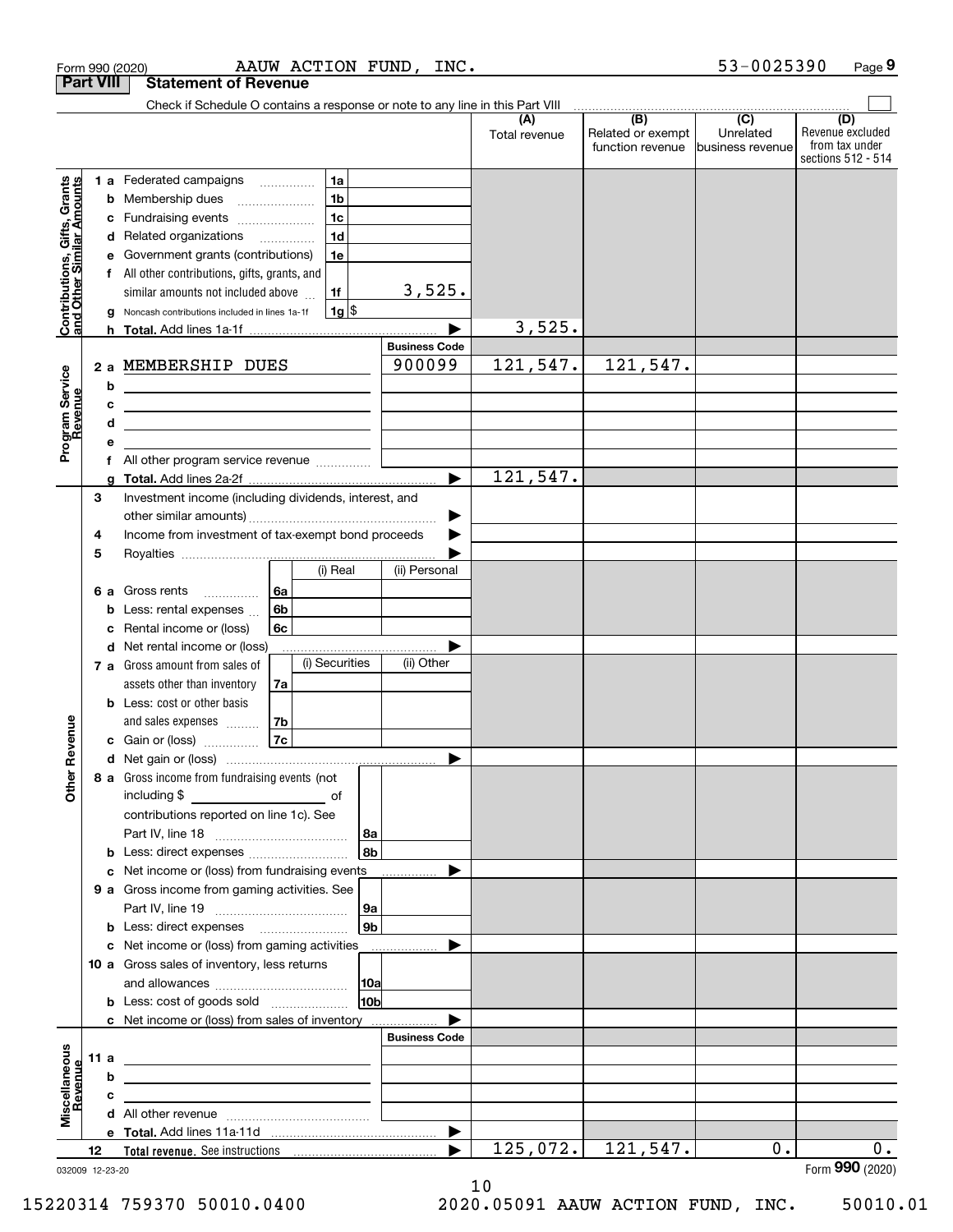|  | Form 990 (2020) |
|--|-----------------|
|  |                 |

Form 990 (2020) Page AAUW ACTION FUND, INC. 53-0025390 **Part IX Statement of Functional Expenses**

*Section 501(c)(3) and 501(c)(4) organizations must complete all columns. All other organizations must complete column (A).*

|              | Do not include amounts reported on lines 6b.<br>7b, 8b, 9b, and 10b of Part VIII.                                                                                                                          | (A)<br>Total expenses  | $\overline{(B)}$<br>Program service<br>expenses | $\overline{C}$<br>Management and<br>general expenses | (D)<br>Fundraising<br>expenses |
|--------------|------------------------------------------------------------------------------------------------------------------------------------------------------------------------------------------------------------|------------------------|-------------------------------------------------|------------------------------------------------------|--------------------------------|
| 1            | Grants and other assistance to domestic organizations                                                                                                                                                      |                        |                                                 |                                                      |                                |
|              | and domestic governments. See Part IV, line 21                                                                                                                                                             | 300,000.               | 300,000.                                        |                                                      |                                |
| $\mathbf{2}$ | Grants and other assistance to domestic                                                                                                                                                                    |                        |                                                 |                                                      |                                |
|              | individuals. See Part IV, line 22                                                                                                                                                                          |                        |                                                 |                                                      |                                |
| 3            | Grants and other assistance to foreign                                                                                                                                                                     |                        |                                                 |                                                      |                                |
|              | organizations, foreign governments, and foreign                                                                                                                                                            |                        |                                                 |                                                      |                                |
|              | individuals. See Part IV, lines 15 and 16                                                                                                                                                                  |                        |                                                 |                                                      |                                |
| 4            | Benefits paid to or for members                                                                                                                                                                            |                        |                                                 |                                                      |                                |
| 5            | Compensation of current officers, directors,                                                                                                                                                               |                        |                                                 |                                                      |                                |
|              |                                                                                                                                                                                                            |                        |                                                 |                                                      |                                |
| 6            | Compensation not included above to disqualified                                                                                                                                                            |                        |                                                 |                                                      |                                |
|              | persons (as defined under section $4958(f)(1)$ ) and                                                                                                                                                       |                        |                                                 |                                                      |                                |
|              | persons described in section 4958(c)(3)(B)                                                                                                                                                                 |                        |                                                 |                                                      |                                |
| 7            |                                                                                                                                                                                                            | $\overline{22}$ , 409. | 22,409.                                         |                                                      |                                |
| 8            | Pension plan accruals and contributions (include                                                                                                                                                           |                        |                                                 |                                                      |                                |
|              | section 401(k) and 403(b) employer contributions)                                                                                                                                                          | 2,013.                 | 2,013.                                          |                                                      |                                |
| 9            |                                                                                                                                                                                                            | 1,359.                 | 1,359.                                          |                                                      |                                |
| 10           |                                                                                                                                                                                                            | 1,737.                 | $\overline{1,737}$ .                            |                                                      |                                |
| 11           | Fees for services (nonemployees):                                                                                                                                                                          |                        |                                                 |                                                      |                                |
| a            |                                                                                                                                                                                                            |                        |                                                 |                                                      |                                |
| b            |                                                                                                                                                                                                            | $\overline{11}$ .      | $\overline{11}$ .                               |                                                      |                                |
| c            |                                                                                                                                                                                                            |                        |                                                 |                                                      |                                |
| d            |                                                                                                                                                                                                            |                        |                                                 |                                                      |                                |
| е            | Professional fundraising services. See Part IV, line 17                                                                                                                                                    | 97.                    |                                                 | 97.                                                  |                                |
| f            | Investment management fees                                                                                                                                                                                 |                        |                                                 |                                                      |                                |
| g            | Other. (If line 11g amount exceeds 10% of line 25,                                                                                                                                                         | 396.                   | 396.                                            |                                                      |                                |
|              | column (A) amount, list line 11g expenses on Sch O.)                                                                                                                                                       |                        |                                                 |                                                      |                                |
| 12           |                                                                                                                                                                                                            | 25,547.                | 21,033.                                         |                                                      | 4,514.                         |
| 13           |                                                                                                                                                                                                            | 14,992.                | 14,992.                                         |                                                      |                                |
| 14           |                                                                                                                                                                                                            |                        |                                                 |                                                      |                                |
| 15           |                                                                                                                                                                                                            | 4,824.                 | 4,824.                                          |                                                      |                                |
| 16<br>17     | Travel                                                                                                                                                                                                     |                        |                                                 |                                                      |                                |
| 18           | Payments of travel or entertainment expenses                                                                                                                                                               |                        |                                                 |                                                      |                                |
|              | for any federal, state, or local public officials                                                                                                                                                          |                        |                                                 |                                                      |                                |
| 19           | Conferences, conventions, and meetings                                                                                                                                                                     |                        |                                                 |                                                      |                                |
| 20           | Interest                                                                                                                                                                                                   |                        |                                                 |                                                      |                                |
| 21           |                                                                                                                                                                                                            |                        |                                                 |                                                      |                                |
| 22           | Depreciation, depletion, and amortization                                                                                                                                                                  | 1,295.                 | 1,295.                                          |                                                      |                                |
| 23           | Insurance                                                                                                                                                                                                  | 52.                    | 52.                                             |                                                      |                                |
| 24           | Other expenses. Itemize expenses not covered<br>above (List miscellaneous expenses on line 24e. If<br>line 24e amount exceeds 10% of line 25, column (A)<br>amount, list line 24e expenses on Schedule 0.) |                        |                                                 |                                                      |                                |
| а            | <u> 1989 - Johann Stein, marwolaethau a bhann an t-Amhainn an t-Amhainn an t-Amhainn an t-Amhainn an t-Amhainn an</u>                                                                                      |                        |                                                 |                                                      |                                |
| b            | <u> 1989 - Johann Stein, mars an deus Amerikaansk kommunister (</u>                                                                                                                                        |                        |                                                 |                                                      |                                |
| с            | <u> 1989 - Johann Barbara, martin amerikan basar dan berasal dalam basar dalam basar dalam basar dalam basar dala</u>                                                                                      |                        |                                                 |                                                      |                                |
| d            | <u> 1989 - Johann Stein, mars an deus Amerikaansk kommunister (</u>                                                                                                                                        |                        |                                                 |                                                      |                                |
| е            | All other expenses                                                                                                                                                                                         |                        |                                                 |                                                      |                                |
| 25           | Total functional expenses. Add lines 1 through 24e                                                                                                                                                         | 374,732.               | 370,121.                                        | 97.                                                  | 4,514.                         |
| 26           | Joint costs. Complete this line only if the organization                                                                                                                                                   |                        |                                                 |                                                      |                                |
|              | reported in column (B) joint costs from a combined                                                                                                                                                         |                        |                                                 |                                                      |                                |
|              | educational campaign and fundraising solicitation.                                                                                                                                                         |                        |                                                 |                                                      |                                |

11

032010 12-23-20

Check here  $\blacktriangleright$ 

Check here  $\begin{array}{|c|c|c|c|c|}\hline \text{ } & \text{ if following SOP 98-2 (ASC 958-720)} \hline \end{array}$ 

Form (2020) **990**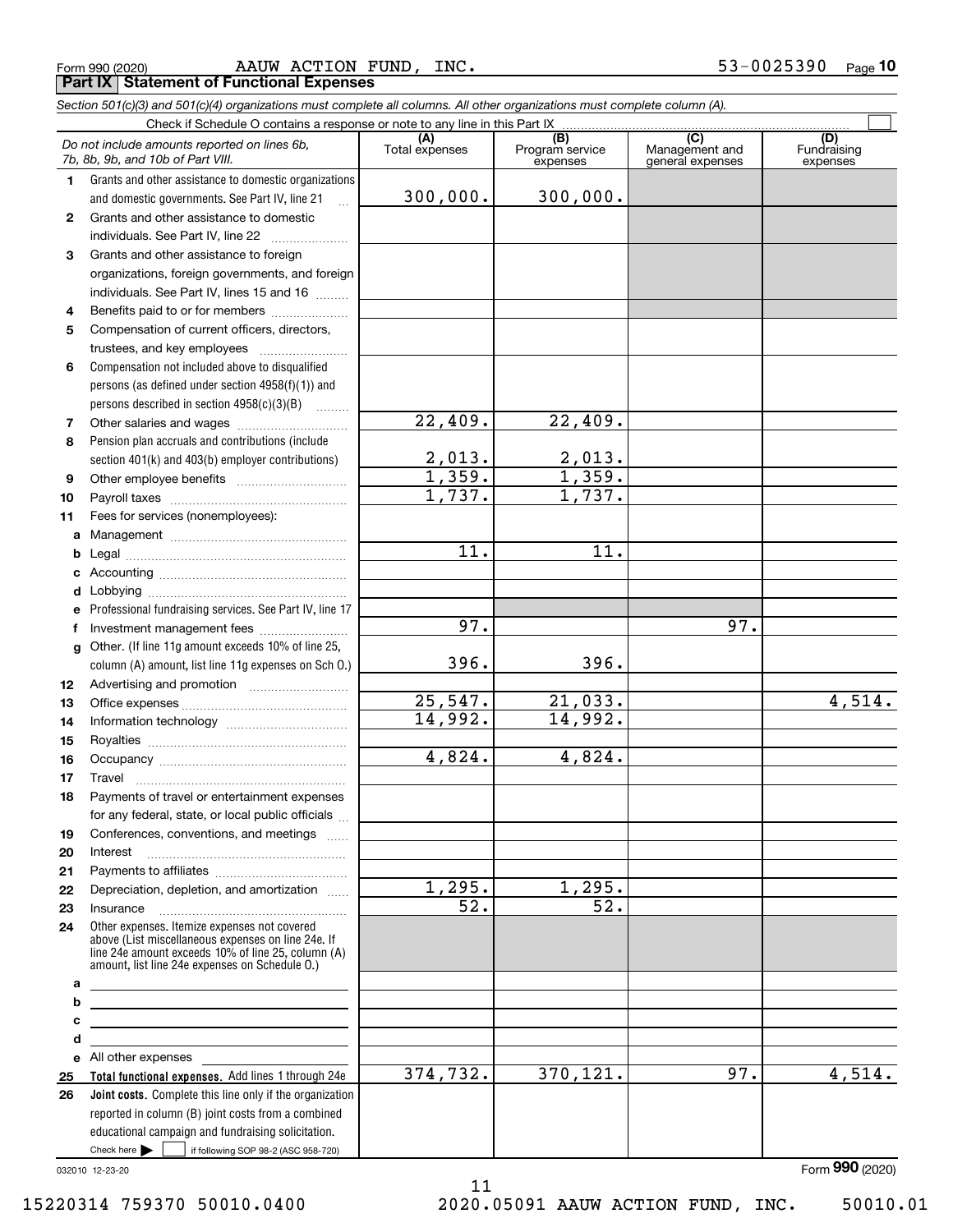**Liabilities**

Liabilities

**Net Assets or Fund Balances**

Net Assets or Fund Balances

# Check if Schedule O contains a response or note to any line in this Part X

| 1  |                                                                                       | 50,673.    | 1              | 50,415.        |
|----|---------------------------------------------------------------------------------------|------------|----------------|----------------|
| 2  |                                                                                       |            | $\mathbf{2}$   |                |
| з  |                                                                                       |            | 3              |                |
| 4  |                                                                                       |            | 4              |                |
| 5  | Loans and other receivables from any current or former officer, director,             |            |                |                |
|    | trustee, key employee, creator or founder, substantial contributor, or 35%            |            |                |                |
|    | controlled entity or family member of any of these persons                            |            | 5              |                |
| 6  | Loans and other receivables from other disqualified persons (as defined               |            |                |                |
|    | under section $4958(f)(1)$ , and persons described in section $4958(c)(3)(B)$         | $\ldots$   | 6              |                |
| 7  |                                                                                       |            | $\overline{7}$ |                |
| 8  |                                                                                       |            | 8              |                |
| 9  | Prepaid expenses and deferred charges                                                 |            | 9              |                |
|    | <b>10a</b> Land, buildings, and equipment: cost or other                              |            |                |                |
|    | basis. Complete Part VI of Schedule D  10a                                            |            |                |                |
| b  | <u>10b</u><br>Less: accumulated depreciation                                          |            | 10c            |                |
| 11 |                                                                                       | 1,086,633. | 11             | 1,086,609.     |
| 12 |                                                                                       |            | 12             |                |
| 13 |                                                                                       |            | 13             |                |
| 14 |                                                                                       |            | 14             |                |
| 15 |                                                                                       | 227,850.   | 15             | 0.             |
| 16 |                                                                                       | 1,365,156. | 16             | 1,137,024.     |
| 17 |                                                                                       | 2,185.     | 17             | 250.           |
| 18 |                                                                                       |            | 18             |                |
| 19 |                                                                                       |            | 19             |                |
| 20 |                                                                                       |            | 20             |                |
| 21 | Escrow or custodial account liability. Complete Part IV of Schedule D<br>$\cdots$     |            | 21             |                |
| 22 | Loans and other payables to any current or former officer, director,                  |            |                |                |
|    | trustee, key employee, creator or founder, substantial contributor, or 35%            |            |                |                |
|    | controlled entity or family member of any of these persons                            |            | 22             |                |
| 23 |                                                                                       |            | 23             |                |
| 24 | Unsecured notes and loans payable to unrelated third parties                          |            | 24             |                |
| 25 | Other liabilities (including federal income tax, payables to related third            |            |                |                |
|    | parties, and other liabilities not included on lines 17-24). Complete Part X          |            |                |                |
|    | of Schedule D                                                                         | $0$ .      | 25             | <u>23,390.</u> |
| 26 |                                                                                       | 2,185.     | 26             | 23,640.        |
|    | Organizations that follow FASB ASC 958, check here $\triangleright \lfloor X \rfloor$ |            |                |                |
|    | and complete lines 27, 28, 32, and 33.                                                |            |                |                |
| 27 |                                                                                       | 1,362,971. | 27             | 1,113,384.     |
| 28 |                                                                                       |            | 28             |                |
|    | Organizations that do not follow FASB ASC 958, check here $\blacktriangleright$       |            |                |                |
|    | and complete lines 29 through 33.                                                     |            |                |                |
| 29 |                                                                                       |            | 29             |                |
| 30 | Paid-in or capital surplus, or land, building, or equipment fund                      |            | 30             |                |
| 31 | Retained earnings, endowment, accumulated income, or other funds                      |            | 31             |                |
| 32 |                                                                                       | 1,362,971. | 32             | 1, 113, 384.   |
| 33 |                                                                                       | 1,365,156. | 33             | 1,137,024.     |

Form 990 (2020) Page AAUW ACTION FUND, INC. 53-0025390 **11**

(B)<br>End of year

 $\mathcal{L}^{\text{max}}$ 

**(A) (B)**

Beginning of year | | End of year

Form (2020) **990**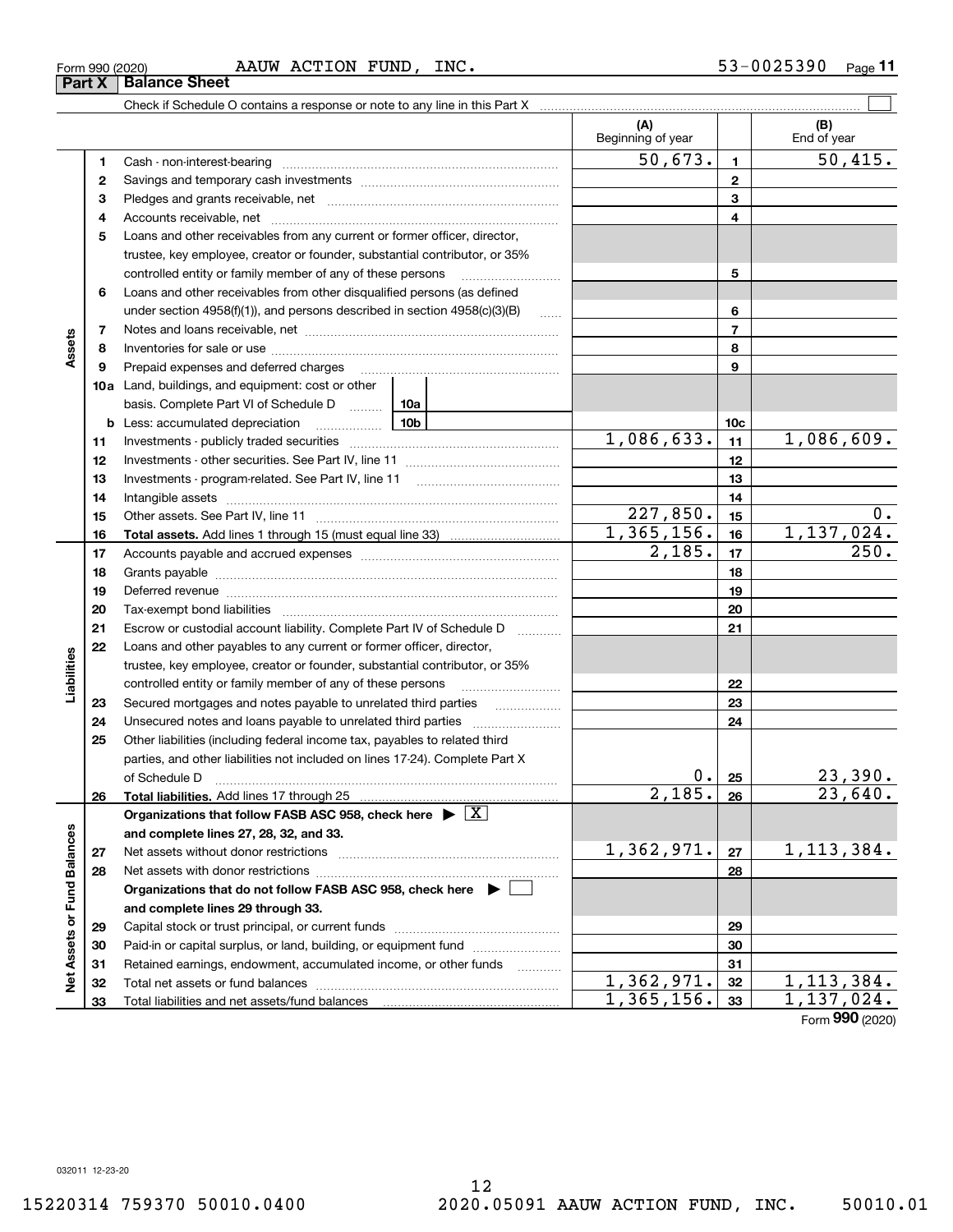|    | AAUW ACTION FUND, INC.<br>Form 990 (2020)                                                                                                                                                                                      |                | 53-0025390     |            | Page 12                 |
|----|--------------------------------------------------------------------------------------------------------------------------------------------------------------------------------------------------------------------------------|----------------|----------------|------------|-------------------------|
|    | <b>Reconciliation of Net Assets</b><br>Part XI                                                                                                                                                                                 |                |                |            |                         |
|    |                                                                                                                                                                                                                                |                |                |            |                         |
|    |                                                                                                                                                                                                                                |                |                |            |                         |
| 1  | Total revenue (must equal Part VIII, column (A), line 12)                                                                                                                                                                      | $\mathbf{1}$   | 125,072.       |            |                         |
| 2  |                                                                                                                                                                                                                                | $\mathbf{2}$   |                |            | 374,732.                |
| 3  | Revenue less expenses. Subtract line 2 from line 1                                                                                                                                                                             | 3              | $-249,660.$    |            |                         |
| 4  |                                                                                                                                                                                                                                | 4              | 1,362,971.     |            |                         |
| 5  | Net unrealized gains (losses) on investments [11] matter continuum matter is a set of the set of the set of the                                                                                                                | 5              |                |            | 73.                     |
| 6  | Donated services and use of facilities [111] matter contracts and the service of facilities [11] matter contracts and use of facilities [11] matter contracts and the service of facilities [11] matter contracts and the serv | 6              |                |            |                         |
| 7  | Investment expenses www.communication.communication.com/www.communication.com/www.communication.com                                                                                                                            | $\overline{7}$ |                |            |                         |
| 8  | Prior period adjustments                                                                                                                                                                                                       | 8              |                |            |                         |
| 9  | Other changes in net assets or fund balances (explain on Schedule O)                                                                                                                                                           | $\mathbf{Q}$   |                |            | 0.                      |
| 10 | Net assets or fund balances at end of year. Combine lines 3 through 9 (must equal Part X, line 32,                                                                                                                             |                |                |            |                         |
|    |                                                                                                                                                                                                                                | 10             | 1, 113, 384.   |            |                         |
|    | Part XII Financial Statements and Reporting                                                                                                                                                                                    |                |                |            |                         |
|    |                                                                                                                                                                                                                                |                |                |            | $\overline{\mathbf{X}}$ |
|    |                                                                                                                                                                                                                                |                |                | Yes        | No                      |
| 1  | $\boxed{\mathbf{X}}$ Accrual<br>Accounting method used to prepare the Form 990: <u>I</u> Cash<br>Other                                                                                                                         |                |                |            |                         |
|    | If the organization changed its method of accounting from a prior year or checked "Other," explain in Schedule O.                                                                                                              |                |                |            |                         |
|    | 2a Were the organization's financial statements compiled or reviewed by an independent accountant?                                                                                                                             |                | 2a             |            | x                       |
|    | If "Yes," check a box below to indicate whether the financial statements for the year were compiled or reviewed on a                                                                                                           |                |                |            |                         |
|    | separate basis, consolidated basis, or both:                                                                                                                                                                                   |                |                |            |                         |
|    | Separate basis<br>Consolidated basis<br>Both consolidated and separate basis                                                                                                                                                   |                |                |            |                         |
|    | <b>b</b> Were the organization's financial statements audited by an independent accountant?                                                                                                                                    |                | 2 <sub>b</sub> | Х          |                         |
|    | If "Yes," check a box below to indicate whether the financial statements for the year were audited on a separate basis,                                                                                                        |                |                |            |                         |
|    | consolidated basis, or both:                                                                                                                                                                                                   |                |                |            |                         |
|    | $\overline{X}$ Consolidated basis<br>Both consolidated and separate basis<br>Separate basis                                                                                                                                    |                |                |            |                         |
|    | c If "Yes" to line 2a or 2b, does the organization have a committee that assumes responsibility for oversight of the audit,                                                                                                    |                |                |            |                         |
|    |                                                                                                                                                                                                                                |                | 2c             | х          |                         |
|    | If the organization changed either its oversight process or selection process during the tax year, explain on Schedule O.                                                                                                      |                |                |            |                         |
|    | 3a As a result of a federal award, was the organization required to undergo an audit or audits as set forth in the Single Audit                                                                                                |                |                |            |                         |
|    |                                                                                                                                                                                                                                |                | Зa             |            | х                       |
|    | b If "Yes," did the organization undergo the required audit or audits? If the organization did not undergo the required audit                                                                                                  |                |                |            |                         |
|    | or audits, explain why on Schedule O and describe any steps taken to undergo such audits [11] outcome manuscrimon                                                                                                              |                | 3b             | <u>nnn</u> |                         |

Form (2020) **990**

032012 12-23-20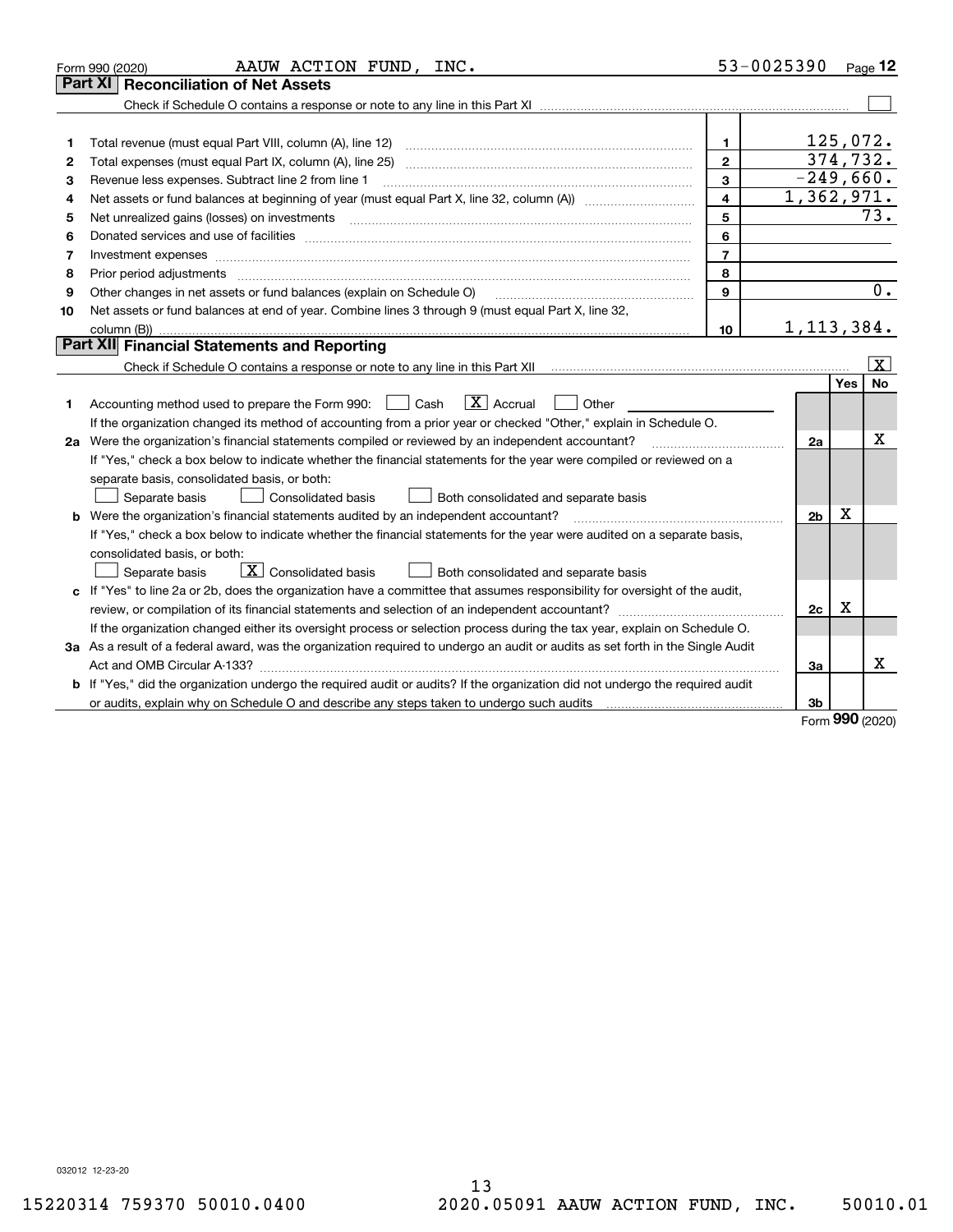| <b>SCHEDULE C</b>                                                  | <b>Political Campaign and Lobbying Activities</b>                                                                                                                                                                                                                                                   |           |                            |                          | OMB No. 1545-0047                                |
|--------------------------------------------------------------------|-----------------------------------------------------------------------------------------------------------------------------------------------------------------------------------------------------------------------------------------------------------------------------------------------------|-----------|----------------------------|--------------------------|--------------------------------------------------|
| (Form 990 or 990-EZ)                                               | For Organizations Exempt From Income Tax Under section 501(c) and section 527                                                                                                                                                                                                                       |           |                            |                          |                                                  |
|                                                                    | ▶ Complete if the organization is described below. ▶ Attach to Form 990 or Form 990-EZ.                                                                                                                                                                                                             |           |                            |                          |                                                  |
| Department of the Treasury<br>Internal Revenue Service             | Go to www.irs.gov/Form990 for instructions and the latest information.                                                                                                                                                                                                                              |           |                            |                          | <b>Open to Public</b><br>Inspection              |
|                                                                    | If the organization answered "Yes," on Form 990, Part IV, line 3, or Form 990-EZ, Part V, line 46 (Political Campaign Activities), then                                                                                                                                                             |           |                            |                          |                                                  |
|                                                                    | • Section 501(c)(3) organizations: Complete Parts I-A and B. Do not complete Part I-C.                                                                                                                                                                                                              |           |                            |                          |                                                  |
|                                                                    | ● Section 501(c) (other than section 501(c)(3)) organizations: Complete Parts I-A and C below. Do not complete Part I-B.                                                                                                                                                                            |           |                            |                          |                                                  |
| • Section 527 organizations: Complete Part I-A only.               |                                                                                                                                                                                                                                                                                                     |           |                            |                          |                                                  |
|                                                                    | If the organization answered "Yes," on Form 990, Part IV, line 4, or Form 990-EZ, Part VI, line 47 (Lobbying Activities), then                                                                                                                                                                      |           |                            |                          |                                                  |
|                                                                    | • Section 501(c)(3) organizations that have filed Form 5768 (election under section 501(h)): Complete Part II-A. Do not complete Part II-B.                                                                                                                                                         |           |                            |                          |                                                  |
|                                                                    | • Section 501(c)(3) organizations that have NOT filed Form 5768 (election under section 501(h)): Complete Part II-B. Do not complete Part II-A.<br>If the organization answered "Yes," on Form 990, Part IV, line 5 (Proxy Tax) (See separate instructions) or Form 990-EZ, Part V, line 35c (Proxy |           |                            |                          |                                                  |
| Tax) (See separate instructions), then                             |                                                                                                                                                                                                                                                                                                     |           |                            |                          |                                                  |
| • Section 501(c)(4), (5), or (6) organizations: Complete Part III. |                                                                                                                                                                                                                                                                                                     |           |                            |                          |                                                  |
| Name of organization                                               |                                                                                                                                                                                                                                                                                                     |           |                            |                          | <b>Employer identification number</b>            |
|                                                                    | AAUW ACTION FUND, INC.                                                                                                                                                                                                                                                                              |           |                            |                          | 53-0025390                                       |
| Part I-A                                                           | Complete if the organization is exempt under section 501(c) or is a section 527 organization.                                                                                                                                                                                                       |           |                            |                          |                                                  |
|                                                                    |                                                                                                                                                                                                                                                                                                     |           |                            |                          |                                                  |
| 1.                                                                 | Provide a description of the organization's direct and indirect political campaign activities in Part IV.                                                                                                                                                                                           |           |                            |                          |                                                  |
| Political campaign activity expenditures<br>2                      |                                                                                                                                                                                                                                                                                                     |           |                            | $\blacktriangleright$ \$ |                                                  |
| Volunteer hours for political campaign activities<br>З             |                                                                                                                                                                                                                                                                                                     |           |                            |                          |                                                  |
| Part I-B                                                           | Complete if the organization is exempt under section 501(c)(3).                                                                                                                                                                                                                                     |           |                            |                          |                                                  |
|                                                                    |                                                                                                                                                                                                                                                                                                     |           |                            | $\blacktriangleright$ \$ |                                                  |
| 2                                                                  | 1 Enter the amount of any excise tax incurred by the organization under section 4955                                                                                                                                                                                                                |           |                            |                          |                                                  |
| З                                                                  |                                                                                                                                                                                                                                                                                                     |           |                            |                          | Yes<br>No                                        |
|                                                                    |                                                                                                                                                                                                                                                                                                     |           |                            |                          | Yes<br>No                                        |
| <b>b</b> If "Yes," describe in Part IV.                            |                                                                                                                                                                                                                                                                                                     |           |                            |                          |                                                  |
| Part I-C                                                           | Complete if the organization is exempt under section 501(c), except section 501(c)(3).                                                                                                                                                                                                              |           |                            |                          |                                                  |
|                                                                    | 1 Enter the amount directly expended by the filing organization for section 527 exempt function activities                                                                                                                                                                                          |           |                            | $\blacktriangleright$ \$ |                                                  |
|                                                                    | 2 Enter the amount of the filing organization's funds contributed to other organizations for section 527                                                                                                                                                                                            |           |                            |                          |                                                  |
| exempt function activities                                         |                                                                                                                                                                                                                                                                                                     |           |                            | $\blacktriangleright$ \$ |                                                  |
|                                                                    | 3 Total exempt function expenditures. Add lines 1 and 2. Enter here and on Form 1120-POL,                                                                                                                                                                                                           |           |                            |                          |                                                  |
|                                                                    |                                                                                                                                                                                                                                                                                                     |           |                            | $\blacktriangleright$ \$ |                                                  |
|                                                                    | Did the filing organization file Form 1120-POL for this year?                                                                                                                                                                                                                                       |           |                            |                          | Yes<br><b>No</b>                                 |
| 5.                                                                 | Enter the names, addresses and employer identification number (EIN) of all section 527 political organizations to which the filing organization<br>made payments. For each organization listed, enter the amount paid from the filing organization's funds. Also enter the amount of political      |           |                            |                          |                                                  |
|                                                                    | contributions received that were promptly and directly delivered to a separate political organization, such as a separate segregated fund or a                                                                                                                                                      |           |                            |                          |                                                  |
|                                                                    | political action committee (PAC). If additional space is needed, provide information in Part IV.                                                                                                                                                                                                    |           |                            |                          |                                                  |
| (a) Name                                                           | (b) Address                                                                                                                                                                                                                                                                                         | $(c)$ EIN | (d) Amount paid from       |                          | (e) Amount of political                          |
|                                                                    |                                                                                                                                                                                                                                                                                                     |           | filing organization's      |                          | contributions received and                       |
|                                                                    |                                                                                                                                                                                                                                                                                                     |           | funds. If none, enter -0-. |                          | promptly and directly<br>delivered to a separate |
|                                                                    |                                                                                                                                                                                                                                                                                                     |           |                            |                          | political organization.                          |
|                                                                    |                                                                                                                                                                                                                                                                                                     |           |                            |                          | If none, enter -0-.                              |
|                                                                    |                                                                                                                                                                                                                                                                                                     |           |                            |                          |                                                  |
|                                                                    |                                                                                                                                                                                                                                                                                                     |           |                            |                          |                                                  |
|                                                                    |                                                                                                                                                                                                                                                                                                     |           |                            |                          |                                                  |
|                                                                    |                                                                                                                                                                                                                                                                                                     |           |                            |                          |                                                  |
|                                                                    |                                                                                                                                                                                                                                                                                                     |           |                            |                          |                                                  |
|                                                                    |                                                                                                                                                                                                                                                                                                     |           |                            |                          |                                                  |
|                                                                    |                                                                                                                                                                                                                                                                                                     |           |                            |                          |                                                  |
|                                                                    |                                                                                                                                                                                                                                                                                                     |           |                            |                          |                                                  |
|                                                                    |                                                                                                                                                                                                                                                                                                     |           |                            |                          |                                                  |
|                                                                    |                                                                                                                                                                                                                                                                                                     |           |                            |                          |                                                  |
|                                                                    |                                                                                                                                                                                                                                                                                                     |           |                            |                          |                                                  |
| <b>LHA</b>                                                         | For Paperwork Reduction Act Notice, see the Instructions for Form 990 or 990-EZ.                                                                                                                                                                                                                    |           |                            |                          | Schedule C (Form 990 or 990-EZ) 2020             |

032041 12-02-20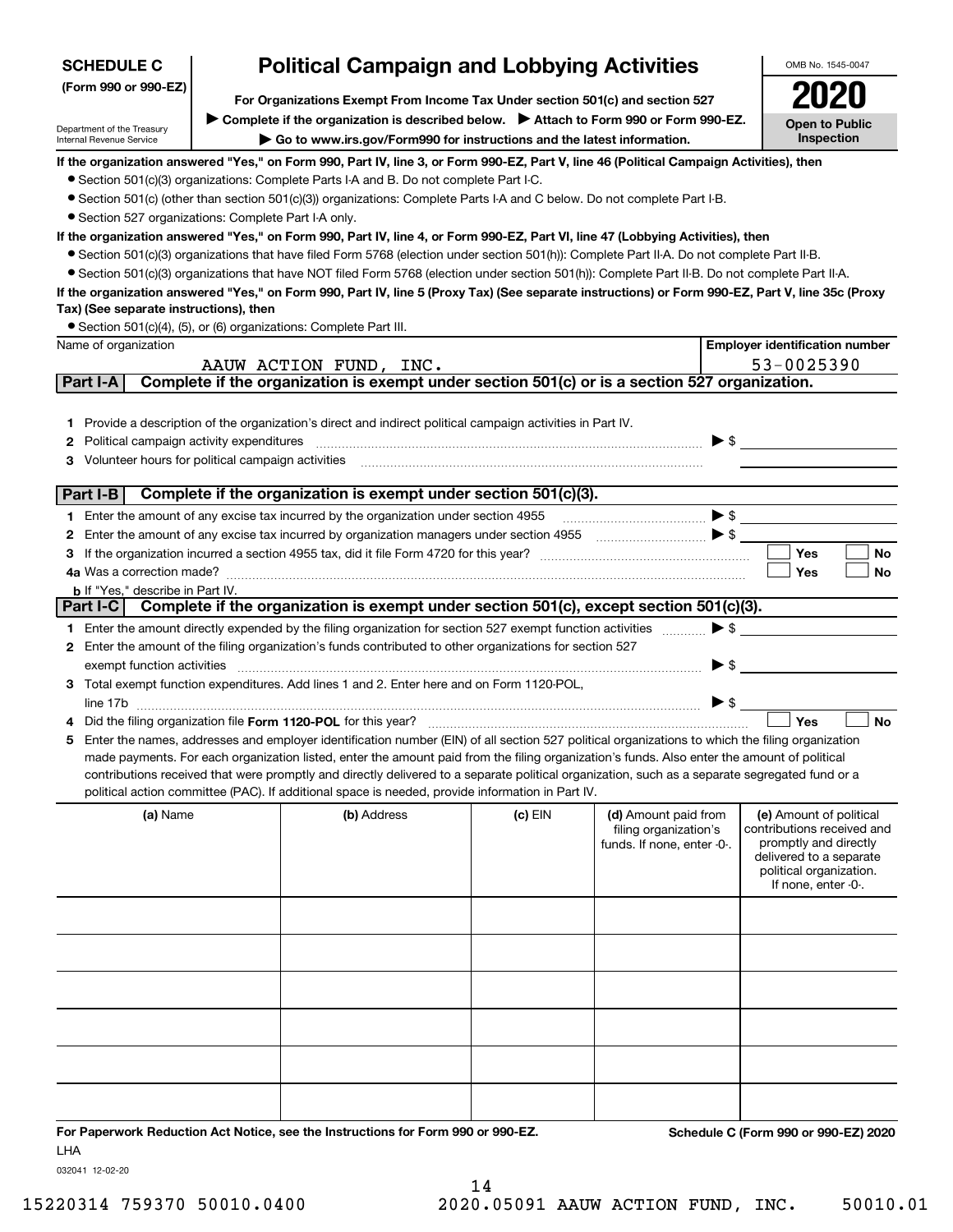| Schedule C (Form 990 or 990-EZ) 2020 AAUW ACTION FUND, INC.                                                                                                        |                                                                                                     |  |                                                                                                         |            |            | 53-0025390 Page 2 |  |  |  |
|--------------------------------------------------------------------------------------------------------------------------------------------------------------------|-----------------------------------------------------------------------------------------------------|--|---------------------------------------------------------------------------------------------------------|------------|------------|-------------------|--|--|--|
| Complete if the organization is exempt under section 501(c)(3) and filed Form 5768 (election under<br>Part II-A                                                    |                                                                                                     |  |                                                                                                         |            |            |                   |  |  |  |
| section 501(h)).                                                                                                                                                   |                                                                                                     |  |                                                                                                         |            |            |                   |  |  |  |
| A Check $\blacktriangleright$<br>if the filing organization belongs to an affiliated group (and list in Part IV each affiliated group member's name, address, EIN, |                                                                                                     |  |                                                                                                         |            |            |                   |  |  |  |
| expenses, and share of excess lobbying expenditures).                                                                                                              |                                                                                                     |  |                                                                                                         |            |            |                   |  |  |  |
| <b>B</b> Check $\blacktriangleright$                                                                                                                               |                                                                                                     |  | if the filing organization checked box A and "limited control" provisions apply.                        |            |            |                   |  |  |  |
|                                                                                                                                                                    | <b>Limits on Lobbying Expenditures</b><br>(The term "expenditures" means amounts paid or incurred.) |  |                                                                                                         |            |            |                   |  |  |  |
| <b>1a</b> Total lobbying expenditures to influence public opinion (grassroots lobbying)                                                                            |                                                                                                     |  |                                                                                                         |            |            |                   |  |  |  |
| <b>b</b> Total lobbying expenditures to influence a legislative body (direct lobbying)                                                                             |                                                                                                     |  |                                                                                                         |            |            |                   |  |  |  |
|                                                                                                                                                                    |                                                                                                     |  |                                                                                                         |            |            |                   |  |  |  |
| <b>d</b> Other exempt purpose expenditures                                                                                                                         |                                                                                                     |  |                                                                                                         |            |            |                   |  |  |  |
| e Total exempt purpose expenditures (add lines 1c and 1d)                                                                                                          |                                                                                                     |  |                                                                                                         |            |            |                   |  |  |  |
| f Lobbying nontaxable amount. Enter the amount from the following table in both columns.                                                                           |                                                                                                     |  |                                                                                                         |            |            |                   |  |  |  |
| If the amount on line 1e, column (a) or (b) is:                                                                                                                    |                                                                                                     |  | The lobbying nontaxable amount is:                                                                      |            |            |                   |  |  |  |
| Not over \$500,000                                                                                                                                                 |                                                                                                     |  | 20% of the amount on line 1e.                                                                           |            |            |                   |  |  |  |
| Over \$500,000 but not over \$1,000,000                                                                                                                            |                                                                                                     |  | \$100,000 plus 15% of the excess over \$500,000.                                                        |            |            |                   |  |  |  |
| Over \$1,000,000 but not over \$1,500,000                                                                                                                          |                                                                                                     |  | \$175,000 plus 10% of the excess over \$1,000,000.                                                      |            |            |                   |  |  |  |
| Over \$1,500,000 but not over \$17,000,000<br>\$225,000 plus 5% of the excess over \$1,500,000.                                                                    |                                                                                                     |  |                                                                                                         |            |            |                   |  |  |  |
| Over \$17,000,000<br>\$1,000,000.                                                                                                                                  |                                                                                                     |  |                                                                                                         |            |            |                   |  |  |  |
|                                                                                                                                                                    |                                                                                                     |  |                                                                                                         |            |            |                   |  |  |  |
| g Grassroots nontaxable amount (enter 25% of line 1f)                                                                                                              |                                                                                                     |  |                                                                                                         |            |            |                   |  |  |  |
| h Subtract line 1g from line 1a. If zero or less, enter -0-                                                                                                        |                                                                                                     |  |                                                                                                         |            |            |                   |  |  |  |
| i Subtract line 1f from line 1c. If zero or less, enter -0-                                                                                                        |                                                                                                     |  |                                                                                                         |            |            |                   |  |  |  |
| j If there is an amount other than zero on either line 1h or line 1i, did the organization file Form 4720                                                          |                                                                                                     |  |                                                                                                         |            |            |                   |  |  |  |
| reporting section 4911 tax for this year?                                                                                                                          |                                                                                                     |  |                                                                                                         |            |            | Yes<br>No         |  |  |  |
| (Some organizations that made a section 501(h) election do not have to complete all of the five columns below.                                                     |                                                                                                     |  | 4-Year Averaging Period Under Section 501(h)<br>See the separate instructions for lines 2a through 2f.) |            |            |                   |  |  |  |
|                                                                                                                                                                    |                                                                                                     |  | Lobbying Expenditures During 4-Year Averaging Period                                                    |            |            |                   |  |  |  |
| Calendar year<br>(or fiscal year beginning in)                                                                                                                     | (a) $2017$                                                                                          |  | (b) 2018                                                                                                | $(c)$ 2019 | $(d)$ 2020 | (e) Total         |  |  |  |
| 2a Lobbying nontaxable amount                                                                                                                                      |                                                                                                     |  |                                                                                                         |            |            |                   |  |  |  |
| <b>b</b> Lobbying ceiling amount<br>$(150\% \text{ of line } 2a, \text{ column}(e))$                                                                               |                                                                                                     |  |                                                                                                         |            |            |                   |  |  |  |
| c Total lobbying expenditures                                                                                                                                      |                                                                                                     |  |                                                                                                         |            |            |                   |  |  |  |
| d Grassroots nontaxable amount                                                                                                                                     |                                                                                                     |  |                                                                                                         |            |            |                   |  |  |  |
| e Grassroots ceiling amount                                                                                                                                        |                                                                                                     |  |                                                                                                         |            |            |                   |  |  |  |
| (150% of line 2d, column (e))                                                                                                                                      |                                                                                                     |  |                                                                                                         |            |            |                   |  |  |  |
| f Grassroots lobbying expenditures                                                                                                                                 |                                                                                                     |  |                                                                                                         |            |            |                   |  |  |  |

**Schedule C (Form 990 or 990-EZ) 2020**

032042 12-02-20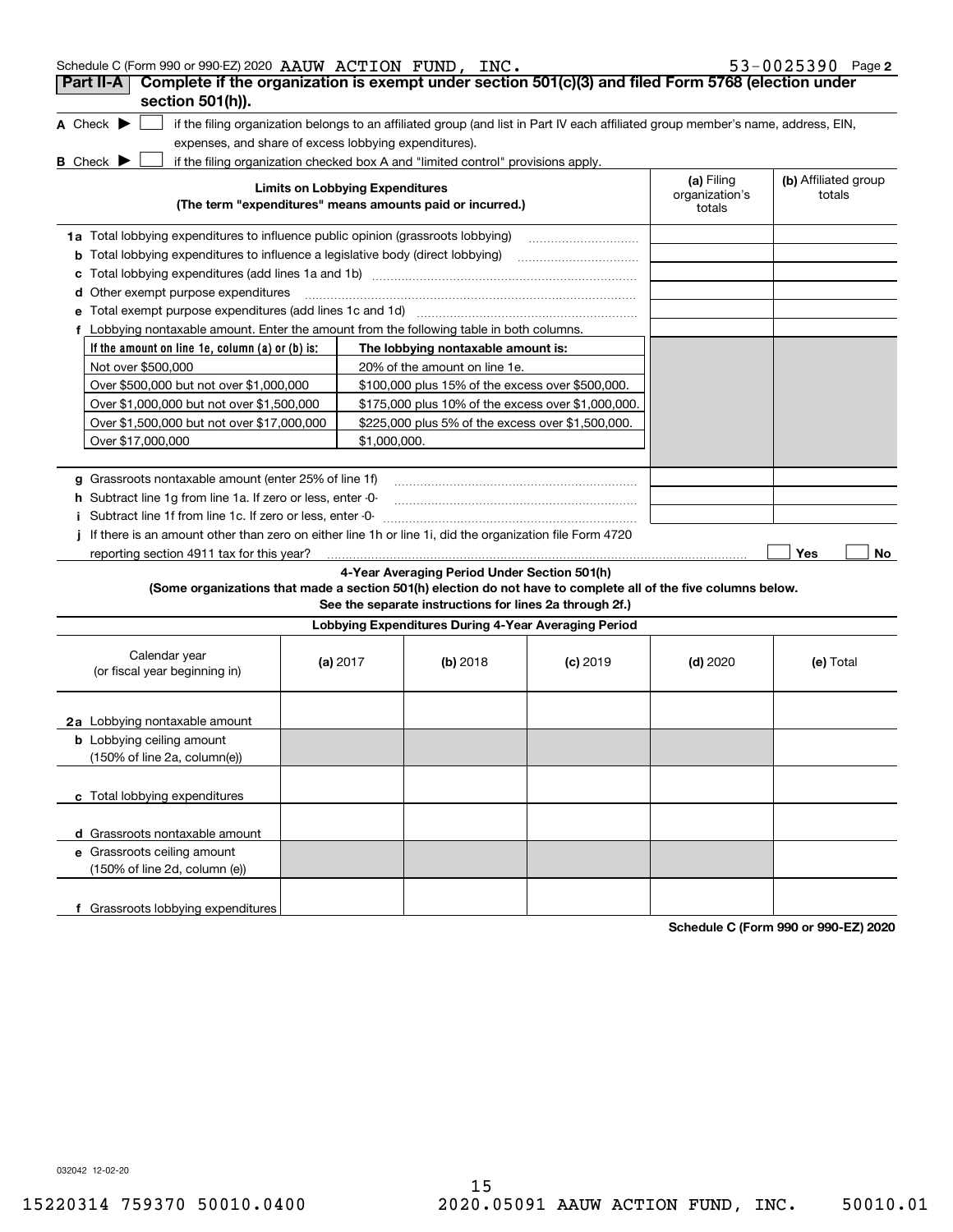### **3**

### **Part II-B** Complete if the organization is exempt under section 501(c)(3) and has NOT filed Form 5768 **(election under section 501(h)).**

|                | For each "Yes" response on lines 1a through 1i below, provide in Part IV a detailed description                                                                                                                                           |     | (a)                     |        | (b) |  |
|----------------|-------------------------------------------------------------------------------------------------------------------------------------------------------------------------------------------------------------------------------------------|-----|-------------------------|--------|-----|--|
|                | of the lobbying activity.                                                                                                                                                                                                                 | Yes | No                      | Amount |     |  |
| 1              | During the year, did the filing organization attempt to influence foreign, national, state, or<br>local legislation, including any attempt to influence public opinion on a legislative matter<br>or referendum, through the use of:      |     |                         |        |     |  |
|                | <b>b</b> Paid staff or management (include compensation in expenses reported on lines 1c through 1i)?<br>$\sim$                                                                                                                           |     |                         |        |     |  |
|                |                                                                                                                                                                                                                                           |     |                         |        |     |  |
|                | e Publications, or published or broadcast statements?                                                                                                                                                                                     |     |                         |        |     |  |
|                |                                                                                                                                                                                                                                           |     |                         |        |     |  |
|                | g Direct contact with legislators, their staffs, government officials, or a legislative body?                                                                                                                                             |     |                         |        |     |  |
|                | h Rallies, demonstrations, seminars, conventions, speeches, lectures, or any similar means?                                                                                                                                               |     |                         |        |     |  |
|                | <i>i</i> Other activities?                                                                                                                                                                                                                |     |                         |        |     |  |
|                |                                                                                                                                                                                                                                           |     |                         |        |     |  |
|                | 2a Did the activities in line 1 cause the organization to be not described in section 501(c)(3)?                                                                                                                                          |     |                         |        |     |  |
|                | <b>b</b> If "Yes," enter the amount of any tax incurred under section 4912                                                                                                                                                                |     |                         |        |     |  |
|                | c If "Yes," enter the amount of any tax incurred by organization managers under section 4912<br>d If the filing organization incurred a section 4912 tax, did it file Form 4720 for this year?                                            |     |                         |        |     |  |
|                | Part III-A Complete if the organization is exempt under section 501(c)(4), section 501(c)(5), or section<br>501(c)(6).                                                                                                                    |     |                         | Yes    | No  |  |
|                |                                                                                                                                                                                                                                           |     |                         | х      |     |  |
| 1              | Were substantially all (90% or more) dues received nondeductible by members?                                                                                                                                                              |     | $\mathbf{1}$<br>$\bf 2$ |        | х   |  |
| $\mathbf{2}$   |                                                                                                                                                                                                                                           |     | 3                       |        | х   |  |
| 3              | Did the organization agree to carry over lobbying and political campaign activity expenditures from the prior year?<br>Complete if the organization is exempt under section 501(c)(4), section 501(c)(5), or section<br>Part III-B        |     |                         |        |     |  |
|                | 501(c)(6) and if either (a) BOTH Part III-A, lines 1 and 2, are answered "No" OR (b) Part III-A, line 3, is<br>answered "Yes."                                                                                                            |     |                         |        |     |  |
| 1              |                                                                                                                                                                                                                                           |     | 1                       |        |     |  |
| 2              | Section 162(e) nondeductible lobbying and political expenditures (do not include amounts of political                                                                                                                                     |     |                         |        |     |  |
|                | expenses for which the section 527(f) tax was paid).                                                                                                                                                                                      |     |                         |        |     |  |
|                |                                                                                                                                                                                                                                           |     | 2a                      |        |     |  |
|                | <b>b</b> Carryover from last year <i>maching machine content to content to the content of the content of the content of the content of the content of the content of the content of the content of the content of the content of the </i> |     | 2b                      |        |     |  |
|                |                                                                                                                                                                                                                                           |     | 2c                      |        |     |  |
| з              | Aggregate amount reported in section 6033(e)(1)(A) notices of nondeductible section 162(e) dues                                                                                                                                           |     | 3                       |        |     |  |
| 4              | If notices were sent and the amount on line 2c exceeds the amount on line 3, what portion of the excess                                                                                                                                   |     |                         |        |     |  |
|                | does the organization agree to carryover to the reasonable estimate of nondeductible lobbying and political                                                                                                                               |     |                         |        |     |  |
|                |                                                                                                                                                                                                                                           |     | $\overline{4}$          |        |     |  |
| 5              |                                                                                                                                                                                                                                           |     | 5                       |        |     |  |
| <b>Part IV</b> | <b>Supplemental Information</b>                                                                                                                                                                                                           |     |                         |        |     |  |
|                | Provide the descriptions required for Part I-A, line 1; Part I-B, line 4; Part I-C, line 5; Part II-A (affiliated group list); Part II-A, lines 1 and 2 (See                                                                              |     |                         |        |     |  |

instructions); and Part II-B, line 1. Also, complete this part for any additional information.

**Schedule C (Form 990 or 990-EZ) 2020**

032043 12-02-20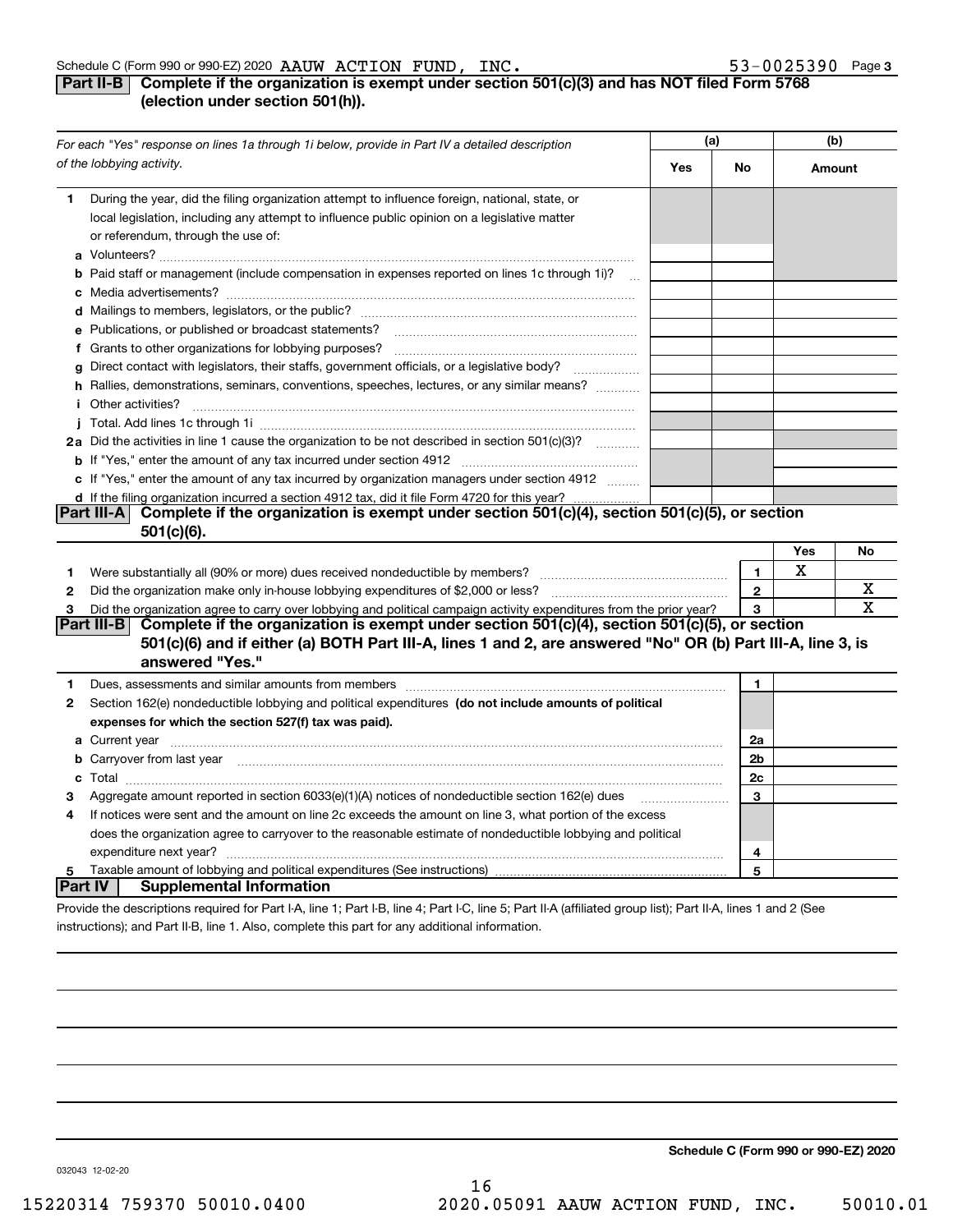|         | <b>SCHEDULE D</b>                                                                                                                |                                                                                                                                                                                                                              | <b>Supplemental Financial Statements</b>                                                        |                                                | OMB No. 1545-0047                                   |  |  |  |  |
|---------|----------------------------------------------------------------------------------------------------------------------------------|------------------------------------------------------------------------------------------------------------------------------------------------------------------------------------------------------------------------------|-------------------------------------------------------------------------------------------------|------------------------------------------------|-----------------------------------------------------|--|--|--|--|
|         | (Form 990)                                                                                                                       |                                                                                                                                                                                                                              | Complete if the organization answered "Yes" on Form 990,                                        |                                                |                                                     |  |  |  |  |
|         | Department of the Treasury                                                                                                       |                                                                                                                                                                                                                              | Part IV, line 6, 7, 8, 9, 10, 11a, 11b, 11c, 11d, 11e, 11f, 12a, or 12b.<br>Attach to Form 990. |                                                | Open to Public                                      |  |  |  |  |
|         | Internal Revenue Service                                                                                                         |                                                                                                                                                                                                                              | Go to www.irs.gov/Form990 for instructions and the latest information.                          |                                                | <b>Inspection</b>                                   |  |  |  |  |
|         | Name of the organization                                                                                                         | AAUW ACTION FUND, INC.                                                                                                                                                                                                       |                                                                                                 |                                                | <b>Employer identification number</b><br>53-0025390 |  |  |  |  |
| Part I  |                                                                                                                                  | Organizations Maintaining Donor Advised Funds or Other Similar Funds or Accounts. Complete if the                                                                                                                            |                                                                                                 |                                                |                                                     |  |  |  |  |
|         |                                                                                                                                  | organization answered "Yes" on Form 990, Part IV, line 6.                                                                                                                                                                    |                                                                                                 |                                                |                                                     |  |  |  |  |
|         |                                                                                                                                  |                                                                                                                                                                                                                              | (a) Donor advised funds                                                                         |                                                | (b) Funds and other accounts                        |  |  |  |  |
| 1       |                                                                                                                                  |                                                                                                                                                                                                                              |                                                                                                 |                                                |                                                     |  |  |  |  |
| 2       |                                                                                                                                  | Aggregate value of contributions to (during year)                                                                                                                                                                            |                                                                                                 |                                                |                                                     |  |  |  |  |
| З       |                                                                                                                                  |                                                                                                                                                                                                                              | <u> 1980 - Johann Barn, amerikansk politiker (d. 1980)</u>                                      |                                                |                                                     |  |  |  |  |
| 4       |                                                                                                                                  |                                                                                                                                                                                                                              |                                                                                                 |                                                |                                                     |  |  |  |  |
| 5       |                                                                                                                                  | Did the organization inform all donors and donor advisors in writing that the assets held in donor advised funds                                                                                                             |                                                                                                 |                                                | Yes<br>No                                           |  |  |  |  |
|         | Did the organization inform all grantees, donors, and donor advisors in writing that grant funds can be used only                |                                                                                                                                                                                                                              |                                                                                                 |                                                |                                                     |  |  |  |  |
| 6       |                                                                                                                                  | for charitable purposes and not for the benefit of the donor or donor advisor, or for any other purpose conferring                                                                                                           |                                                                                                 |                                                |                                                     |  |  |  |  |
|         | impermissible private benefit?                                                                                                   |                                                                                                                                                                                                                              |                                                                                                 |                                                | <b>Yes</b><br>No.                                   |  |  |  |  |
| Part II |                                                                                                                                  | Conservation Easements. Complete if the organization answered "Yes" on Form 990, Part IV, line 7.                                                                                                                            |                                                                                                 |                                                |                                                     |  |  |  |  |
| 1.      |                                                                                                                                  | Purpose(s) of conservation easements held by the organization (check all that apply).                                                                                                                                        |                                                                                                 |                                                |                                                     |  |  |  |  |
|         |                                                                                                                                  | Preservation of land for public use (for example, recreation or education)                                                                                                                                                   |                                                                                                 |                                                | Preservation of a historically important land area  |  |  |  |  |
|         |                                                                                                                                  | Protection of natural habitat                                                                                                                                                                                                |                                                                                                 | Preservation of a certified historic structure |                                                     |  |  |  |  |
|         |                                                                                                                                  | Preservation of open space                                                                                                                                                                                                   |                                                                                                 |                                                |                                                     |  |  |  |  |
| 2       |                                                                                                                                  | Complete lines 2a through 2d if the organization held a qualified conservation contribution in the form of a conservation easement on the last                                                                               |                                                                                                 |                                                |                                                     |  |  |  |  |
|         | day of the tax year.                                                                                                             |                                                                                                                                                                                                                              |                                                                                                 |                                                | Held at the End of the Tax Year                     |  |  |  |  |
| а       |                                                                                                                                  |                                                                                                                                                                                                                              |                                                                                                 | 2a                                             |                                                     |  |  |  |  |
| b       |                                                                                                                                  | Total acreage restricted by conservation easements                                                                                                                                                                           |                                                                                                 | 2 <sub>b</sub>                                 |                                                     |  |  |  |  |
| c       |                                                                                                                                  | Number of conservation easements on a certified historic structure included in (a) manufacture included in (a)<br>d Number of conservation easements included in (c) acquired after 7/25/06, and not on a historic structure |                                                                                                 | 2c                                             |                                                     |  |  |  |  |
|         |                                                                                                                                  |                                                                                                                                                                                                                              |                                                                                                 | 2d                                             |                                                     |  |  |  |  |
| З.      | Number of conservation easements modified, transferred, released, extinguished, or terminated by the organization during the tax |                                                                                                                                                                                                                              |                                                                                                 |                                                |                                                     |  |  |  |  |
|         | $\mathsf{year}$                                                                                                                  |                                                                                                                                                                                                                              |                                                                                                 |                                                |                                                     |  |  |  |  |
| 4       |                                                                                                                                  | Number of states where property subject to conservation easement is located >                                                                                                                                                |                                                                                                 |                                                |                                                     |  |  |  |  |
| 5       |                                                                                                                                  | Does the organization have a written policy regarding the periodic monitoring, inspection, handling of                                                                                                                       |                                                                                                 |                                                |                                                     |  |  |  |  |
|         |                                                                                                                                  | violations, and enforcement of the conservation easements it holds?                                                                                                                                                          |                                                                                                 |                                                | Yes<br>No                                           |  |  |  |  |
| 6       |                                                                                                                                  | Staff and volunteer hours devoted to monitoring, inspecting, handling of violations, and enforcing conservation easements during the year                                                                                    |                                                                                                 |                                                |                                                     |  |  |  |  |
|         |                                                                                                                                  |                                                                                                                                                                                                                              |                                                                                                 |                                                |                                                     |  |  |  |  |
| 7       |                                                                                                                                  | Amount of expenses incurred in monitoring, inspecting, handling of violations, and enforcing conservation easements during the year                                                                                          |                                                                                                 |                                                |                                                     |  |  |  |  |
| 8       | $\blacktriangleright$ \$                                                                                                         | Does each conservation easement reported on line 2(d) above satisfy the requirements of section 170(h)(4)(B)(i)                                                                                                              |                                                                                                 |                                                |                                                     |  |  |  |  |
|         |                                                                                                                                  |                                                                                                                                                                                                                              |                                                                                                 |                                                | Yes<br>No                                           |  |  |  |  |
| 9       |                                                                                                                                  | In Part XIII, describe how the organization reports conservation easements in its revenue and expense statement and                                                                                                          |                                                                                                 |                                                |                                                     |  |  |  |  |
|         |                                                                                                                                  | balance sheet, and include, if applicable, the text of the footnote to the organization's financial statements that describes the                                                                                            |                                                                                                 |                                                |                                                     |  |  |  |  |
|         |                                                                                                                                  | organization's accounting for conservation easements.                                                                                                                                                                        |                                                                                                 |                                                |                                                     |  |  |  |  |
|         | Part III                                                                                                                         | Organizations Maintaining Collections of Art, Historical Treasures, or Other Similar Assets.                                                                                                                                 |                                                                                                 |                                                |                                                     |  |  |  |  |
|         |                                                                                                                                  | Complete if the organization answered "Yes" on Form 990, Part IV, line 8.                                                                                                                                                    |                                                                                                 |                                                |                                                     |  |  |  |  |
|         |                                                                                                                                  | 1a If the organization elected, as permitted under FASB ASC 958, not to report in its revenue statement and balance sheet works                                                                                              |                                                                                                 |                                                |                                                     |  |  |  |  |
|         |                                                                                                                                  | of art, historical treasures, or other similar assets held for public exhibition, education, or research in furtherance of public                                                                                            |                                                                                                 |                                                |                                                     |  |  |  |  |
|         |                                                                                                                                  | service, provide in Part XIII the text of the footnote to its financial statements that describes these items.                                                                                                               |                                                                                                 |                                                |                                                     |  |  |  |  |
|         |                                                                                                                                  | <b>b</b> If the organization elected, as permitted under FASB ASC 958, to report in its revenue statement and balance sheet works of                                                                                         |                                                                                                 |                                                |                                                     |  |  |  |  |
|         |                                                                                                                                  | art, historical treasures, or other similar assets held for public exhibition, education, or research in furtherance of public service,<br>provide the following amounts relating to these items:                            |                                                                                                 |                                                |                                                     |  |  |  |  |
|         |                                                                                                                                  |                                                                                                                                                                                                                              |                                                                                                 | ▶                                              | $\frac{1}{2}$                                       |  |  |  |  |
|         |                                                                                                                                  |                                                                                                                                                                                                                              |                                                                                                 |                                                | $\triangleright$ \$                                 |  |  |  |  |
| 2       |                                                                                                                                  | If the organization received or held works of art, historical treasures, or other similar assets for financial gain, provide                                                                                                 |                                                                                                 |                                                |                                                     |  |  |  |  |
|         |                                                                                                                                  | the following amounts required to be reported under FASB ASC 958 relating to these items:                                                                                                                                    |                                                                                                 |                                                |                                                     |  |  |  |  |
| a       |                                                                                                                                  | Revenue included on Form 990, Part VIII, line 1 [2000] [2000] [2000] [2000] [3000] [3000] [3000] [3000] [3000                                                                                                                |                                                                                                 | -\$                                            | <u> 1980 - Johann Barbara, martxa alemaniar a</u>   |  |  |  |  |
|         |                                                                                                                                  |                                                                                                                                                                                                                              |                                                                                                 |                                                |                                                     |  |  |  |  |
|         |                                                                                                                                  | LHA For Paperwork Reduction Act Notice, see the Instructions for Form 990.                                                                                                                                                   |                                                                                                 |                                                | Schedule D (Form 990) 2020                          |  |  |  |  |
|         | 032051 12-01-20                                                                                                                  |                                                                                                                                                                                                                              | 17                                                                                              |                                                |                                                     |  |  |  |  |

15220314 759370 50010.0400 2020.05091 AAUW ACTION FUND, INC. 50010.01

|  |  |  |  | 20.05091 AATTW 2 |  |  |
|--|--|--|--|------------------|--|--|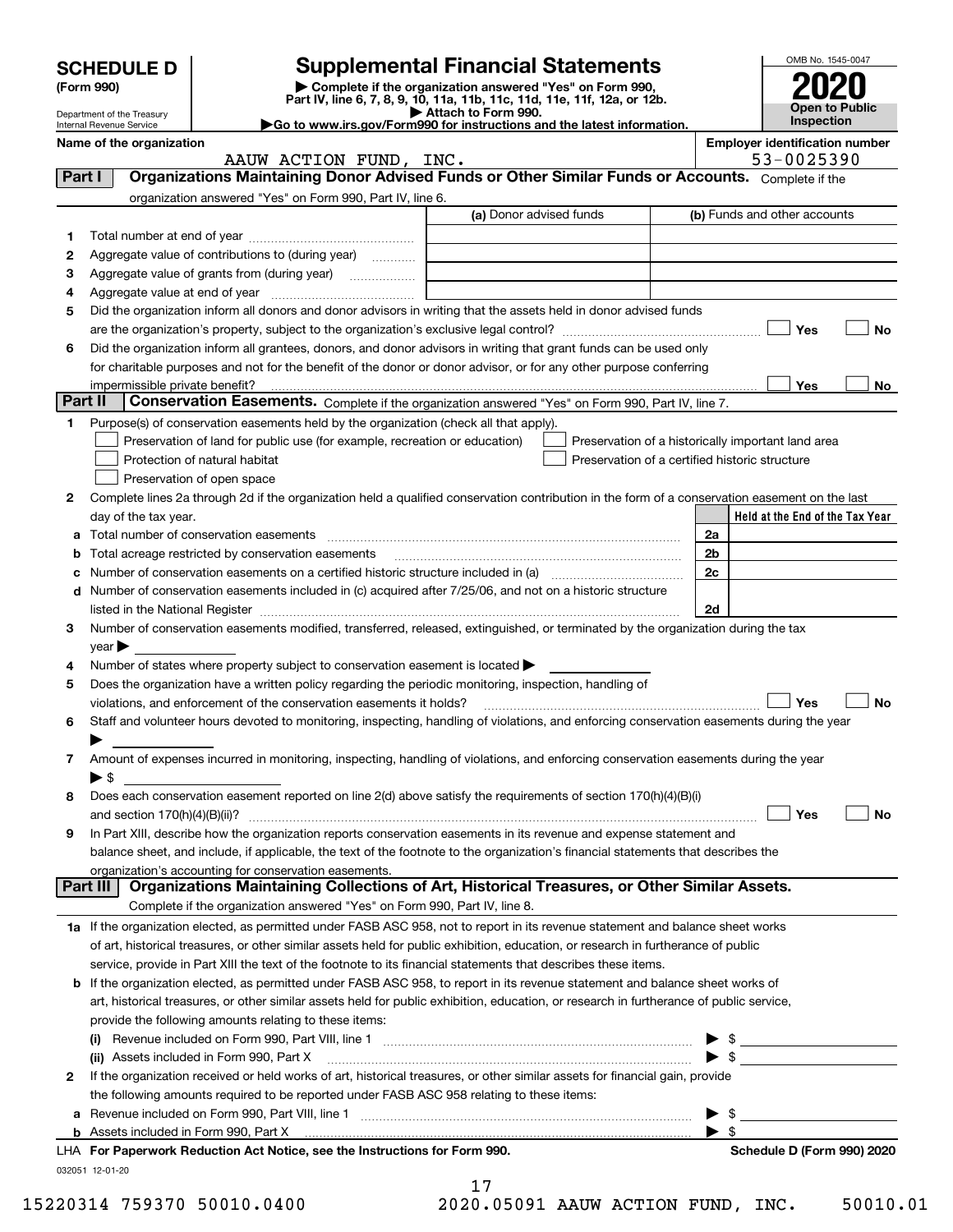|        | Schedule D (Form 990) 2020                                                                                                                                                                                                          | AAUW ACTION FUND, INC. |   |                |                                                                                                                                                                                                                                |                      | 53-0025390                 |                     |     | Page 2 |
|--------|-------------------------------------------------------------------------------------------------------------------------------------------------------------------------------------------------------------------------------------|------------------------|---|----------------|--------------------------------------------------------------------------------------------------------------------------------------------------------------------------------------------------------------------------------|----------------------|----------------------------|---------------------|-----|--------|
|        | Organizations Maintaining Collections of Art, Historical Treasures, or Other Similar Assets (continued)<br>Part III                                                                                                                 |                        |   |                |                                                                                                                                                                                                                                |                      |                            |                     |     |        |
| 3      | Using the organization's acquisition, accession, and other records, check any of the following that make significant use of its                                                                                                     |                        |   |                |                                                                                                                                                                                                                                |                      |                            |                     |     |        |
|        | collection items (check all that apply):                                                                                                                                                                                            |                        |   |                |                                                                                                                                                                                                                                |                      |                            |                     |     |        |
| a      | Public exhibition                                                                                                                                                                                                                   | d                      |   |                | Loan or exchange program                                                                                                                                                                                                       |                      |                            |                     |     |        |
| b      | Scholarly research                                                                                                                                                                                                                  | е                      |   |                | Other the contract of the contract of the contract of the contract of the contract of the contract of the contract of the contract of the contract of the contract of the contract of the contract of the contract of the cont |                      |                            |                     |     |        |
| с      | Preservation for future generations                                                                                                                                                                                                 |                        |   |                |                                                                                                                                                                                                                                |                      |                            |                     |     |        |
| 4      | Provide a description of the organization's collections and explain how they further the organization's exempt purpose in Part XIII.                                                                                                |                        |   |                |                                                                                                                                                                                                                                |                      |                            |                     |     |        |
| 5      | During the year, did the organization solicit or receive donations of art, historical treasures, or other similar assets                                                                                                            |                        |   |                |                                                                                                                                                                                                                                |                      |                            |                     |     |        |
|        |                                                                                                                                                                                                                                     |                        |   |                |                                                                                                                                                                                                                                |                      |                            | Yes                 |     | No     |
|        | <b>Part IV</b><br>Escrow and Custodial Arrangements. Complete if the organization answered "Yes" on Form 990, Part IV, line 9, or<br>reported an amount on Form 990, Part X, line 21.                                               |                        |   |                |                                                                                                                                                                                                                                |                      |                            |                     |     |        |
|        | 1a Is the organization an agent, trustee, custodian or other intermediary for contributions or other assets not included                                                                                                            |                        |   |                |                                                                                                                                                                                                                                |                      |                            |                     |     |        |
|        |                                                                                                                                                                                                                                     |                        |   |                |                                                                                                                                                                                                                                |                      |                            | Yes                 |     | No     |
|        | b If "Yes," explain the arrangement in Part XIII and complete the following table:                                                                                                                                                  |                        |   |                |                                                                                                                                                                                                                                |                      |                            |                     |     |        |
|        |                                                                                                                                                                                                                                     |                        |   |                |                                                                                                                                                                                                                                |                      |                            | Amount              |     |        |
| c      | Beginning balance material content contracts and all the content of the content of the content of the content of the content of the content of the content of the content of the content of the content of the content of the       |                        |   |                |                                                                                                                                                                                                                                | 1c                   |                            |                     |     |        |
|        |                                                                                                                                                                                                                                     |                        |   |                |                                                                                                                                                                                                                                | 1d                   |                            |                     |     |        |
| е      | Distributions during the year measurement contains and all the state of the state of the state of the state of                                                                                                                      |                        |   |                |                                                                                                                                                                                                                                | 1e                   |                            |                     |     |        |
| Ť.     | Ending balance measurements are all the contract of the contract of the contract of the contract of the contract of the contract of the contract of the contract of the contract of the contract of the contract of the contra      |                        |   |                |                                                                                                                                                                                                                                | 1f                   |                            |                     |     |        |
|        | 2a Did the organization include an amount on Form 990, Part X, line 21, for escrow or custodial account liability?                                                                                                                  |                        |   |                |                                                                                                                                                                                                                                |                      |                            | Yes                 |     | No     |
|        | b If "Yes," explain the arrangement in Part XIII. Check here if the explanation has been provided on Part XIII                                                                                                                      |                        |   |                |                                                                                                                                                                                                                                |                      |                            |                     |     |        |
| Part V | Endowment Funds. Complete if the organization answered "Yes" on Form 990, Part IV, line 10.                                                                                                                                         |                        |   |                |                                                                                                                                                                                                                                |                      |                            |                     |     |        |
|        |                                                                                                                                                                                                                                     | (a) Current year       |   | (b) Prior year | (c) Two years back                                                                                                                                                                                                             | (d) Three years back |                            | (e) Four years back |     |        |
|        | 1a Beginning of year balance                                                                                                                                                                                                        |                        |   |                |                                                                                                                                                                                                                                |                      |                            |                     |     |        |
| b      |                                                                                                                                                                                                                                     |                        |   |                |                                                                                                                                                                                                                                |                      |                            |                     |     |        |
|        | Net investment earnings, gains, and losses                                                                                                                                                                                          |                        |   |                |                                                                                                                                                                                                                                |                      |                            |                     |     |        |
| d      |                                                                                                                                                                                                                                     |                        |   |                |                                                                                                                                                                                                                                |                      |                            |                     |     |        |
|        | e Other expenditures for facilities                                                                                                                                                                                                 |                        |   |                |                                                                                                                                                                                                                                |                      |                            |                     |     |        |
|        | and programs                                                                                                                                                                                                                        |                        |   |                |                                                                                                                                                                                                                                |                      |                            |                     |     |        |
| Ť.     |                                                                                                                                                                                                                                     |                        |   |                |                                                                                                                                                                                                                                |                      |                            |                     |     |        |
| g      | End of year balance                                                                                                                                                                                                                 |                        |   |                |                                                                                                                                                                                                                                |                      |                            |                     |     |        |
| 2      | Provide the estimated percentage of the current year end balance (line 1g, column (a)) held as:                                                                                                                                     |                        |   |                |                                                                                                                                                                                                                                |                      |                            |                     |     |        |
| а      | Board designated or quasi-endowment                                                                                                                                                                                                 |                        | % |                |                                                                                                                                                                                                                                |                      |                            |                     |     |        |
| b      | Permanent endowment >                                                                                                                                                                                                               | %                      |   |                |                                                                                                                                                                                                                                |                      |                            |                     |     |        |
| c      | Term endowment $\blacktriangleright$                                                                                                                                                                                                | %                      |   |                |                                                                                                                                                                                                                                |                      |                            |                     |     |        |
|        | The percentages on lines 2a, 2b, and 2c should equal 100%.                                                                                                                                                                          |                        |   |                |                                                                                                                                                                                                                                |                      |                            |                     |     |        |
|        | 3a Are there endowment funds not in the possession of the organization that are held and administered for the organization                                                                                                          |                        |   |                |                                                                                                                                                                                                                                |                      |                            |                     |     |        |
|        | by:                                                                                                                                                                                                                                 |                        |   |                |                                                                                                                                                                                                                                |                      |                            |                     | Yes | No.    |
|        | (i)                                                                                                                                                                                                                                 |                        |   |                |                                                                                                                                                                                                                                |                      |                            | 3a(i)               |     |        |
|        | (ii) Related organizations <b>constructions</b> and construction of the construction of the construction of the construction of the construction of the construction of the construction of the construction of the construction of |                        |   |                |                                                                                                                                                                                                                                |                      |                            | 3a(ii)              |     |        |
|        |                                                                                                                                                                                                                                     |                        |   |                |                                                                                                                                                                                                                                |                      |                            | 3b                  |     |        |
| 4      | Describe in Part XIII the intended uses of the organization's endowment funds.                                                                                                                                                      |                        |   |                |                                                                                                                                                                                                                                |                      |                            |                     |     |        |
|        | Land, Buildings, and Equipment.<br>Part VI                                                                                                                                                                                          |                        |   |                |                                                                                                                                                                                                                                |                      |                            |                     |     |        |
|        | Complete if the organization answered "Yes" on Form 990, Part IV, line 11a. See Form 990, Part X, line 10.                                                                                                                          |                        |   |                |                                                                                                                                                                                                                                |                      |                            |                     |     |        |
|        | Description of property                                                                                                                                                                                                             | (a) Cost or other      |   |                | (b) Cost or other                                                                                                                                                                                                              | (c) Accumulated      |                            | (d) Book value      |     |        |
|        |                                                                                                                                                                                                                                     | basis (investment)     |   |                | basis (other)                                                                                                                                                                                                                  | depreciation         |                            |                     |     |        |
|        |                                                                                                                                                                                                                                     |                        |   |                |                                                                                                                                                                                                                                |                      |                            |                     |     |        |
| b      |                                                                                                                                                                                                                                     |                        |   |                |                                                                                                                                                                                                                                |                      |                            |                     |     |        |
| c      | Leasehold improvements                                                                                                                                                                                                              |                        |   |                |                                                                                                                                                                                                                                |                      |                            |                     |     |        |
| d      |                                                                                                                                                                                                                                     |                        |   |                |                                                                                                                                                                                                                                |                      |                            |                     |     |        |
|        |                                                                                                                                                                                                                                     |                        |   |                |                                                                                                                                                                                                                                |                      |                            |                     |     |        |
|        |                                                                                                                                                                                                                                     |                        |   |                |                                                                                                                                                                                                                                |                      |                            |                     |     | 0.     |
|        |                                                                                                                                                                                                                                     |                        |   |                |                                                                                                                                                                                                                                |                      | Schedule D (Form 990) 2020 |                     |     |        |

032052 12-01-20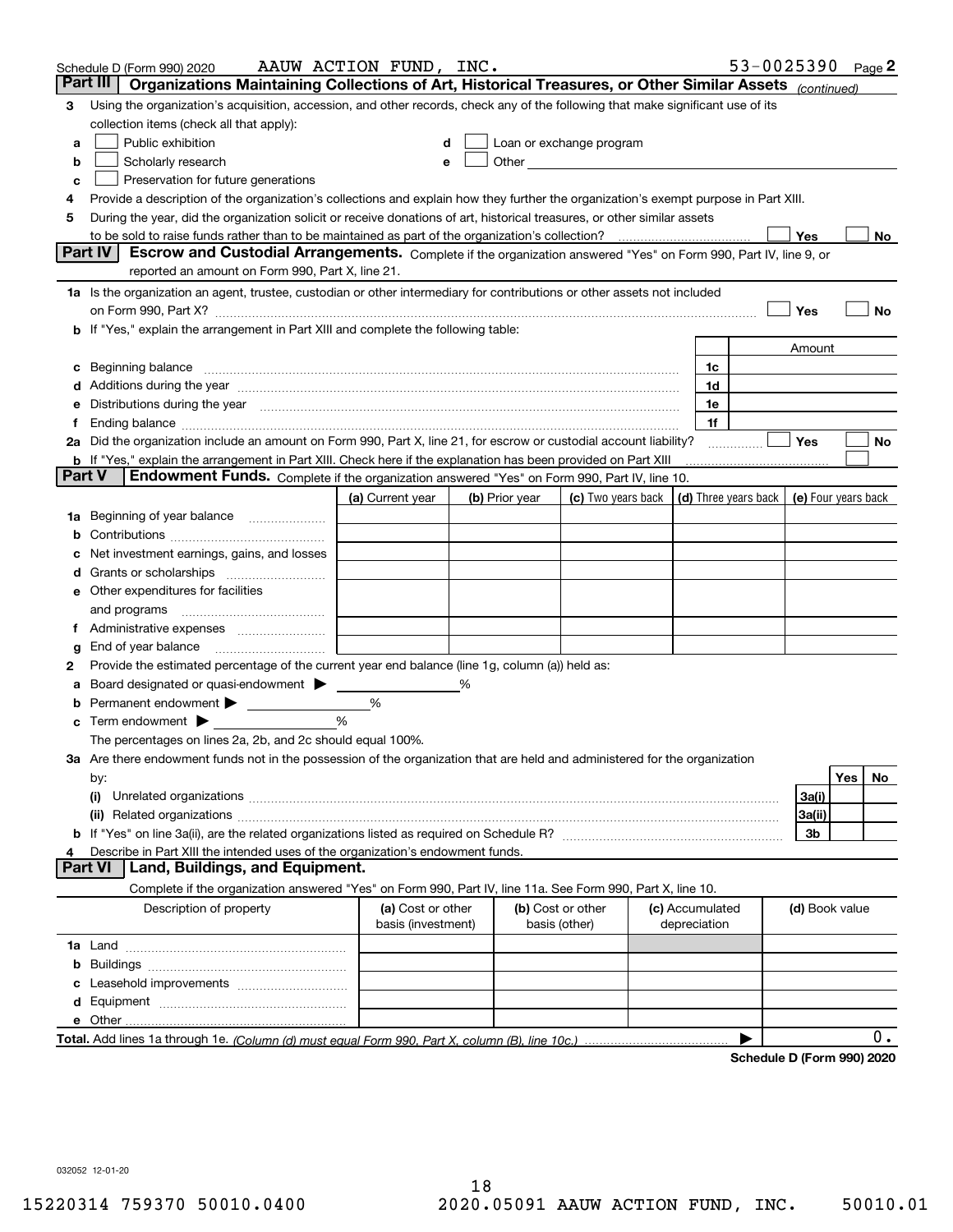| Schedule D (Form 990) 2020 | AAUW | ACTION | FUND | INC. | 0025390-،<br>. | Page |
|----------------------------|------|--------|------|------|----------------|------|
|                            |      |        |      |      |                |      |

| <b>Part VIII</b><br><b>Investments - Other Securities.</b>                                                 |                |                                                           |
|------------------------------------------------------------------------------------------------------------|----------------|-----------------------------------------------------------|
| Complete if the organization answered "Yes" on Form 990, Part IV, line 11b. See Form 990, Part X, line 12. |                |                                                           |
| (a) Description of security or category (including name of security)                                       | (b) Book value | (c) Method of valuation: Cost or end-of-year market value |
| (1) Financial derivatives                                                                                  |                |                                                           |
|                                                                                                            |                |                                                           |
| $(3)$ Other                                                                                                |                |                                                           |
| (A)                                                                                                        |                |                                                           |
| (B)                                                                                                        |                |                                                           |
| (C)                                                                                                        |                |                                                           |
| (D)                                                                                                        |                |                                                           |
| (E)                                                                                                        |                |                                                           |
| (F)                                                                                                        |                |                                                           |
| (G)                                                                                                        |                |                                                           |
| (H)                                                                                                        |                |                                                           |
| <b>Total.</b> (Col. (b) must equal Form 990, Part X, col. (B) line 12.) $\blacktriangleright$              |                |                                                           |
| Part VIII Investments - Program Related.                                                                   |                |                                                           |
| Complete if the organization answered "Yes" on Form 990, Part IV, line 11c. See Form 990, Part X, line 13. |                |                                                           |
| (a) Description of investment                                                                              | (b) Book value | (c) Method of valuation: Cost or end-of-year market value |
| (1)                                                                                                        |                |                                                           |
| (2)                                                                                                        |                |                                                           |

| (2)                                                                                           |  |
|-----------------------------------------------------------------------------------------------|--|
| (3)                                                                                           |  |
| (4)                                                                                           |  |
| (5)                                                                                           |  |
| (6)                                                                                           |  |
| (7)                                                                                           |  |
| (8)                                                                                           |  |
| (9)                                                                                           |  |
| <b>Total.</b> (Col. (b) must equal Form 990, Part X, col. (B) line 13.) $\blacktriangleright$ |  |
| $D_{\text{out}}$ IV $\overline{O_{\text{in}}$ $\overline{O_{\text{in}}}}$                     |  |

### **Part IX Other Assets.**

Complete if the organization answered "Yes" on Form 990, Part IV, line 11d. See Form 990, Part X, line 15.

| (a) Description                                                                                                        | (b) Book value |
|------------------------------------------------------------------------------------------------------------------------|----------------|
| (1)                                                                                                                    |                |
| (2)                                                                                                                    |                |
| $\frac{1}{2}$                                                                                                          |                |
| (4)                                                                                                                    |                |
| $\frac{1}{1}$                                                                                                          |                |
| (6)                                                                                                                    |                |
| $\frac{1}{2}$                                                                                                          |                |
| (8)                                                                                                                    |                |
| (9)                                                                                                                    |                |
|                                                                                                                        |                |
| Part X Other Liabilities.                                                                                              |                |
| Occasions of the concerted the concerned IV call on Fause 000, Dout IV, the 44s on 44f, One Fause 000, Dout V, then OF |                |

| Complete if the organization answered "Yes" on Form 990, Part IV, line 11e or 11f. See Form 990, Part X, line 25. |                |  |  |  |  |  |  |
|-------------------------------------------------------------------------------------------------------------------|----------------|--|--|--|--|--|--|
| (a) Description of liability<br>1.                                                                                | (b) Book value |  |  |  |  |  |  |
| Federal income taxes                                                                                              |                |  |  |  |  |  |  |
| DUE TO AAUW, INC.<br>(2)                                                                                          | 23,390.        |  |  |  |  |  |  |
| (3)                                                                                                               |                |  |  |  |  |  |  |
| (4)                                                                                                               |                |  |  |  |  |  |  |
| (5)                                                                                                               |                |  |  |  |  |  |  |
| (6)                                                                                                               |                |  |  |  |  |  |  |
| (7)                                                                                                               |                |  |  |  |  |  |  |
| (8)                                                                                                               |                |  |  |  |  |  |  |
| (9)                                                                                                               |                |  |  |  |  |  |  |
|                                                                                                                   | 23,390.        |  |  |  |  |  |  |

**2.**Liability for uncertain tax positions. In Part XIII, provide the text of the footnote to the organization's financial statements that reports the organization's liability for uncertain tax positions under FASB ASC 740. Check here if the text of the footnote has been provided in Part XIII  $\boxed{\text{X}}$ 

**Schedule D (Form 990) 2020**

032053 12-01-20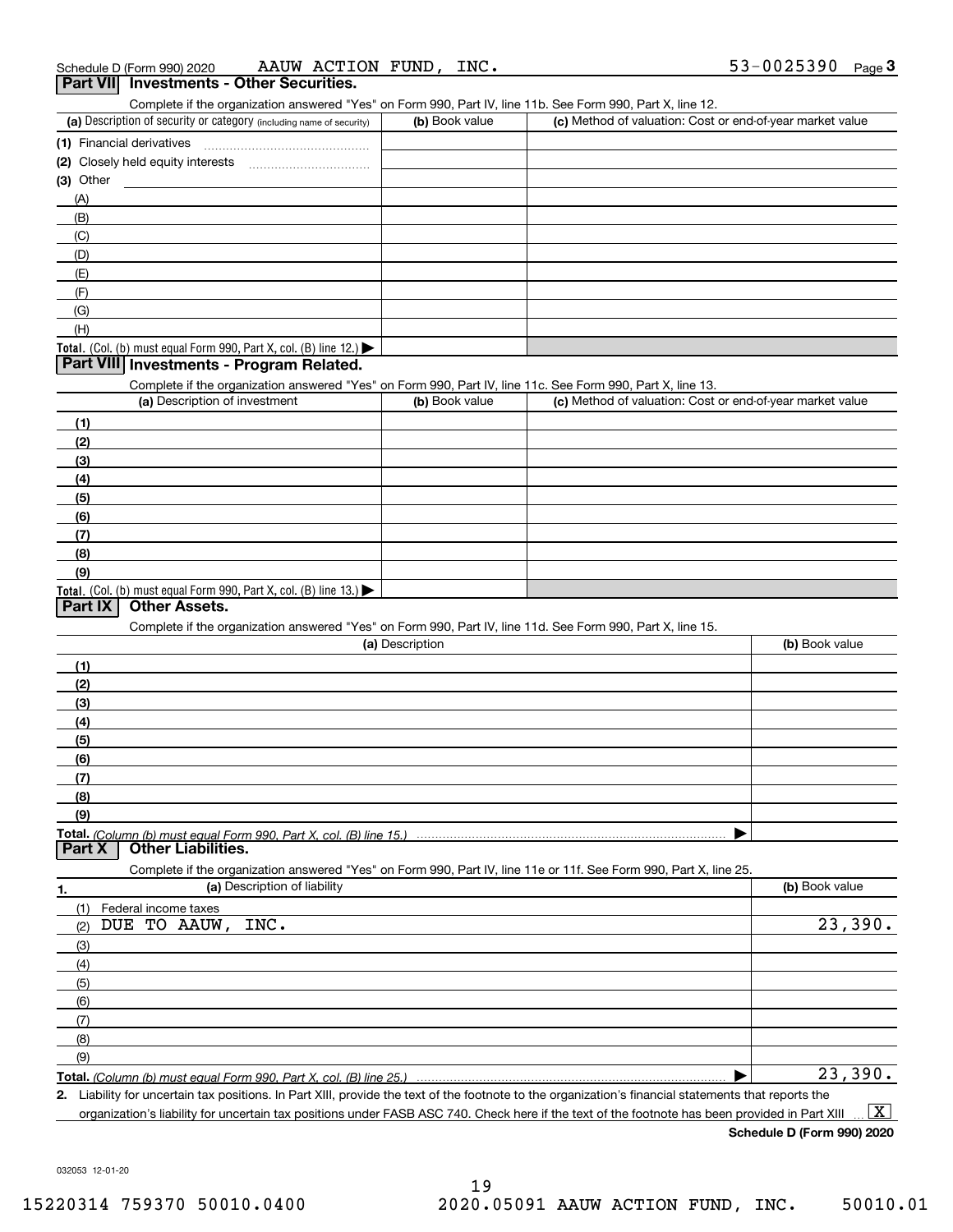|   | AAUW ACTION FUND, INC.<br>Schedule D (Form 990) 2020                                                                                                                                                                                |                | 53-0025390   | Page 4 |  |  |
|---|-------------------------------------------------------------------------------------------------------------------------------------------------------------------------------------------------------------------------------------|----------------|--------------|--------|--|--|
|   | Reconciliation of Revenue per Audited Financial Statements With Revenue per Return.<br>Part XI                                                                                                                                      |                |              |        |  |  |
|   | Complete if the organization answered "Yes" on Form 990, Part IV, line 12a.                                                                                                                                                         |                |              |        |  |  |
| 1 | Total revenue, gains, and other support per audited financial statements                                                                                                                                                            |                | $\mathbf{1}$ |        |  |  |
| 2 | Amounts included on line 1 but not on Form 990, Part VIII, line 12:                                                                                                                                                                 |                |              |        |  |  |
| a |                                                                                                                                                                                                                                     | 2a             |              |        |  |  |
|   |                                                                                                                                                                                                                                     | 2 <sub>b</sub> |              |        |  |  |
|   | Recoveries of prior year grants [11,111] Recoveries of prior year grants [11,111] Recoveries of prior year grants                                                                                                                   | 2c             |              |        |  |  |
| d |                                                                                                                                                                                                                                     | 2d             |              |        |  |  |
| е | Add lines 2a through 2d                                                                                                                                                                                                             |                | <b>2e</b>    |        |  |  |
| 3 |                                                                                                                                                                                                                                     |                | 3            |        |  |  |
| 4 | Amounts included on Form 990, Part VIII, line 12, but not on line 1:                                                                                                                                                                |                |              |        |  |  |
|   | Investment expenses not included on Form 990, Part VIII, line 7b [111] [11] Investment expenses not included on Form 990, Part VIII, line 7b                                                                                        | 4a             |              |        |  |  |
| b | Other (Describe in Part XIII.) <b>Construction Contract Construction</b> Chern Construction Construction Construction                                                                                                               | 4 <sub>b</sub> |              |        |  |  |
|   | Add lines 4a and 4b                                                                                                                                                                                                                 |                | 4c           |        |  |  |
| 5 |                                                                                                                                                                                                                                     |                | 5            |        |  |  |
|   | Part XII   Reconciliation of Expenses per Audited Financial Statements With Expenses per Return.                                                                                                                                    |                |              |        |  |  |
|   | Complete if the organization answered "Yes" on Form 990, Part IV, line 12a.                                                                                                                                                         |                |              |        |  |  |
| 1 |                                                                                                                                                                                                                                     |                | $\mathbf{1}$ |        |  |  |
| 2 | Amounts included on line 1 but not on Form 990, Part IX, line 25:                                                                                                                                                                   |                |              |        |  |  |
| a |                                                                                                                                                                                                                                     | 2a             |              |        |  |  |
| b |                                                                                                                                                                                                                                     | 2 <sub>b</sub> |              |        |  |  |
|   |                                                                                                                                                                                                                                     | 2 <sub>c</sub> |              |        |  |  |
|   |                                                                                                                                                                                                                                     | 2d             |              |        |  |  |
| е | Add lines 2a through 2d <b>contained a contained a contained a contained a</b> contained a contained a contained a contained a contained a contained a contained a contained a contained a contained a contained a contained a cont |                | 2e           |        |  |  |
| з |                                                                                                                                                                                                                                     |                | 3            |        |  |  |
| 4 | Amounts included on Form 990, Part IX, line 25, but not on line 1:                                                                                                                                                                  |                |              |        |  |  |
| a | Investment expenses not included on Form 990, Part VIII, line 7b [111] [11] Investment expenses not included on Form 990, Part VIII, line 7b                                                                                        | 4a             |              |        |  |  |
|   |                                                                                                                                                                                                                                     | 4b             |              |        |  |  |
|   | Add lines 4a and 4b                                                                                                                                                                                                                 |                | 4c           |        |  |  |
|   | 5                                                                                                                                                                                                                                   |                |              |        |  |  |
|   | Part XIII Supplemental Information.                                                                                                                                                                                                 |                |              |        |  |  |

AAUW ACTION FUND, INC. SALES AND SALES AND REAL PROOF AND REAL PROOF AND REAL PROOF AND REAL PROOF AND REAL PROOF AND REAL PROOF AND REAL PROOF AND REAL PROOF AND REAL PROOF AND REAL PROOF AND REAL PROOF AND REAL PROOF AND

Provide the descriptions required for Part II, lines 3, 5, and 9; Part III, lines 1a and 4; Part IV, lines 1b and 2b; Part V, line 4; Part X, line 2; Part XI, lines 2d and 4b; and Part XII, lines 2d and 4b. Also complete this part to provide any additional information.

### PART X, LINE 2:

THE ORGANIZATION REQUIRES THAT A TAX POSITION BE RECOGNIZED OR

DERECOGNIZED BASED ON A "MORE-LIKELY-THAN-NOT" THRESHOLD. THIS APPLIES TO

POSITIONS TAKEN OR EXPECTED TO BE TAKEN IN A TAX RETURN. THE ORGANIZATION

DOES NOT BELIEVE ITS CONSOLIDATED FINANCIAL STATEMENTS INCLUDE, OR

REFLECT, ANY UNCERTAIN TAX POSITIONS.

### THE ORGANIZATION'S IRS FORM 990, RETURN OF ORGANIZATION EXEMPT FROM INCOME

TAX AND RELATED STATE FILINGS ARE SUBJECT TO EXAMINATION BY FEDERAL AND

### STATE TAXING AUTHORITIES, GENERALLY FOR THREE YEARS AFTER THEY WERE FILED.

032054 12-01-20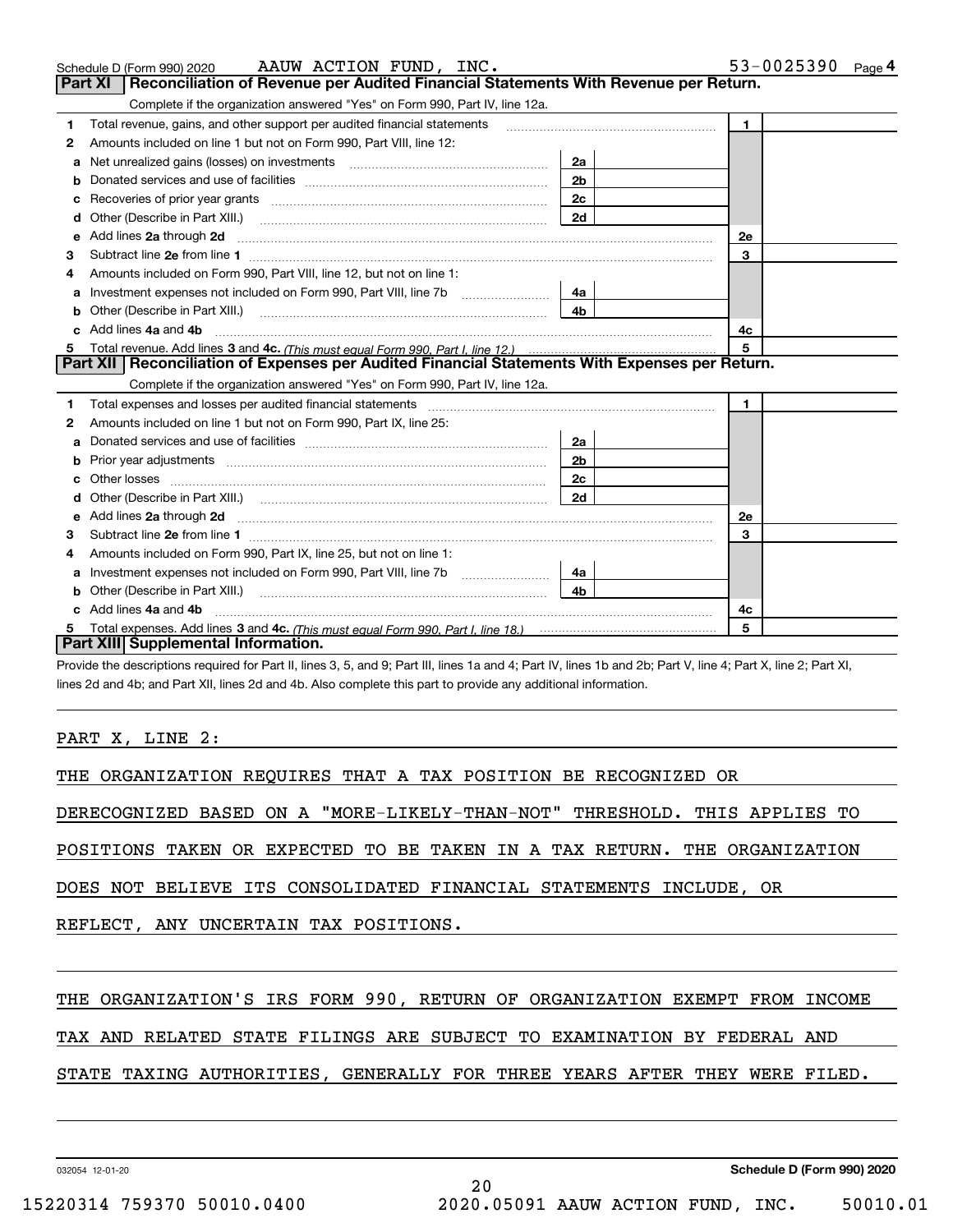|                 | <b>Part XIII Supplemental Information</b> (continued) |    |                            |
|-----------------|-------------------------------------------------------|----|----------------------------|
|                 |                                                       |    |                            |
|                 |                                                       |    |                            |
|                 |                                                       |    |                            |
|                 |                                                       |    |                            |
|                 |                                                       |    |                            |
|                 |                                                       |    |                            |
|                 |                                                       |    |                            |
|                 |                                                       |    |                            |
|                 |                                                       |    |                            |
|                 |                                                       |    |                            |
|                 |                                                       |    |                            |
|                 |                                                       |    |                            |
|                 |                                                       |    |                            |
|                 |                                                       |    |                            |
|                 |                                                       |    |                            |
|                 |                                                       |    |                            |
|                 |                                                       |    |                            |
|                 |                                                       |    |                            |
|                 |                                                       |    |                            |
|                 |                                                       |    |                            |
|                 |                                                       |    |                            |
|                 |                                                       |    |                            |
|                 |                                                       |    |                            |
|                 |                                                       |    |                            |
|                 |                                                       |    |                            |
|                 |                                                       |    |                            |
|                 |                                                       |    |                            |
|                 |                                                       |    |                            |
|                 |                                                       |    |                            |
|                 |                                                       |    | Schedule D (Form 990) 2020 |
| 032055 12-01-20 |                                                       | 21 |                            |
|                 |                                                       |    |                            |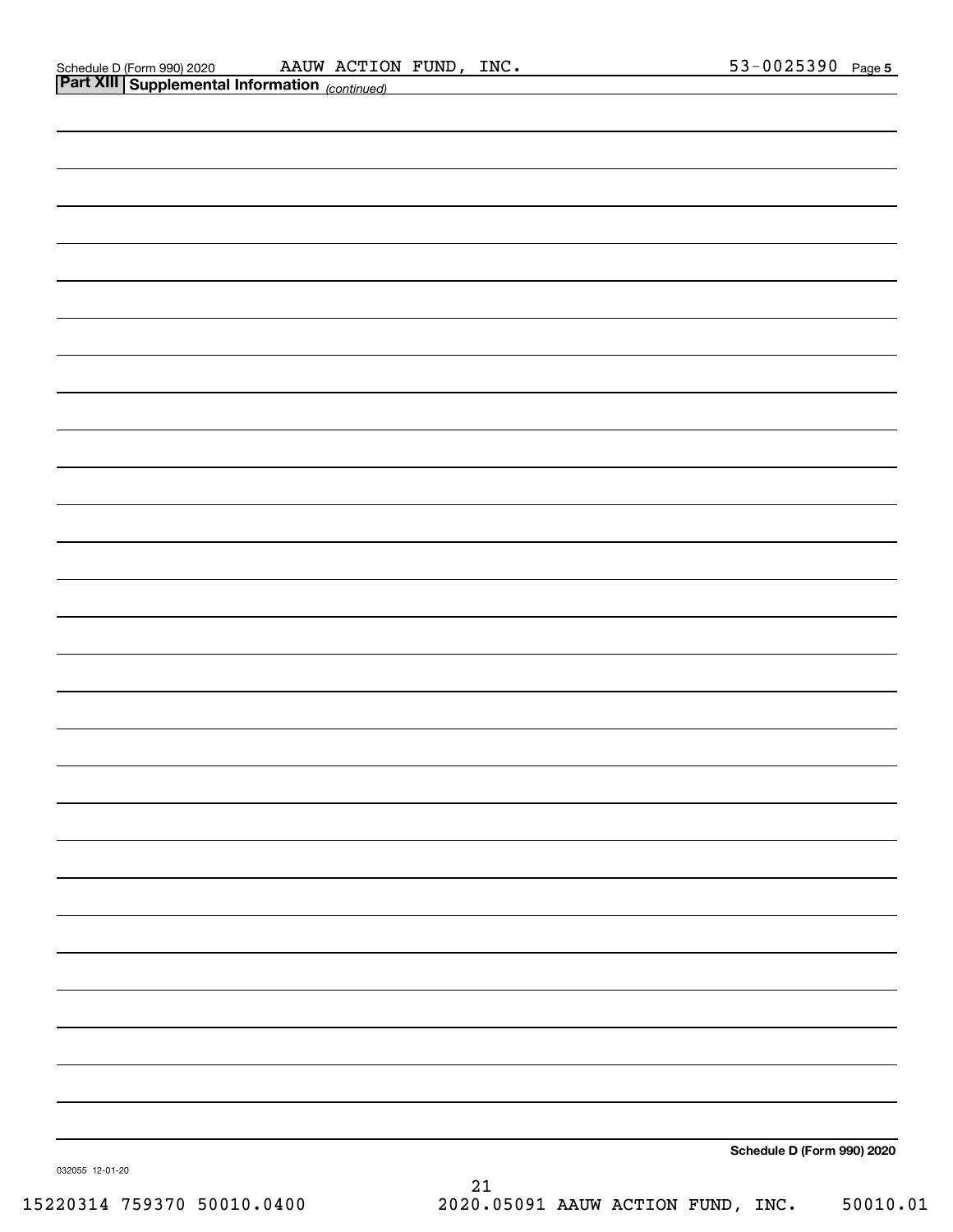| <b>SCHEDULE I</b><br>(Form 990)                                                                  | <b>Grants and Other Assistance to Organizations,</b><br>Governments, and Individuals in the United States<br>Complete if the organization answered "Yes" on Form 990, Part IV, line 21 or 22. |                        |                                    |                                                                              |                                         |                                                                |                                          |                                                     |  |  |
|--------------------------------------------------------------------------------------------------|-----------------------------------------------------------------------------------------------------------------------------------------------------------------------------------------------|------------------------|------------------------------------|------------------------------------------------------------------------------|-----------------------------------------|----------------------------------------------------------------|------------------------------------------|-----------------------------------------------------|--|--|
| Department of the Treasury<br>Internal Revenue Service                                           |                                                                                                                                                                                               |                        |                                    | Attach to Form 990.<br>Go to www.irs.gov/Form990 for the latest information. |                                         |                                                                |                                          | Open to Public<br>Inspection                        |  |  |
| Name of the organization                                                                         | AAUW ACTION FUND,                                                                                                                                                                             |                        | INC.                               |                                                                              |                                         |                                                                |                                          | <b>Employer identification number</b><br>53-0025390 |  |  |
| Part I                                                                                           | <b>General Information on Grants and Assistance</b>                                                                                                                                           |                        |                                    |                                                                              |                                         |                                                                |                                          |                                                     |  |  |
|                                                                                                  | 1 Does the organization maintain records to substantiate the amount of the grants or assistance, the grantees' eligibility for the grants or assistance, and the selection                    |                        |                                    |                                                                              |                                         |                                                                |                                          | $\boxed{\text{X}}$ Yes<br>l No                      |  |  |
| $\mathbf{2}$                                                                                     | Describe in Part IV the organization's procedures for monitoring the use of grant funds in the United States.                                                                                 |                        |                                    |                                                                              |                                         |                                                                |                                          |                                                     |  |  |
| Part II                                                                                          | Grants and Other Assistance to Domestic Organizations and Domestic Governments. Complete if the organization answered "Yes" on Form 990, Part IV, line 21, for any                            |                        |                                    |                                                                              |                                         |                                                                |                                          |                                                     |  |  |
|                                                                                                  | recipient that received more than \$5,000. Part II can be duplicated if additional space is needed.<br><b>1 (a)</b> Name and address of organization<br>or government                         | $(b)$ EIN              | (c) IRC section<br>(if applicable) | (d) Amount of<br>cash grant                                                  | (e) Amount of<br>non-cash<br>assistance | (f) Method of<br>valuation (book,<br>FMV, appraisal,<br>other) | (g) Description of<br>noncash assistance | (h) Purpose of grant<br>or assistance               |  |  |
| AMERICAN ASSOCIATION OF UNIVERSITY<br>WOMEN, INC. - 1310 L ST., NW #1000<br>WASHINGTON, DC 20036 |                                                                                                                                                                                               | 52-6037388 $501(C)(3)$ |                                    | 300,000.                                                                     | $\mathbf{0}$                            |                                                                |                                          | SEE SCHEDULE I PART IV                              |  |  |
|                                                                                                  |                                                                                                                                                                                               |                        |                                    |                                                                              |                                         |                                                                |                                          |                                                     |  |  |
|                                                                                                  |                                                                                                                                                                                               |                        |                                    |                                                                              |                                         |                                                                |                                          |                                                     |  |  |
|                                                                                                  |                                                                                                                                                                                               |                        |                                    |                                                                              |                                         |                                                                |                                          |                                                     |  |  |
|                                                                                                  |                                                                                                                                                                                               |                        |                                    |                                                                              |                                         |                                                                |                                          |                                                     |  |  |
| 3                                                                                                | $111A$ $E \sim R \sim 2$ and $E \sim 1$ and $A \sim 1$ and $A \sim 1$ and $A \sim 1$ and $A \sim 1$ and $A \sim 200$                                                                          |                        |                                    |                                                                              |                                         |                                                                |                                          | 1.<br>▶                                             |  |  |

**For Paperwork Reduction Act Notice, see the Instructions for Form 990. Schedule I (Form 990) 2020** LHA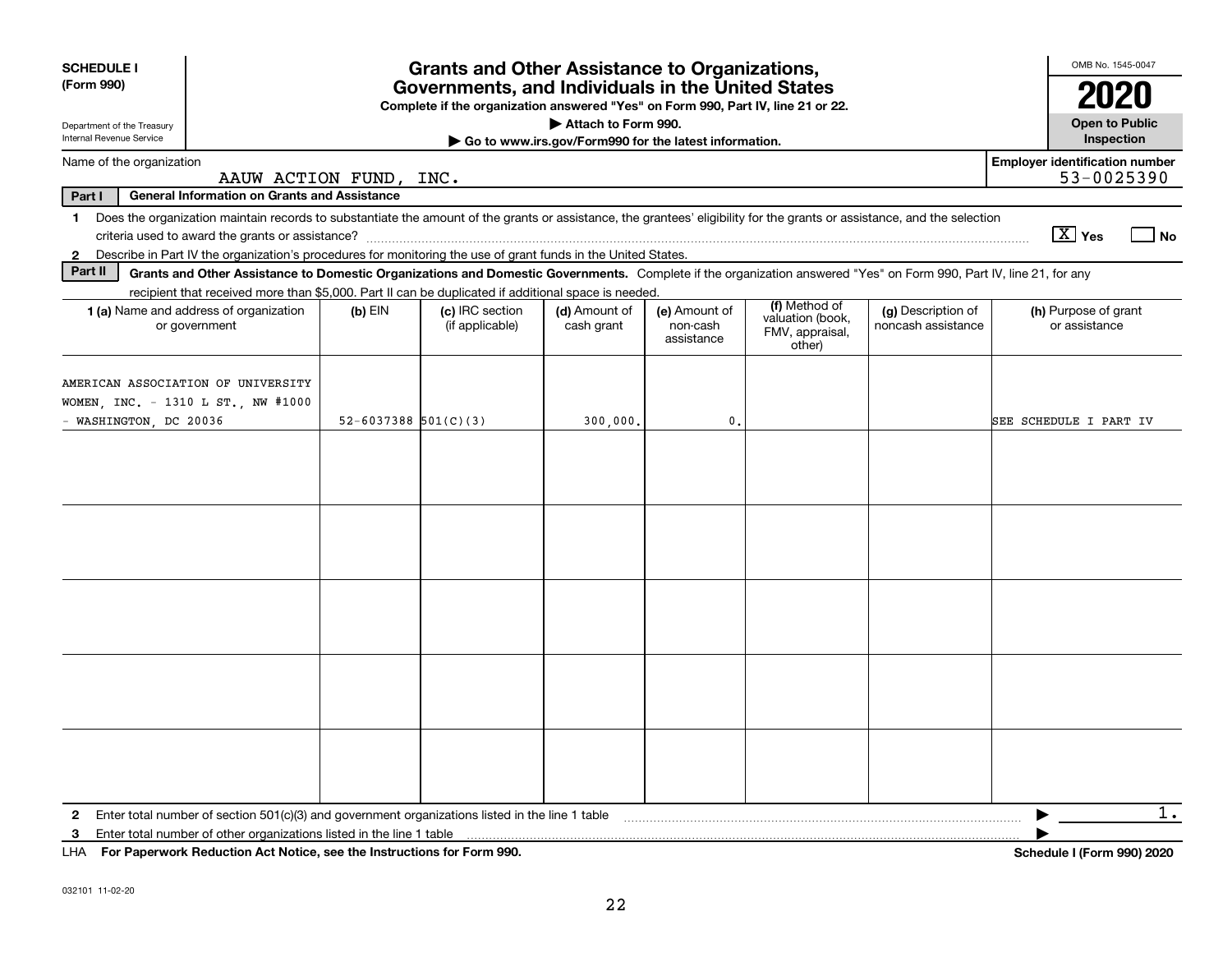**Part III | Grants and Other Assistance to Domestic Individuals. Complete if the organization answered "Yes" on Form 990, Part IV, line 22.** Part III can be duplicated if additional space is needed.

| (a) Type of grant or assistance                                                   | (b) Number of<br>recipients | (c) Amount of<br>cash grant | (d) Amount of non-<br>cash assistance | (e) Method of valuation<br>(book, FMV, appraisal, other) | (f) Description of noncash assistance |
|-----------------------------------------------------------------------------------|-----------------------------|-----------------------------|---------------------------------------|----------------------------------------------------------|---------------------------------------|
|                                                                                   |                             |                             |                                       |                                                          |                                       |
|                                                                                   |                             |                             |                                       |                                                          |                                       |
|                                                                                   |                             |                             |                                       |                                                          |                                       |
|                                                                                   |                             |                             |                                       |                                                          |                                       |
|                                                                                   |                             |                             |                                       |                                                          |                                       |
|                                                                                   |                             |                             |                                       |                                                          |                                       |
|                                                                                   |                             |                             |                                       |                                                          |                                       |
|                                                                                   |                             |                             |                                       |                                                          |                                       |
|                                                                                   |                             |                             |                                       |                                                          |                                       |
|                                                                                   |                             |                             |                                       |                                                          |                                       |
| المتحدث والمستناد والمتحدث والمستحوص والمتحدث والمتحدث والمتحدث والمعاون والمستحا |                             |                             |                                       |                                                          |                                       |

23

Part IV | Supplemental Information. Provide the information required in Part I, line 2; Part III, column (b); and any other additional information.

PART I, LINE 2:

THE BOARD OF DIRECTORS AND THE CEO OVERSEE THE USE OF FUNDS FOR

PROGRAMMATIC PURPOSES. AN ACCOUNTING OF THE FUNDS IS REPORTED TO THE BOARD

OF DIRECTORS ANNUALLY.

PART II LIN 1 COLUMN (H)

THE AAUW ACTION FUND MADE A CONTRIBUTION TO AAUW, INC. TO SUPPORT

PUBLIC POLICY INITIATIVES THAT INVOLVE MEMBER AND SUPPORTER ISSUES.

### EDUCATION THAT IS APPROPRIATELY UNDERTAKEN WITH THE CHARITABLE

**Schedule I (Form 990) 2020**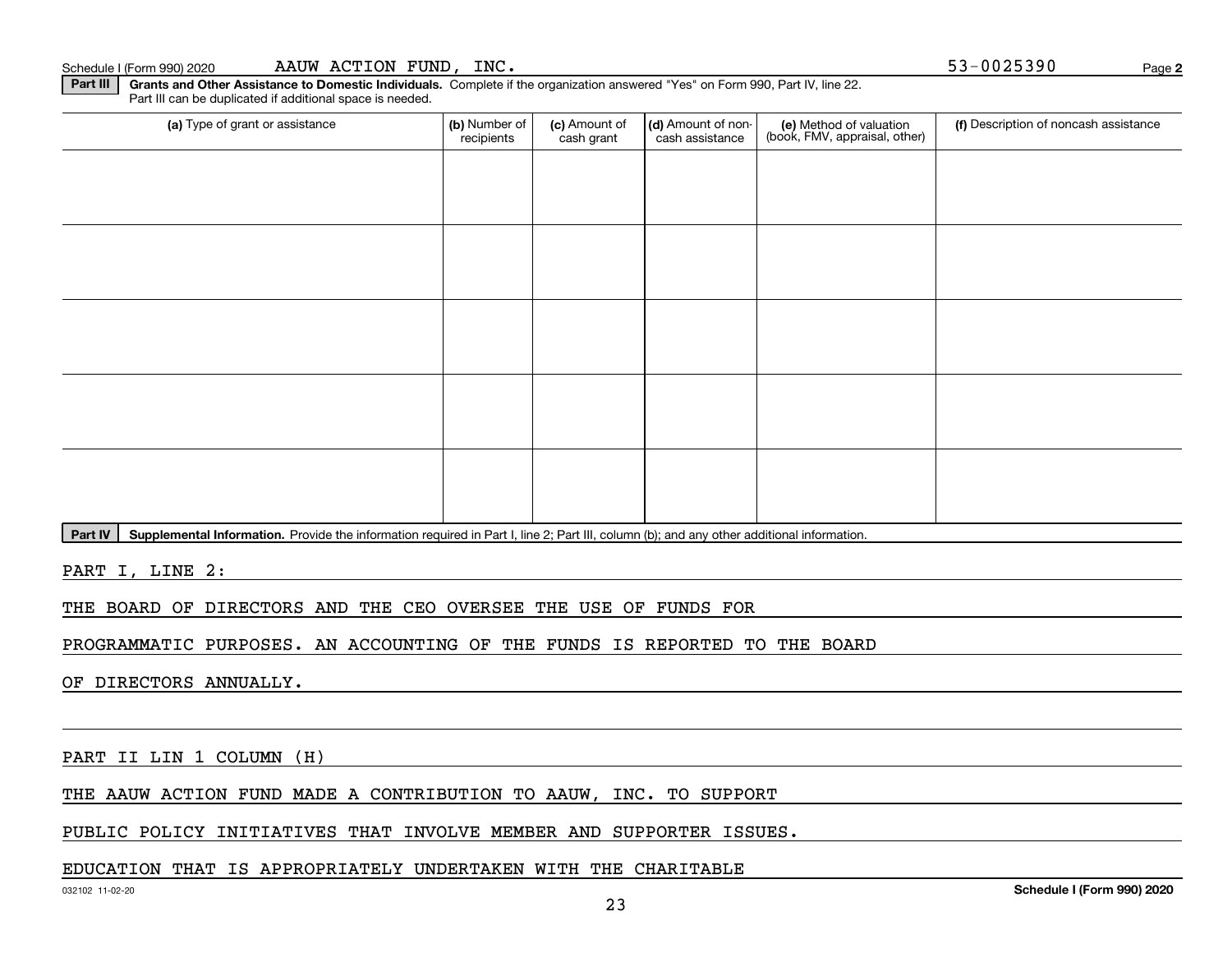| Schedule I (Form 990) |  |
|-----------------------|--|
|                       |  |
|                       |  |

**Part IV Supplemental Information**

501(C)(3) STRUCTURE OF AAUW, INC. AND THAT ADVANCES AAUW'S MISSION OF

EQUITY AND EDUCATION FOR WOMEN AND GIRLS.

**Schedule I (Form 990)**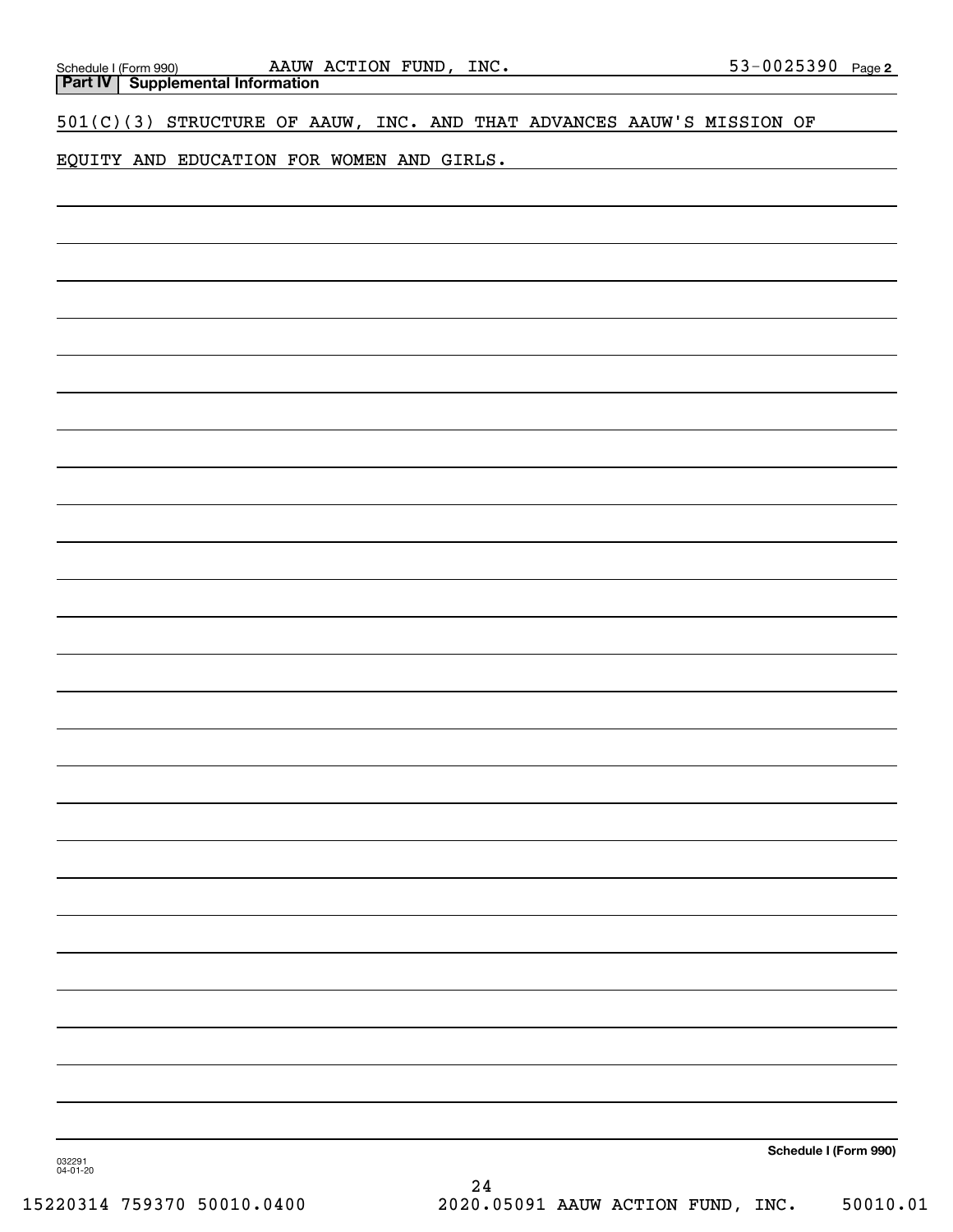|    | <b>Compensation Information</b><br><b>SCHEDULE J</b>                                                                             |                                       | OMB No. 1545-0047          |     |                  |  |  |
|----|----------------------------------------------------------------------------------------------------------------------------------|---------------------------------------|----------------------------|-----|------------------|--|--|
|    | (Form 990)<br>For certain Officers, Directors, Trustees, Key Employees, and Highest                                              |                                       |                            |     |                  |  |  |
|    | <b>Compensated Employees</b>                                                                                                     |                                       | 2020                       |     |                  |  |  |
|    | Complete if the organization answered "Yes" on Form 990, Part IV, line 23.<br>Attach to Form 990.                                |                                       | <b>Open to Public</b>      |     |                  |  |  |
|    | Department of the Treasury<br>Go to www.irs.gov/Form990 for instructions and the latest information.<br>Internal Revenue Service |                                       | Inspection                 |     |                  |  |  |
|    | Name of the organization                                                                                                         | <b>Employer identification number</b> |                            |     |                  |  |  |
|    | AAUW ACTION FUND, INC.                                                                                                           |                                       | 53-0025390                 |     |                  |  |  |
|    | <b>Questions Regarding Compensation</b><br>Part I                                                                                |                                       |                            |     |                  |  |  |
|    |                                                                                                                                  |                                       |                            | Yes | No               |  |  |
|    | Check the appropriate box(es) if the organization provided any of the following to or for a person listed on Form 990,           |                                       |                            |     |                  |  |  |
|    | Part VII, Section A, line 1a. Complete Part III to provide any relevant information regarding these items.                       |                                       |                            |     |                  |  |  |
|    | First-class or charter travel<br>Housing allowance or residence for personal use                                                 |                                       |                            |     |                  |  |  |
|    | Travel for companions<br>Payments for business use of personal residence                                                         |                                       |                            |     |                  |  |  |
|    | Tax indemnification and gross-up payments<br>Health or social club dues or initiation fees                                       |                                       |                            |     |                  |  |  |
|    | Discretionary spending account<br>Personal services (such as maid, chauffeur, chef)                                              |                                       |                            |     |                  |  |  |
|    |                                                                                                                                  |                                       |                            |     |                  |  |  |
|    | <b>b</b> If any of the boxes on line 1a are checked, did the organization follow a written policy regarding payment or           |                                       |                            |     |                  |  |  |
|    | reimbursement or provision of all of the expenses described above? If "No," complete Part III to explain                         |                                       |                            |     |                  |  |  |
| 2  | Did the organization require substantiation prior to reimbursing or allowing expenses incurred by all directors,                 |                                       |                            |     |                  |  |  |
|    |                                                                                                                                  |                                       | $\overline{2}$             |     |                  |  |  |
|    |                                                                                                                                  |                                       |                            |     |                  |  |  |
| з  | Indicate which, if any, of the following the organization used to establish the compensation of the organization's               |                                       |                            |     |                  |  |  |
|    | CEO/Executive Director. Check all that apply. Do not check any boxes for methods used by a related organization to               |                                       |                            |     |                  |  |  |
|    | establish compensation of the CEO/Executive Director, but explain in Part III.                                                   |                                       |                            |     |                  |  |  |
|    | Compensation committee<br>Written employment contract                                                                            |                                       |                            |     |                  |  |  |
|    | Independent compensation consultant<br>Compensation survey or study                                                              |                                       |                            |     |                  |  |  |
|    | Form 990 of other organizations<br>Approval by the board or compensation committee                                               |                                       |                            |     |                  |  |  |
|    |                                                                                                                                  |                                       |                            |     |                  |  |  |
| 4  | During the year, did any person listed on Form 990, Part VII, Section A, line 1a, with respect to the filing                     |                                       |                            |     |                  |  |  |
|    | organization or a related organization:                                                                                          |                                       |                            |     |                  |  |  |
| а  | Receive a severance payment or change-of-control payment?                                                                        |                                       | 4a                         |     | х                |  |  |
| b  | Participate in or receive payment from a supplemental nonqualified retirement plan?                                              |                                       | 4b                         |     | X                |  |  |
| c  | Participate in or receive payment from an equity-based compensation arrangement?                                                 |                                       | 4c                         |     | X                |  |  |
|    | If "Yes" to any of lines 4a-c, list the persons and provide the applicable amounts for each item in Part III.                    |                                       |                            |     |                  |  |  |
|    |                                                                                                                                  |                                       |                            |     |                  |  |  |
|    | Only section 501(c)(3), 501(c)(4), and 501(c)(29) organizations must complete lines 5-9.                                         |                                       |                            |     |                  |  |  |
|    | For persons listed on Form 990, Part VII, Section A, line 1a, did the organization pay or accrue any compensation                |                                       |                            |     |                  |  |  |
|    | contingent on the revenues of:                                                                                                   |                                       |                            |     |                  |  |  |
| a  |                                                                                                                                  |                                       | 5а                         |     | X<br>X           |  |  |
|    |                                                                                                                                  |                                       | 5b                         |     |                  |  |  |
|    | If "Yes" on line 5a or 5b, describe in Part III.                                                                                 |                                       |                            |     |                  |  |  |
| 6. | For persons listed on Form 990, Part VII, Section A, line 1a, did the organization pay or accrue any compensation                |                                       |                            |     |                  |  |  |
|    | contingent on the net earnings of:                                                                                               |                                       |                            |     |                  |  |  |
| a  |                                                                                                                                  |                                       | 6a                         |     | X<br>$\mathbf X$ |  |  |
|    |                                                                                                                                  |                                       | 6b                         |     |                  |  |  |
|    | If "Yes" on line 6a or 6b, describe in Part III.                                                                                 |                                       |                            |     |                  |  |  |
|    | 7 For persons listed on Form 990, Part VII, Section A, line 1a, did the organization provide any nonfixed payments               |                                       |                            |     |                  |  |  |
|    |                                                                                                                                  |                                       | 7                          |     | х                |  |  |
| 8  | Were any amounts reported on Form 990, Part VII, paid or accrued pursuant to a contract that was subject to the                  |                                       |                            |     |                  |  |  |
|    | initial contract exception described in Regulations section 53.4958-4(a)(3)? If "Yes," describe in Part III                      |                                       | 8                          |     | х                |  |  |
| 9  | If "Yes" on line 8, did the organization also follow the rebuttable presumption procedure described in                           |                                       |                            |     |                  |  |  |
|    | Regulations section 53.4958-6(c)?                                                                                                |                                       | 9                          |     |                  |  |  |
|    | LHA For Paperwork Reduction Act Notice, see the Instructions for Form 990.                                                       |                                       | Schedule J (Form 990) 2020 |     |                  |  |  |

032111 12-07-20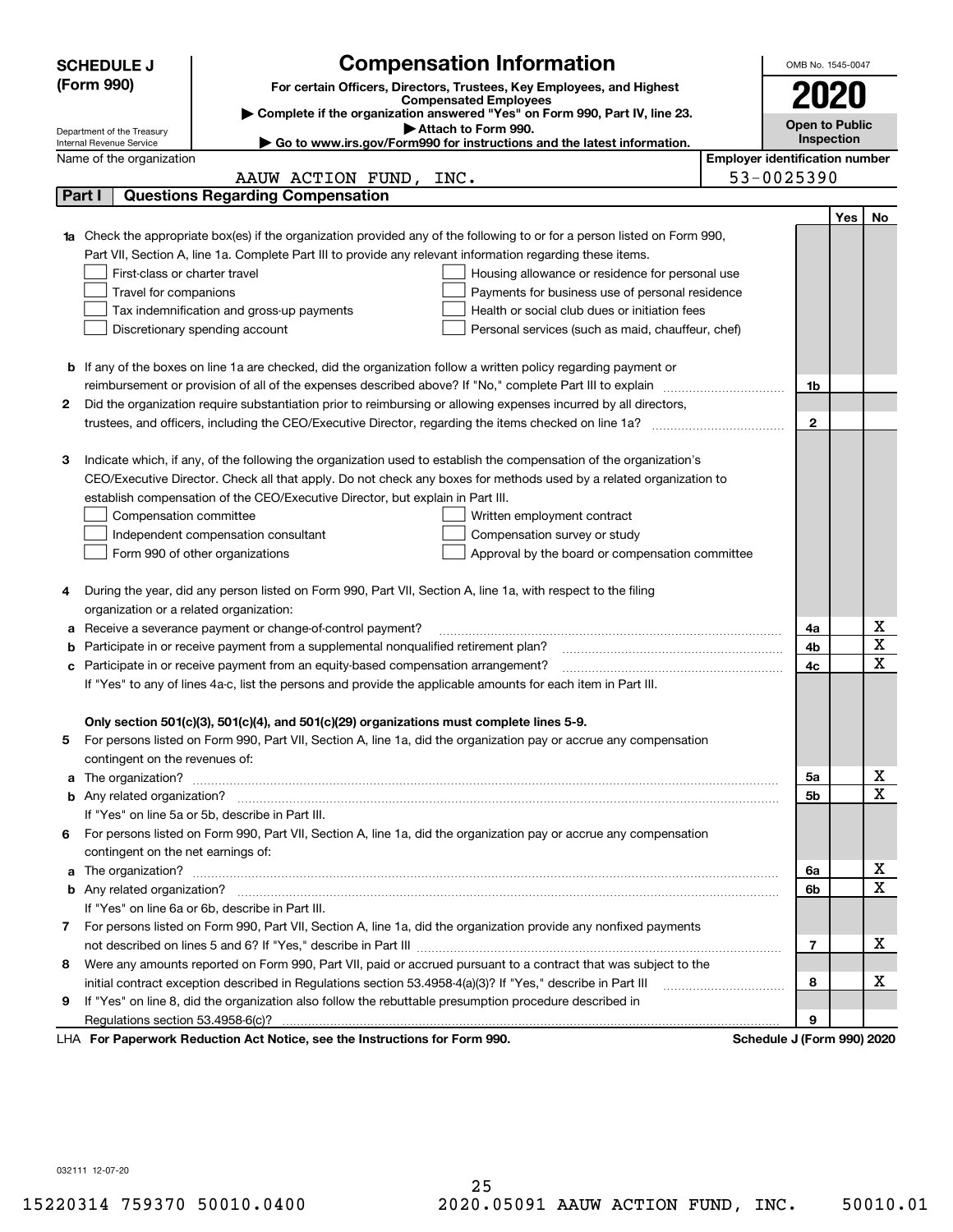53-0025390

## **Part II Officers, Directors, Trustees, Key Employees, and Highest Compensated Employees.**  Schedule J (Form 990) 2020 Page Use duplicate copies if additional space is needed.

For each individual whose compensation must be reported on Schedule J, report compensation from the organization on row (i) and from related organizations, described in the instructions, on row (ii). Do not list any individuals that aren't listed on Form 990, Part VII.

**Note:**  The sum of columns (B)(i)-(iii) for each listed individual must equal the total amount of Form 990, Part VII, Section A, line 1a, applicable column (D) and (E) amounts for that individual.

|                           |      | (B) Breakdown of W-2 and/or 1099-MISC compensation |                                           | (C) Retirement and<br>other deferred      | (D) Nontaxable<br>benefits | (E) Total of columns<br>$(B)(i)-(D)$ | (F) Compensation<br>in column (B) |                                           |
|---------------------------|------|----------------------------------------------------|-------------------------------------------|-------------------------------------------|----------------------------|--------------------------------------|-----------------------------------|-------------------------------------------|
| (A) Name and Title        |      | (i) Base<br>compensation                           | (ii) Bonus &<br>incentive<br>compensation | (iii) Other<br>reportable<br>compensation | compensation               |                                      |                                   | reported as deferred<br>on prior Form 990 |
| KIMBERLY CHURCHES<br>(1)  | (i)  | 0.                                                 | 0.                                        | 0.                                        | 0.                         | 0.                                   | 0.                                | 0.                                        |
| CEO                       | (ii) | 344,168.                                           | 0.                                        | 0.                                        | 28,500.                    | 21,638.                              | 394,306.                          | $\overline{0}$ .                          |
| SHANNON WOLFE<br>(2)      | (i)  | 0.                                                 | 0.                                        | 0.                                        | 0.                         | 0.                                   | 0.                                | 0.                                        |
| MANAGING DIRECTOR AND COS | (ii) | 214,362.                                           | 0.                                        | 0.                                        | 21,931.                    | 10,247.                              | 246,540.                          | $\overline{0}$ .                          |
| THOMAS CHAPPELL<br>(3)    | (i)  | 0.                                                 | $\overline{0}$ .                          | 0.                                        | 0.                         | 0.                                   | 0.                                | $\overline{0}$ .                          |
| VP OF FINANCE             | (ii) | 162,822.                                           | 0.                                        | 0.                                        | 16,454.                    | 10, 148.                             | 189, 424.                         | $\overline{0}$ .                          |
|                           | (i)  |                                                    |                                           |                                           |                            |                                      |                                   |                                           |
|                           | (ii) |                                                    |                                           |                                           |                            |                                      |                                   |                                           |
|                           | (i)  |                                                    |                                           |                                           |                            |                                      |                                   |                                           |
|                           | (ii) |                                                    |                                           |                                           |                            |                                      |                                   |                                           |
|                           | (i)  |                                                    |                                           |                                           |                            |                                      |                                   |                                           |
|                           | (ii) |                                                    |                                           |                                           |                            |                                      |                                   |                                           |
|                           | (i)  |                                                    |                                           |                                           |                            |                                      |                                   |                                           |
|                           | (ii) |                                                    |                                           |                                           |                            |                                      |                                   |                                           |
|                           | (i)  |                                                    |                                           |                                           |                            |                                      |                                   |                                           |
|                           | (ii) |                                                    |                                           |                                           |                            |                                      |                                   |                                           |
|                           | (i)  |                                                    |                                           |                                           |                            |                                      |                                   |                                           |
|                           | (ii) |                                                    |                                           |                                           |                            |                                      |                                   |                                           |
|                           | (i)  |                                                    |                                           |                                           |                            |                                      |                                   |                                           |
|                           | (ii) |                                                    |                                           |                                           |                            |                                      |                                   |                                           |
|                           | (i)  |                                                    |                                           |                                           |                            |                                      |                                   |                                           |
|                           | (ii) |                                                    |                                           |                                           |                            |                                      |                                   |                                           |
|                           | (i)  |                                                    |                                           |                                           |                            |                                      |                                   |                                           |
|                           | (ii) |                                                    |                                           |                                           |                            |                                      |                                   |                                           |
|                           | (i)  |                                                    |                                           |                                           |                            |                                      |                                   |                                           |
|                           | (ii) |                                                    |                                           |                                           |                            |                                      |                                   |                                           |
|                           | (i)  |                                                    |                                           |                                           |                            |                                      |                                   |                                           |
|                           | (ii) |                                                    |                                           |                                           |                            |                                      |                                   |                                           |
|                           | (i)  |                                                    |                                           |                                           |                            |                                      |                                   |                                           |
|                           | (ii) |                                                    |                                           |                                           |                            |                                      |                                   |                                           |
|                           | (i)  |                                                    |                                           |                                           |                            |                                      |                                   |                                           |
|                           | (ii) |                                                    |                                           |                                           |                            |                                      |                                   |                                           |

**Schedule J (Form 990) 2020**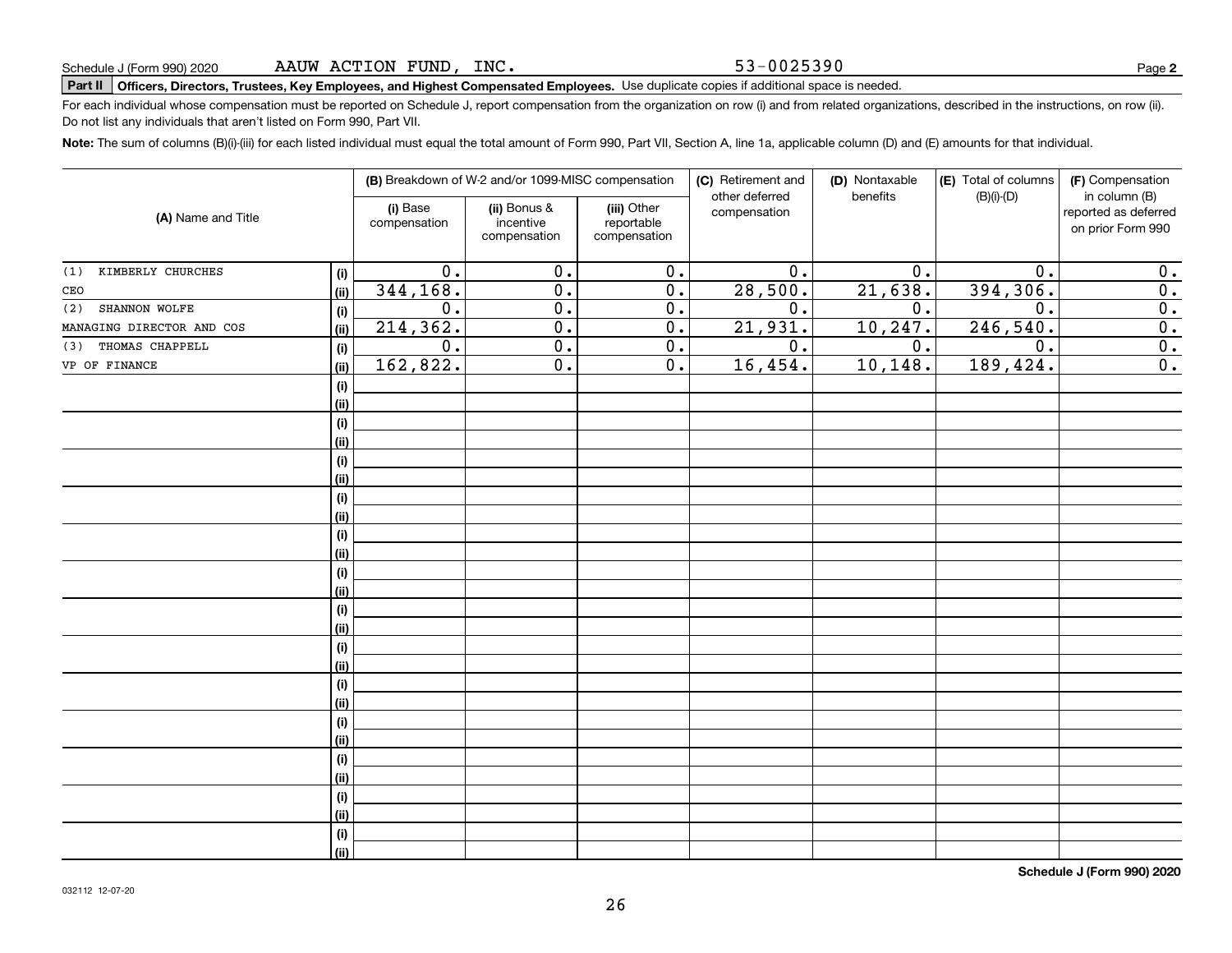### **Part III Supplemental Information**

Schedule J (Form 990) 2020 AAUW ACTION FUND, INC.<br>Part III Supplemental Information<br>Provide the information, explanation, or descriptions required for Part I, lines 1a, 1b, 3, 4a, 4b, 4c, 5a, 5b, 6a, 6b, 7, and 8, and for

### SCHEDULE J, PART I, LINE 3

OFFICER COMPENSATION IS DETERMINED BY AAUW, INC, A RELATED PARTY, WITH

THE ASSISTANCE OF AN INDEPENDENT COMPENSATION CONSULTANT, COMPENSATION

SURVEY AND APPROVAL BY THE BOARD OF DIRECTORS.

**Schedule J (Form 990) 2020**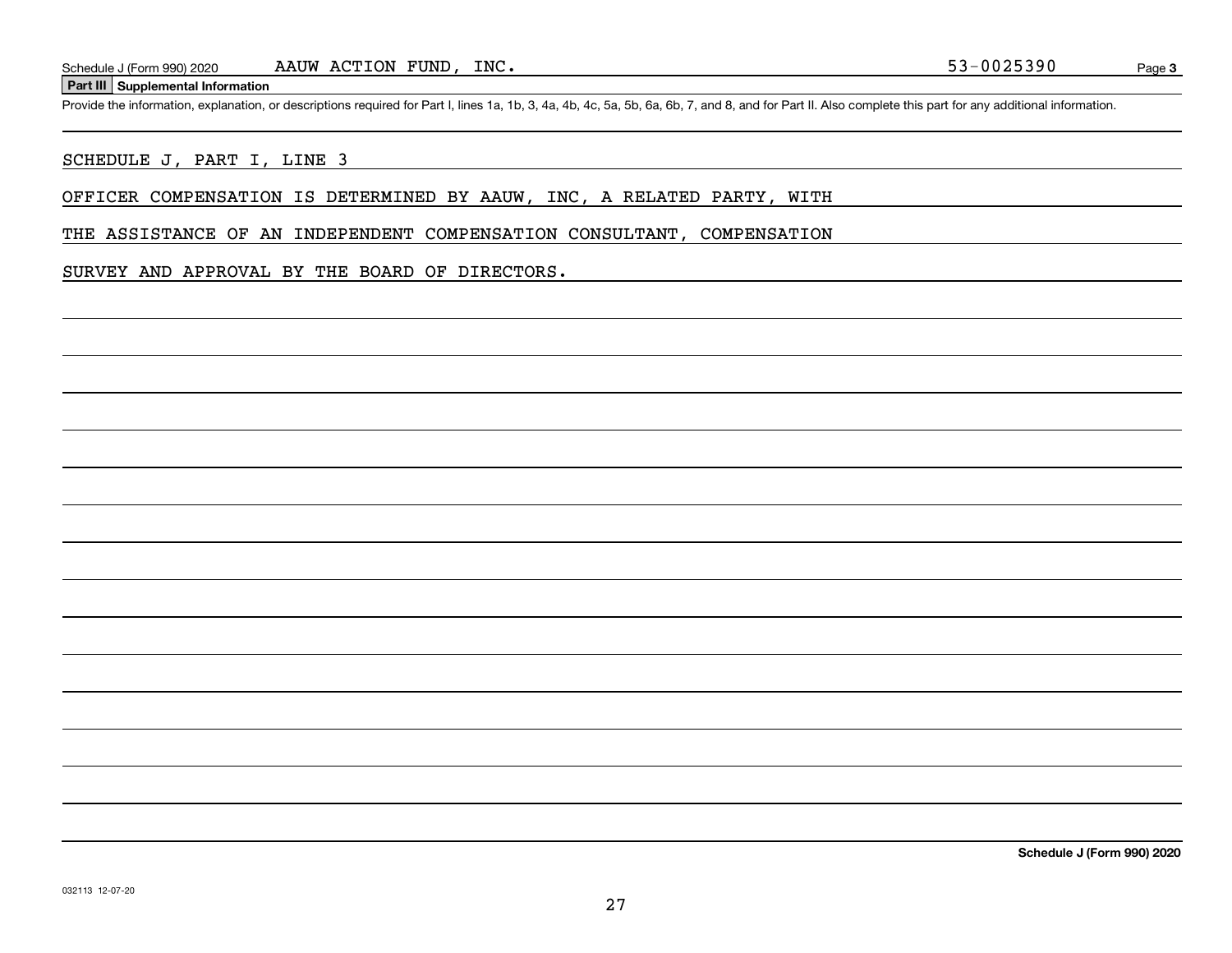**(Form 990 or 990-EZ)**

Department of the Treasury Internal Revenue Service Name of the organization

OMB No. 1545-0047 **Complete to provide information for responses to specific questions on Form 990 or 990-EZ or to provide any additional information. | Attach to Form 990 or 990-EZ. SCHEDULE O Supplemental Information to Form 990 or 990-EZ**

**| Go to www.irs.gov/Form990 for the latest information.**

**Open to Public InspectionEmployer identification number 2020**

AAUW ACTION FUND, INC.  $\vert$  53-0025390

FORM 990, PART I, LINE 1, DESCRIPTION OF ORGANIZATION MISSION:

MOBILIZATION.

FORM 990, PART VI, SECTION B, LINE 11B:

FORM 990 IS REVIEWED BY MANAGEMENT, THE FINANCE VICE CHAIR, AND THE BOARD

OF DIRECTORS BEFORE FILING.

FORM 990, PART VI, SECTION B, LINE 12C:

THE ORGANIZATION REQUIRES DIRECTORS AND OFFICERS TO SIGN AN ANNUAL

AFFIRMATION OF COMPLIANCE TO DISCLOSE ANY POTENTIAL SITUATON THAT MAY RAISE

A CONFLICT OF INTEREST.

FORM 990, PART VI, LINE 17, LIST OF STATES RECEIVING COPY OF FORM 990: AL,AK,AR,CA,CO,CT,FL,GA,HI,IL,KS,KY,ME,MD,MA,MN,MS,MO,NH,NJ,NY,NC,ND,OH,OK OR,PA,RI,SC,TN,UT,VA,WA,WV,WI

FORM 990, PART VI, SECTION C, LINE 19:

THE ORGANIZATION'S BYLAWS ARE AVAILABLE IN THE WWW.AAUWACTION.ORG WEBSITE.

AUDITED FINANCIAL STATEMENTS ARE AVAILABLE ON THE AAUW.ORG WEBSITE.

FORM 990, PART XII, LINE 2C

THE AAUW BOARD OF DIRECTORS UTILIZES AN AUDIT COMMITTEE THAT ASSUMES

THE RESPONSIBILITY OF OVERSEEING THE ANNUAL AUDIT OF THE CONSOLIDATED

28

FINANCIAL STATEMENTS AND THE SELECTION OF THE INDEPENDENT AUDITOR.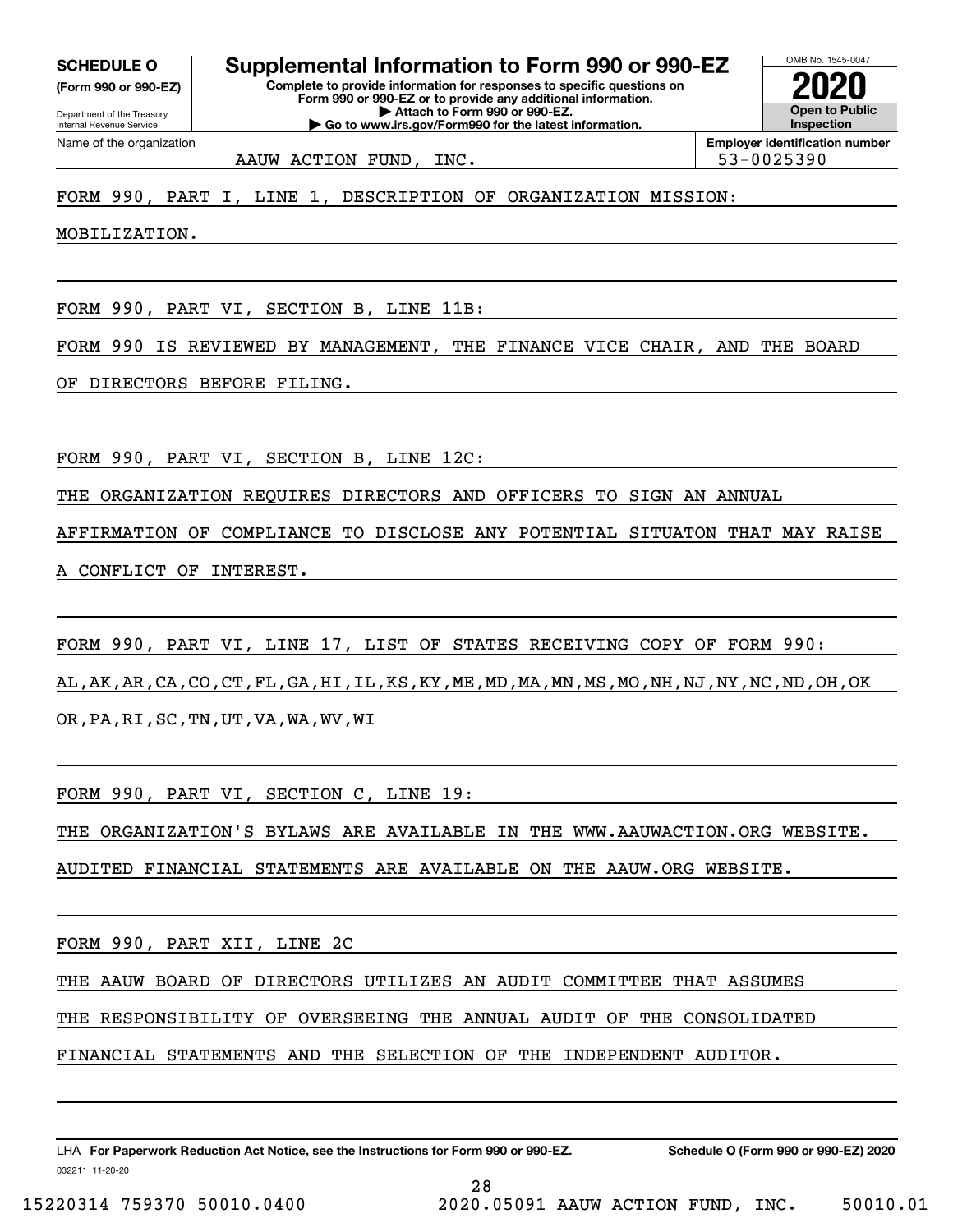| For Papery |  |
|------------|--|
|            |  |

032161 10-28-20 LHA

### **Related Organizations and Unrelated Partnerships**

**Complete if the organization answered "Yes" on Form 990, Part IV, line 33, 34, 35b, 36, or 37.** |

**Attach to Form 990.**  |

**Open to Public**

**2020**

### **| Go to www.irs.gov/Form990 for instructions and the latest information. Inspection Employer identification number**

53-0025390

**Part I Identification of Disregarded Entities.**  Complete if the organization answered "Yes" on Form 990, Part IV, line 33.

AAUW ACTION FUND, INC.

| (a)<br>Name, address, and EIN (if applicable)<br>of disregarded entity | (b)<br>Primary activity | (c)<br>Legal domicile (state or<br>foreign country) | (d)<br>Total income | (e)<br>End-of-year assets | (f)<br>Direct controlling<br>entity |
|------------------------------------------------------------------------|-------------------------|-----------------------------------------------------|---------------------|---------------------------|-------------------------------------|
|                                                                        |                         |                                                     |                     |                           |                                     |
|                                                                        |                         |                                                     |                     |                           |                                     |
|                                                                        |                         |                                                     |                     |                           |                                     |
|                                                                        |                         |                                                     |                     |                           |                                     |

#### **Identification of Related Tax-Exempt Organizations.** Complete if the organization answered "Yes" on Form 990, Part IV, line 34, because it had one or more related tax-exempt **Part II** organizations during the tax year.

| (a)<br>Name, address, and EIN<br>of related organization | (b)<br>Primary activity  | (c)<br>Legal domicile (state or<br>foreign country) | (d)<br>Exempt Code<br>section | (e)<br>Public charity<br>status (if section | (f)<br>Direct controlling<br>entity |     | $(g)$<br>Section 512(b)(13)<br>controlled<br>entity? |
|----------------------------------------------------------|--------------------------|-----------------------------------------------------|-------------------------------|---------------------------------------------|-------------------------------------|-----|------------------------------------------------------|
|                                                          |                          |                                                     |                               | 501(c)(3))                                  |                                     | Yes | No                                                   |
| AMERICAN ASSOCIATION OF UNIVERSITY WOMEN,                |                          |                                                     |                               |                                             |                                     |     |                                                      |
| INC. - 52-6037388, 1310 L STREET, NW, STE                |                          |                                                     |                               |                                             |                                     |     |                                                      |
| 1000, WASHINGTON, DC 20005                               | SEE SCHEDULE R, PART VII | DISTRICT OF COLUMBIA $501(C)(3)$                    |                               | LINE 7                                      | N/A                                 | X   |                                                      |
|                                                          |                          |                                                     |                               |                                             |                                     |     |                                                      |
|                                                          |                          |                                                     |                               |                                             |                                     |     |                                                      |
|                                                          |                          |                                                     |                               |                                             |                                     |     |                                                      |
|                                                          |                          |                                                     |                               |                                             |                                     |     |                                                      |
|                                                          |                          |                                                     |                               |                                             |                                     |     |                                                      |
|                                                          |                          |                                                     |                               |                                             |                                     |     |                                                      |
|                                                          |                          |                                                     |                               |                                             |                                     |     |                                                      |
|                                                          |                          |                                                     |                               |                                             |                                     |     |                                                      |
|                                                          |                          |                                                     |                               |                                             |                                     |     |                                                      |

**For Paperwork Reduction Act Notice, see the Instructions for Form 990. Schedule R (Form 990) 2020**

| <b>SCHEDULE R</b> |
|-------------------|
|                   |

**(Form 990)**

Department of the Treasury Internal Revenue Service

Name of the organization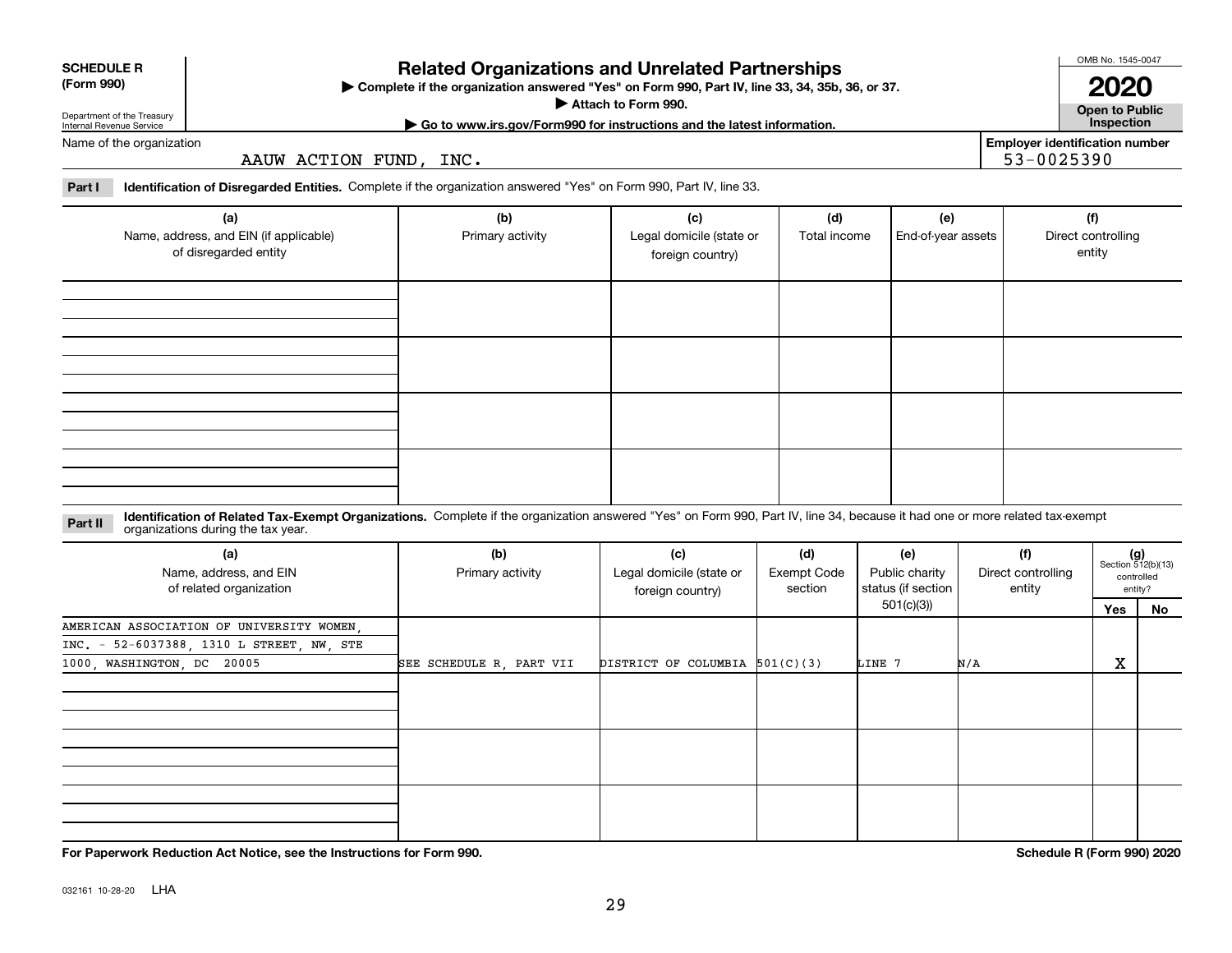**Identification of Related Organizations Taxable as a Partnership.** Complete if the organization answered "Yes" on Form 990, Part IV, line 34, because it had one or more related **Part III** organizations treated as a partnership during the tax year.

| (a)                                               | (b)              | (c)                  | (d)                                     | (e)                                                                                           | (f) | (g)    |              | (h) | (i)                                      | (j)                         | (k) |                                                           |
|---------------------------------------------------|------------------|----------------------|-----------------------------------------|-----------------------------------------------------------------------------------------------|-----|--------|--------------|-----|------------------------------------------|-----------------------------|-----|-----------------------------------------------------------|
| Name, address, and EIN<br>of related organization | Primary activity | entity               | Legal<br>domicile<br>Direct controlling | Predominant income<br>Share of<br>Share of total<br>Disproportionate<br>end-of-year<br>income |     |        |              |     |                                          | Code V-UBI<br>amount in box |     | General or Percentage<br>managing<br>partner?<br>partner? |
|                                                   |                  | (state or<br>foreign |                                         |                                                                                               |     | assets | allocations? |     |                                          |                             |     |                                                           |
|                                                   |                  | country)             |                                         | related, unrelated,<br>excluded from tax under<br>sections 512-514)                           |     |        | Yes $ $      | No  | 20 of Schedule<br>K-1 (Form 1065) Yes No |                             |     |                                                           |
|                                                   |                  |                      |                                         |                                                                                               |     |        |              |     |                                          |                             |     |                                                           |
|                                                   |                  |                      |                                         |                                                                                               |     |        |              |     |                                          |                             |     |                                                           |
|                                                   |                  |                      |                                         |                                                                                               |     |        |              |     |                                          |                             |     |                                                           |
|                                                   |                  |                      |                                         |                                                                                               |     |        |              |     |                                          |                             |     |                                                           |
|                                                   |                  |                      |                                         |                                                                                               |     |        |              |     |                                          |                             |     |                                                           |
|                                                   |                  |                      |                                         |                                                                                               |     |        |              |     |                                          |                             |     |                                                           |
|                                                   |                  |                      |                                         |                                                                                               |     |        |              |     |                                          |                             |     |                                                           |
|                                                   |                  |                      |                                         |                                                                                               |     |        |              |     |                                          |                             |     |                                                           |
|                                                   |                  |                      |                                         |                                                                                               |     |        |              |     |                                          |                             |     |                                                           |
|                                                   |                  |                      |                                         |                                                                                               |     |        |              |     |                                          |                             |     |                                                           |
|                                                   |                  |                      |                                         |                                                                                               |     |        |              |     |                                          |                             |     |                                                           |
|                                                   |                  |                      |                                         |                                                                                               |     |        |              |     |                                          |                             |     |                                                           |
|                                                   |                  |                      |                                         |                                                                                               |     |        |              |     |                                          |                             |     |                                                           |
|                                                   |                  |                      |                                         |                                                                                               |     |        |              |     |                                          |                             |     |                                                           |
|                                                   |                  |                      |                                         |                                                                                               |     |        |              |     |                                          |                             |     |                                                           |
|                                                   |                  |                      |                                         |                                                                                               |     |        |              |     |                                          |                             |     |                                                           |
|                                                   |                  |                      |                                         |                                                                                               |     |        |              |     |                                          |                             |     |                                                           |

**Identification of Related Organizations Taxable as a Corporation or Trust.** Complete if the organization answered "Yes" on Form 990, Part IV, line 34, because it had one or more related **Part IV** organizations treated as a corporation or trust during the tax year.

| (a)<br>Name, address, and EIN<br>of related organization | (b)<br>Primary activity | (c)<br>Legal domicile<br>(state or<br>foreign | (d)<br>Direct controlling<br>entity | (e)<br>Type of entity<br>(C corp, S corp,<br>or trust) | (f)<br>Share of total<br>income | (g)<br>Share of<br>end-of-year<br>assets | (h)<br>Percentage<br>ownership | (i)<br>Section<br>512(b)(13)<br>controlled | entity? |
|----------------------------------------------------------|-------------------------|-----------------------------------------------|-------------------------------------|--------------------------------------------------------|---------------------------------|------------------------------------------|--------------------------------|--------------------------------------------|---------|
|                                                          |                         | country)                                      |                                     |                                                        |                                 |                                          |                                |                                            | Yes No  |
|                                                          |                         |                                               |                                     |                                                        |                                 |                                          |                                |                                            |         |
|                                                          |                         |                                               |                                     |                                                        |                                 |                                          |                                |                                            |         |
|                                                          |                         |                                               |                                     |                                                        |                                 |                                          |                                |                                            |         |
|                                                          |                         |                                               |                                     |                                                        |                                 |                                          |                                |                                            |         |
|                                                          |                         |                                               |                                     |                                                        |                                 |                                          |                                |                                            |         |
|                                                          |                         |                                               |                                     |                                                        |                                 |                                          |                                |                                            |         |
|                                                          |                         |                                               |                                     |                                                        |                                 |                                          |                                |                                            |         |
|                                                          |                         |                                               |                                     |                                                        |                                 |                                          |                                |                                            |         |
|                                                          |                         |                                               |                                     |                                                        |                                 |                                          |                                |                                            |         |
|                                                          |                         |                                               |                                     |                                                        |                                 |                                          |                                |                                            |         |
|                                                          |                         |                                               |                                     |                                                        |                                 |                                          |                                |                                            |         |
|                                                          |                         |                                               |                                     |                                                        |                                 |                                          |                                |                                            |         |
|                                                          |                         |                                               |                                     |                                                        |                                 |                                          |                                |                                            |         |
|                                                          |                         |                                               |                                     |                                                        |                                 |                                          |                                |                                            |         |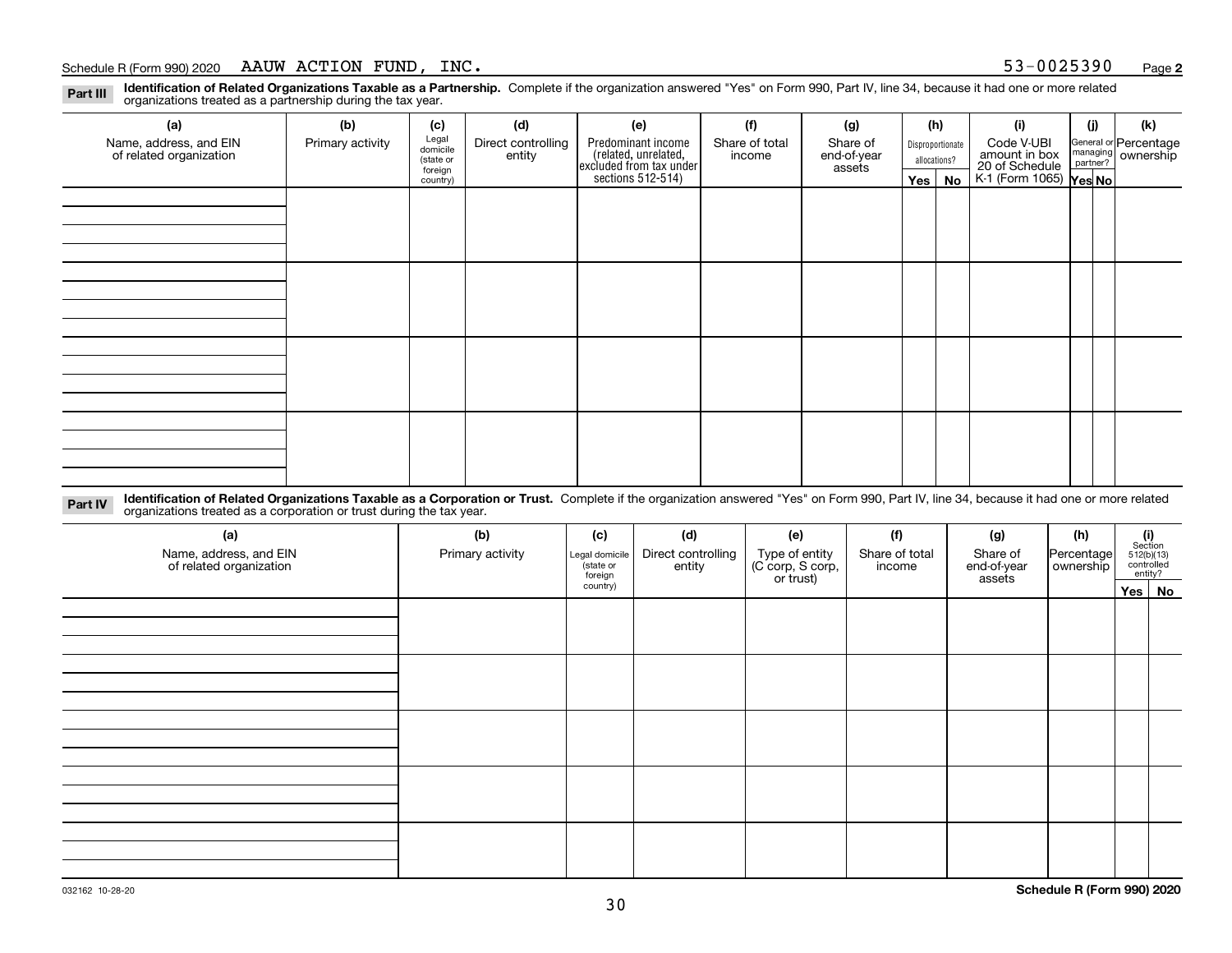**Part V** T**ransactions With Related Organizations.** Complete if the organization answered "Yes" on Form 990, Part IV, line 34, 35b, or 36.

|  | Note: Complete line 1 if any entity is listed in Parts II, III, or IV of this schedule.                                                                                                                                        |     | Yes         | No          |  |  |  |  |
|--|--------------------------------------------------------------------------------------------------------------------------------------------------------------------------------------------------------------------------------|-----|-------------|-------------|--|--|--|--|
|  | 1 During the tax year, did the organization engage in any of the following transactions with one or more related organizations listed in Parts II-IV?                                                                          |     |             |             |  |  |  |  |
|  |                                                                                                                                                                                                                                | 1a  |             | X           |  |  |  |  |
|  | <b>b</b> Gift, grant, or capital contribution to related organization(s)                                                                                                                                                       | 1b  | х           |             |  |  |  |  |
|  | c Gift, grant, or capital contribution from related organization(s)                                                                                                                                                            | 1c  |             | X           |  |  |  |  |
|  |                                                                                                                                                                                                                                | 1d  |             | х           |  |  |  |  |
|  | e Loans or loan quarantees by related organization(s)                                                                                                                                                                          | 1e  |             | X           |  |  |  |  |
|  |                                                                                                                                                                                                                                |     |             |             |  |  |  |  |
|  | f Dividends from related organization(s) manufactured contains and contained and contained contained and contained and contained and contained and contained and contained and contained and contained and contained and conta | 1f  |             | X           |  |  |  |  |
|  | g Sale of assets to related organization(s) manufactured contains and contained contained and contained and contained and contained and contained and contained and contained and contained and contained and contained and co | 1g  |             | X           |  |  |  |  |
|  | h Purchase of assets from related organization(s) manufactured and content to the content of the content of the content of the content of the content of the content of the content of the content of the content of the conte | 1h  |             | X           |  |  |  |  |
|  | Exchange of assets with related organization(s) www.array.com/www.array.com/www.array.com/www.array.com/www.array.com/www.array.com/www.array.com/www.array.com/www.array.com/www.array.com/www.array.com/www.array.com/www.ar | 1i  |             | X           |  |  |  |  |
|  |                                                                                                                                                                                                                                | 1i. |             | X           |  |  |  |  |
|  |                                                                                                                                                                                                                                |     |             |             |  |  |  |  |
|  |                                                                                                                                                                                                                                | 1k  |             | х           |  |  |  |  |
|  | Performance of services or membership or fundraising solicitations for related organization(s)                                                                                                                                 | 11  |             | X           |  |  |  |  |
|  | m Performance of services or membership or fundraising solicitations by related organization(s)                                                                                                                                | 1m  |             | $\mathbf X$ |  |  |  |  |
|  |                                                                                                                                                                                                                                | 1n  | $\mathbf X$ |             |  |  |  |  |
|  | <b>o</b> Sharing of paid employees with related organization(s)                                                                                                                                                                | 10  | Χ           |             |  |  |  |  |
|  |                                                                                                                                                                                                                                |     |             |             |  |  |  |  |
|  |                                                                                                                                                                                                                                | 1p  | х           |             |  |  |  |  |
|  |                                                                                                                                                                                                                                | 1a  |             | X           |  |  |  |  |
|  |                                                                                                                                                                                                                                |     |             |             |  |  |  |  |
|  | r Other transfer of cash or property to related organization(s)                                                                                                                                                                | 1r  |             | х           |  |  |  |  |
|  |                                                                                                                                                                                                                                | 1s  |             | X           |  |  |  |  |

**2**If the answer to any of the above is "Yes," see the instructions for information on who must complete this line, including covered relationships and transaction thresholds.

| (a)<br>Name of related organization                     | (b)<br>Transaction<br>type (a-s) | (c)<br>Amount involved | (d)<br>Method of determining amount involved |
|---------------------------------------------------------|----------------------------------|------------------------|----------------------------------------------|
| AMERICAN ASSOCIATION OF UNIVERSITY WOMEN,<br>$(1)$ INC. | в                                | $300,000.$ FMV         |                                              |
| (2)                                                     |                                  |                        |                                              |
| (3)                                                     |                                  |                        |                                              |
| (4)                                                     |                                  |                        |                                              |
| (5)                                                     |                                  |                        |                                              |
| (6)                                                     |                                  |                        |                                              |

 $\overline{\phantom{a}}$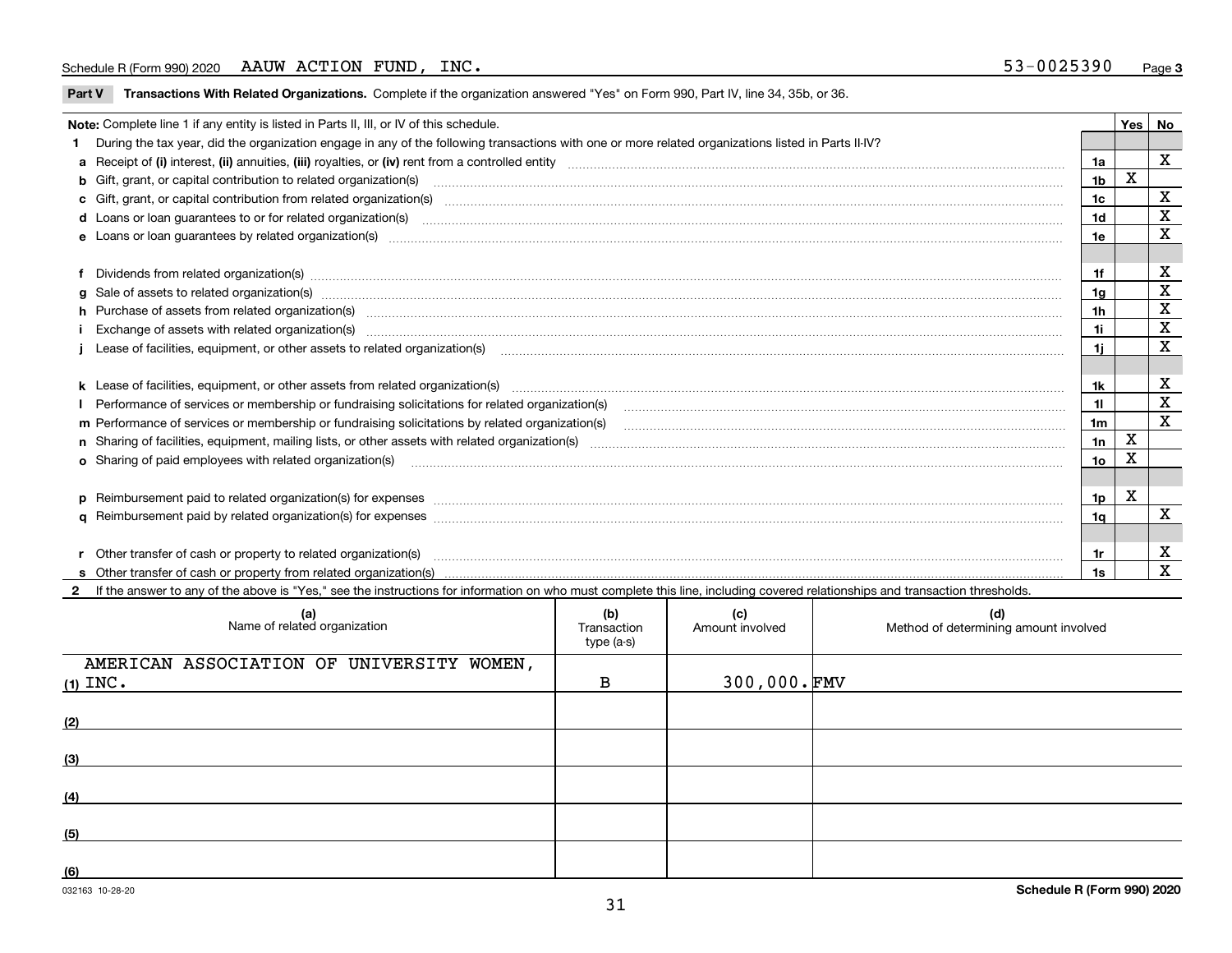**Part VI Unrelated Organizations Taxable as a Partnership. Complete if the organization answered "Yes" on Form 990, Part IV, line 37.** 

Provide the following information for each entity taxed as a partnership through which the organization conducted more than five percent of its activities (measured by total assets or gross revenue) that was not a related organization. See instructions regarding exclusion for certain investment partnerships.

| ັ                      | ັ<br>ັ           |                   |                                                                                            |                                      |  |          |             |  |                                       |                                                                                              |        |     |  |  |  |
|------------------------|------------------|-------------------|--------------------------------------------------------------------------------------------|--------------------------------------|--|----------|-------------|--|---------------------------------------|----------------------------------------------------------------------------------------------|--------|-----|--|--|--|
| (a)                    | (b)              | (c)               | (d)                                                                                        | (e)<br>Are all                       |  | (f)      | (g)         |  | (h)                                   | (i)                                                                                          | (i)    | (k) |  |  |  |
| Name, address, and EIN | Primary activity | Legal domicile    | Predominant income<br>(related, unrelated,<br>excluded from tax under<br>sections 512-514) | partners sec.<br>501(c)(3)<br>orgs.? |  | Share of | Share of    |  | Dispropor-<br>tionate<br>allocations? | Code V-UBI<br>amount in box 20 managing<br>of Schedule K-1 partner?<br>(Form 1065)<br>ves No |        |     |  |  |  |
| of entity              |                  | (state or foreign |                                                                                            |                                      |  | total    | end-of-year |  |                                       |                                                                                              |        |     |  |  |  |
|                        |                  | country)          |                                                                                            | Yes No                               |  | income   | assets      |  | Yes No                                |                                                                                              | Yes No |     |  |  |  |
|                        |                  |                   |                                                                                            |                                      |  |          |             |  |                                       |                                                                                              |        |     |  |  |  |
|                        |                  |                   |                                                                                            |                                      |  |          |             |  |                                       |                                                                                              |        |     |  |  |  |
|                        |                  |                   |                                                                                            |                                      |  |          |             |  |                                       |                                                                                              |        |     |  |  |  |
|                        |                  |                   |                                                                                            |                                      |  |          |             |  |                                       |                                                                                              |        |     |  |  |  |
|                        |                  |                   |                                                                                            |                                      |  |          |             |  |                                       |                                                                                              |        |     |  |  |  |
|                        |                  |                   |                                                                                            |                                      |  |          |             |  |                                       |                                                                                              |        |     |  |  |  |
|                        |                  |                   |                                                                                            |                                      |  |          |             |  |                                       |                                                                                              |        |     |  |  |  |
|                        |                  |                   |                                                                                            |                                      |  |          |             |  |                                       |                                                                                              |        |     |  |  |  |
|                        |                  |                   |                                                                                            |                                      |  |          |             |  |                                       |                                                                                              |        |     |  |  |  |
|                        |                  |                   |                                                                                            |                                      |  |          |             |  |                                       |                                                                                              |        |     |  |  |  |
|                        |                  |                   |                                                                                            |                                      |  |          |             |  |                                       |                                                                                              |        |     |  |  |  |
|                        |                  |                   |                                                                                            |                                      |  |          |             |  |                                       |                                                                                              |        |     |  |  |  |
|                        |                  |                   |                                                                                            |                                      |  |          |             |  |                                       |                                                                                              |        |     |  |  |  |
|                        |                  |                   |                                                                                            |                                      |  |          |             |  |                                       |                                                                                              |        |     |  |  |  |
|                        |                  |                   |                                                                                            |                                      |  |          |             |  |                                       |                                                                                              |        |     |  |  |  |
|                        |                  |                   |                                                                                            |                                      |  |          |             |  |                                       |                                                                                              |        |     |  |  |  |
|                        |                  |                   |                                                                                            |                                      |  |          |             |  |                                       |                                                                                              |        |     |  |  |  |
|                        |                  |                   |                                                                                            |                                      |  |          |             |  |                                       |                                                                                              |        |     |  |  |  |
|                        |                  |                   |                                                                                            |                                      |  |          |             |  |                                       |                                                                                              |        |     |  |  |  |
|                        |                  |                   |                                                                                            |                                      |  |          |             |  |                                       |                                                                                              |        |     |  |  |  |
|                        |                  |                   |                                                                                            |                                      |  |          |             |  |                                       |                                                                                              |        |     |  |  |  |
|                        |                  |                   |                                                                                            |                                      |  |          |             |  |                                       |                                                                                              |        |     |  |  |  |
|                        |                  |                   |                                                                                            |                                      |  |          |             |  |                                       |                                                                                              |        |     |  |  |  |
|                        |                  |                   |                                                                                            |                                      |  |          |             |  |                                       |                                                                                              |        |     |  |  |  |
|                        |                  |                   |                                                                                            |                                      |  |          |             |  |                                       |                                                                                              |        |     |  |  |  |
|                        |                  |                   |                                                                                            |                                      |  |          |             |  |                                       |                                                                                              |        |     |  |  |  |
|                        |                  |                   |                                                                                            |                                      |  |          |             |  |                                       |                                                                                              |        |     |  |  |  |
|                        |                  |                   |                                                                                            |                                      |  |          |             |  |                                       |                                                                                              |        |     |  |  |  |
|                        |                  |                   |                                                                                            |                                      |  |          |             |  |                                       |                                                                                              |        |     |  |  |  |
|                        |                  |                   |                                                                                            |                                      |  |          |             |  |                                       |                                                                                              |        |     |  |  |  |
|                        |                  |                   |                                                                                            |                                      |  |          |             |  |                                       |                                                                                              |        |     |  |  |  |
|                        |                  |                   |                                                                                            |                                      |  |          |             |  |                                       |                                                                                              |        |     |  |  |  |
|                        |                  |                   |                                                                                            |                                      |  |          |             |  |                                       |                                                                                              |        |     |  |  |  |
|                        |                  |                   |                                                                                            |                                      |  |          |             |  |                                       |                                                                                              |        |     |  |  |  |
|                        |                  |                   |                                                                                            |                                      |  |          |             |  |                                       |                                                                                              |        |     |  |  |  |
|                        |                  |                   |                                                                                            |                                      |  |          |             |  |                                       |                                                                                              |        |     |  |  |  |

**Schedule R (Form 990) 2020**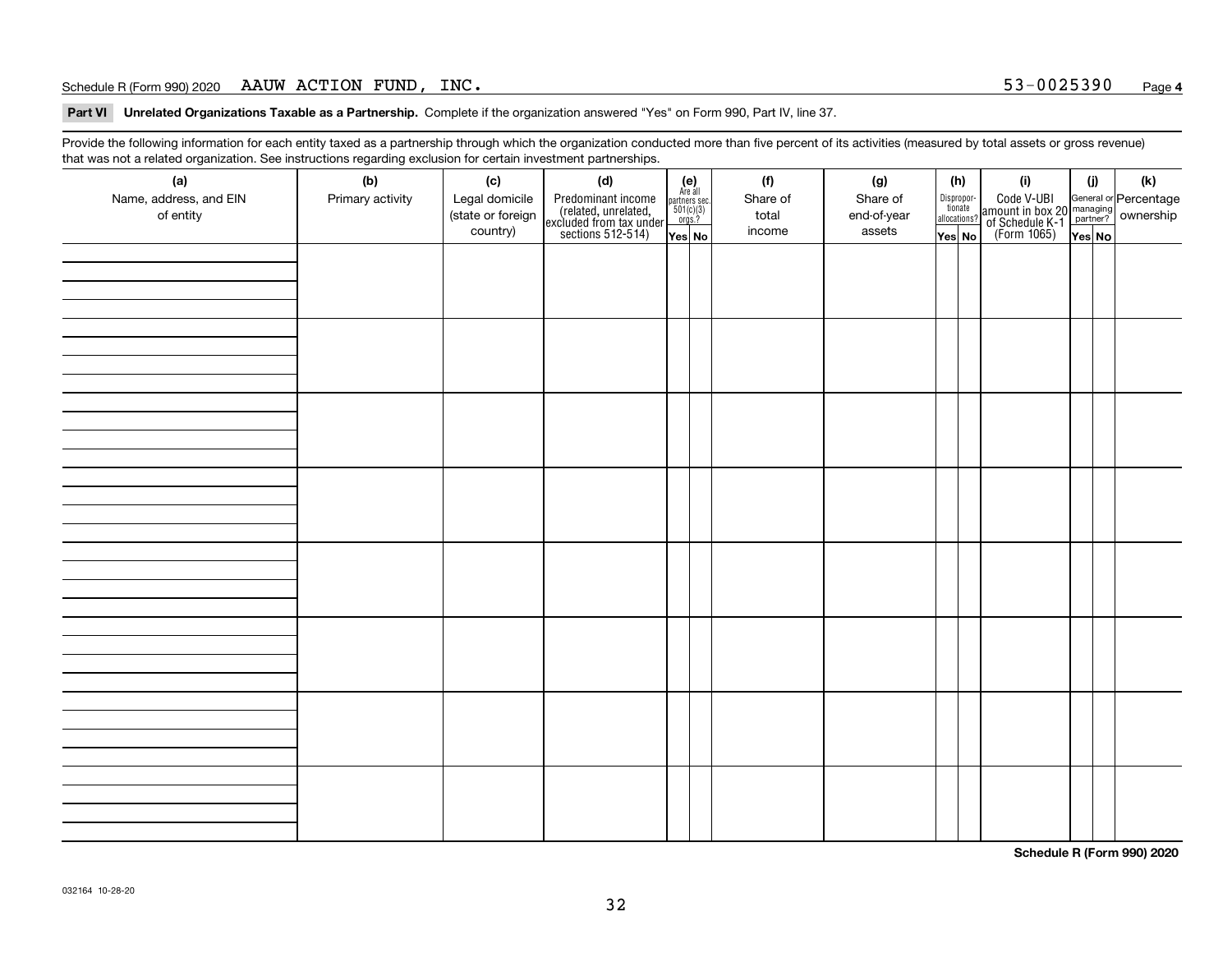**Part VII Supplemental Information**

Provide additional information for responses to questions on Schedule R. See instructions.

### PART II, IDENTIFICATION OF RELATED TAX-EXEMPT ORGANIZATIONS:

### PRIMARY ACTIVITY: AAUW ADVANCES GENDER EQUITY FOR WOMEN AND GIRLS

### THROUGH RESEARCH, EDUCATION, AND ADVOCACY.

**Schedule R (Form 990) 2020**

032165 10-28-20